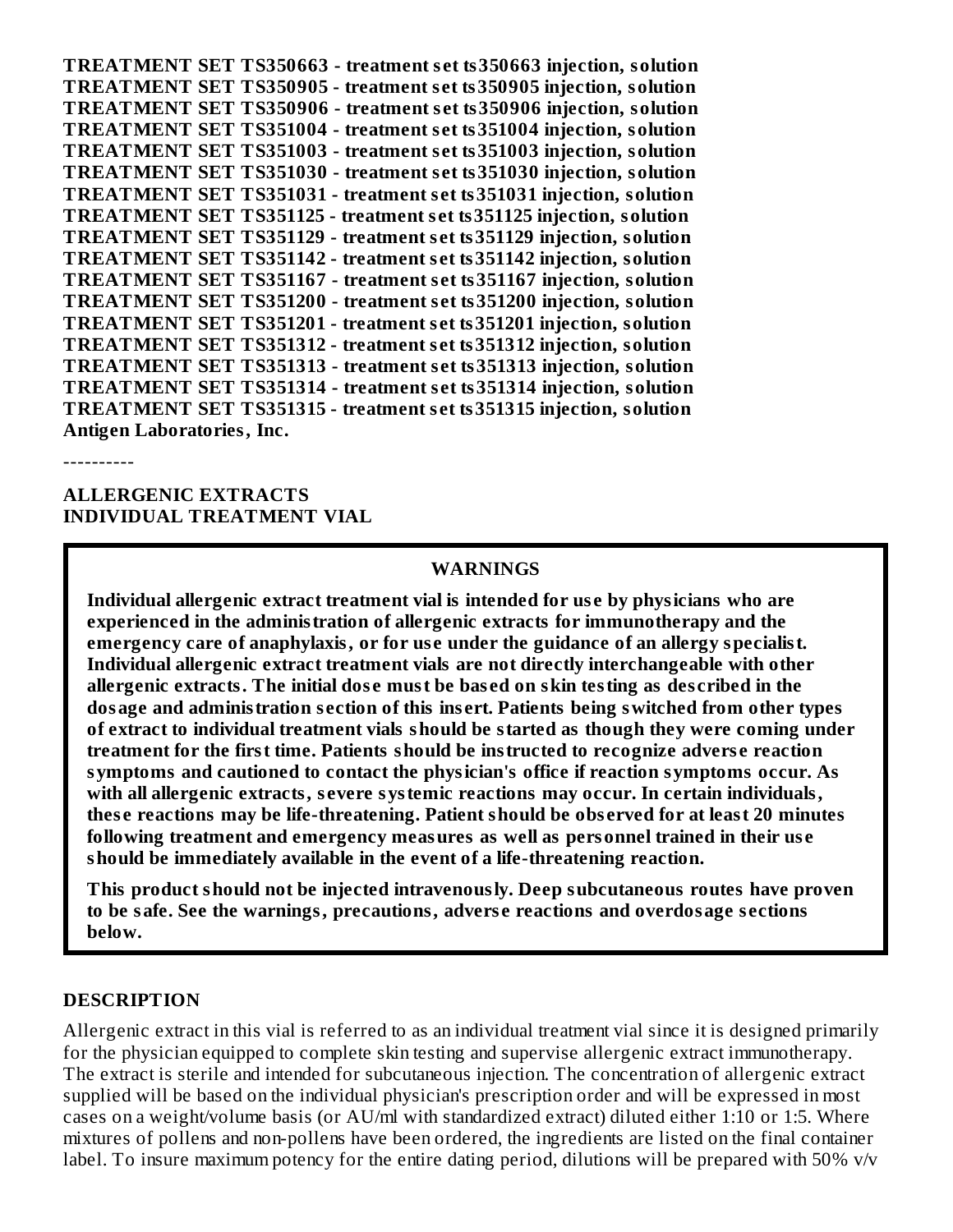glycerine unless otherwise specified.

**Ingredients** - Active allergens, preservative and stabilizer are noted on the Physicians Prescription Ingredients Insert enclosed with each individual allergenic extract treatment vial.

**Dating Period** - A twelve month dating period (expiration date) for the prescription vial will be on the container label. Extract Treatment Sets should be reordered when outdated. Government requirements include a two week holding period for sterility tests. Please allow three weeks minimum for delivery.

## **CLINICAL PHARMACOLOGY**

The mechanisms by which immunotherapy (hyposensitization) is achieved are not completely understood. Anaphylaxis or "anaphylactic shock," and hay fever are caused by the same basic process: the production of IgE antibody, its attachment to mast cells and, on renewed contact with the same antigen explosive degranulation of the mast cells and release of mediators, which act on smooth muscle, mucous glands, and blood vessels. With massive release there is bronchospasm, vomiting, skin rashes, edema of the nose and throat, and vascular collapse, sometimes fatal, while with more localized release one or more of these symptoms predominates, depending on the site (tissue shock organ) of exposure to the antigen.

Antigens that can trigger these reactions are known as "allergens"; they have very diverse origins but a curious similarity of molecular weight. People who suffer unduly from allergy are called "atopic"; this trait is usually inherited and has been attributed to a variety of constitutional abnormalities.

The IgE dependent degranulation of mast cells is initiated by the bridging of pairs of cell-bound IgE by antigen and terminates rapidly. Bridging results in alteration of the cell membrane, which is associated with increased energy dependent entry of calcium, alterations in phospholipid metabolism and increase of cyclic adenosine monophosphate (cyclic AMP).

The mast cell membrane is ruffled and possesses receptors both for the Fc portion of IgE and C3b. Receptors for anaphylatoxin (C3a and C5a), have been defined functionally. In addition to IgE antigen interaction and stimulation by anaphylatoxin, mast cells may be degranulated by non-immunological stimuli such as enzymes, ionophores, polycations, radio-contrast dyes and opiates. Atopic individuals develop their symptoms principally as a result of IgE-dependent processes; however, non- IgE mediated mechanisms for the release of mast cell mediators provide additional potential for recruitment of mediators.

Subsequent to activation, the secretion of granules is under cyclic nucleotide regulation. Of direct relevance is the possibility that the mast cell itself, by histamine  $(H^2)$  and prostaglandins  $(E^2, D^2, I^2)$  may increase cyclic AMP and inhibit secretion. Conversely histamine  $(H<sup>1</sup>)$  could elevate cyclic GMP and PGF, 2 alpha lower cyclic AMP, augmenting the release of mediators.  $_{18}$ 

## **INDICATIONS AND USAGE**

When the natural exposure to elevated aeroallergens produces symptoms as described under Clinical Pharmacology, specific diagnosis and therapeutic procedures are indicated. Clearly, important clues to the cause of a person's allergic condition can be gleaned from a thorough history and careful physical examination. Diagnostic tests - in vitro or in vivo - serve only to confirm the physician's suspicions or to improve investigative skills. Specific diagnosis is especially indicated when the patient's symptoms are not controlled by medication. When immunotherapy is contemplated demonstration of sensitivity to a specific allergenic extract is necessary. An orderly approach to the use of diagnostic tests usually begins with direct skin testing. 5,6,11

### **THIS PRODUCT IS NOT INTENDED FOR TREATMENT OF PATIENTS WHO DO NOT MANIFEST IMMEDIATE HYPERSENSITIVITY REACTIONS TO THE ALLERGENIC EXTRACT FOLLOWING SKIN TESTING.**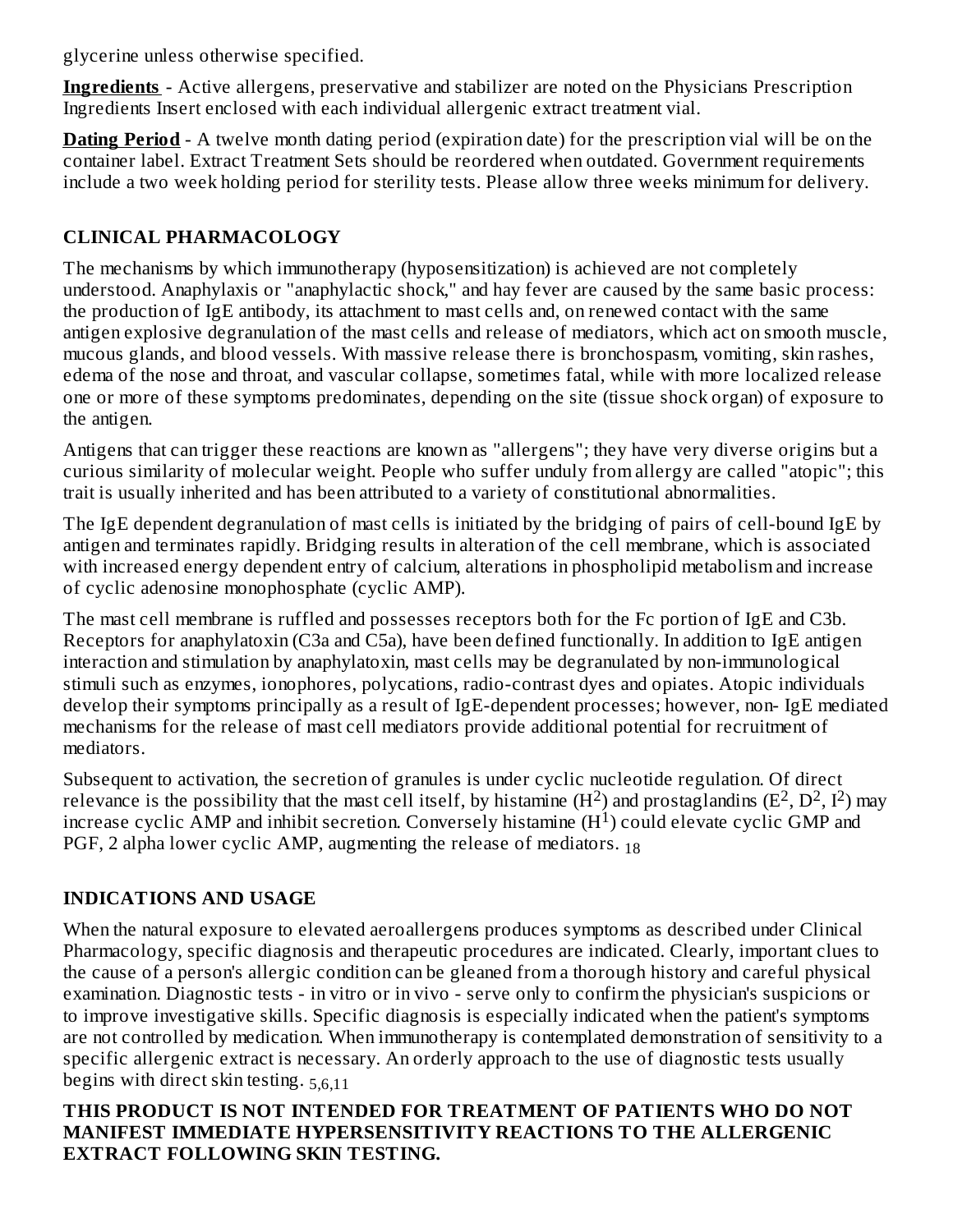## **CONTRAINDICATIONS**

There are no absolute contraindications; however, extreme caution is necessary when using diagnostic skin tests or injection treatment in highly sensitive patients, who have experienced severe symptoms or anaphylaxis by natural exposure or previous skin testing or treatment. **IN THESE CASES BOTH THE POTENCY FOR SKIN TESTS AND THE ESCALATION OF THE TREATMENT DOSE MUST BE ADJUSTED TO THE PATIENT'S SENSlTIVITY AND TOLERANCE.**

This product is not intended for the treatment of patients who do not experience allergic symptoms upon natural exposure to the allergen. At the present time there has been no demonstrated adverse effects on the fetus when allergenic extract immunotherapy is administered during gestation to pregnant women.

#### **100,000 AU/ml standardized allergenic extract should be us ed by physicians with experience in maximal dos e immunotherapy and treatment of anaphylaxis.**

### **WARNINGS**

Epinephrine 1:1000 should be available.

When changing immunotherapy from an unstandardized to an AU/ml standardized allergenic extract, dose adjustment, if indicated, should be based on the comparative potency of the extracts. Patient reevaluation may be necessary.

Injections should never be given intravenously. A 5/8 inch 25 gauge needle on a sterile syringe will allow deep subcutaneous injection. Precaution of withdrawing the plunger slightly after inserting the needle is advisable to determine if a blood vessel has been entered. Proper measurement of the dose and caution in making the injection will minimize reactions. Patients should be detained for twenty to thirty minutes after injection or advised to return to the office immediately if symptoms or reactions occur.

#### **Sensitive patients may experience s evere anaphylactic reactions resulting in respiratory obstruction, shock, coma and/or death.**

## **GENERAL PRECAUTIONS**

Pregnancy Category C: There are no adequate and well controlled studies in pregnant women. Allergenic extracts should be used during pregnancy only if the potential benefit justifies the potential risk to the fetus.

Pediatric Use: Doses of allergenic extracts for children are generally the same as those for adults. The maximum volume of extract tolerated without undue pain and swelling may be less for smaller individuals and therefore the maximum dose and treatment schedule must be individualized.

Animal reproduction studies have not been conducted with allergenic extracts. It is also not known whether allergenic extracts can cause fetal harm when administered to a pregnant woman or can affect reproduction capacity. Allergenic extracts should be given to a pregnant woman only if clearly needed. 15

Refrigerate at 2-8 degrees C.

Sterile solutions, vials, syringes, etc. should be used. Aseptic technique should be observed when making dilutions, skin testing, and extracts for treatment. The usual precautions in administering allergenic extracts are necessary.

A separate autoclave sterilized or disposable syringe and needle should be used for each individual patient to prevent transmission of serum hepatitis, A.I.D.S. and other infectious agents from one person to another.

The initial dilution of allergen extract, starting dose, and progression of dosage must be carefully determined on the basis of the patient's history and results of skin tests. Patients with a history of severe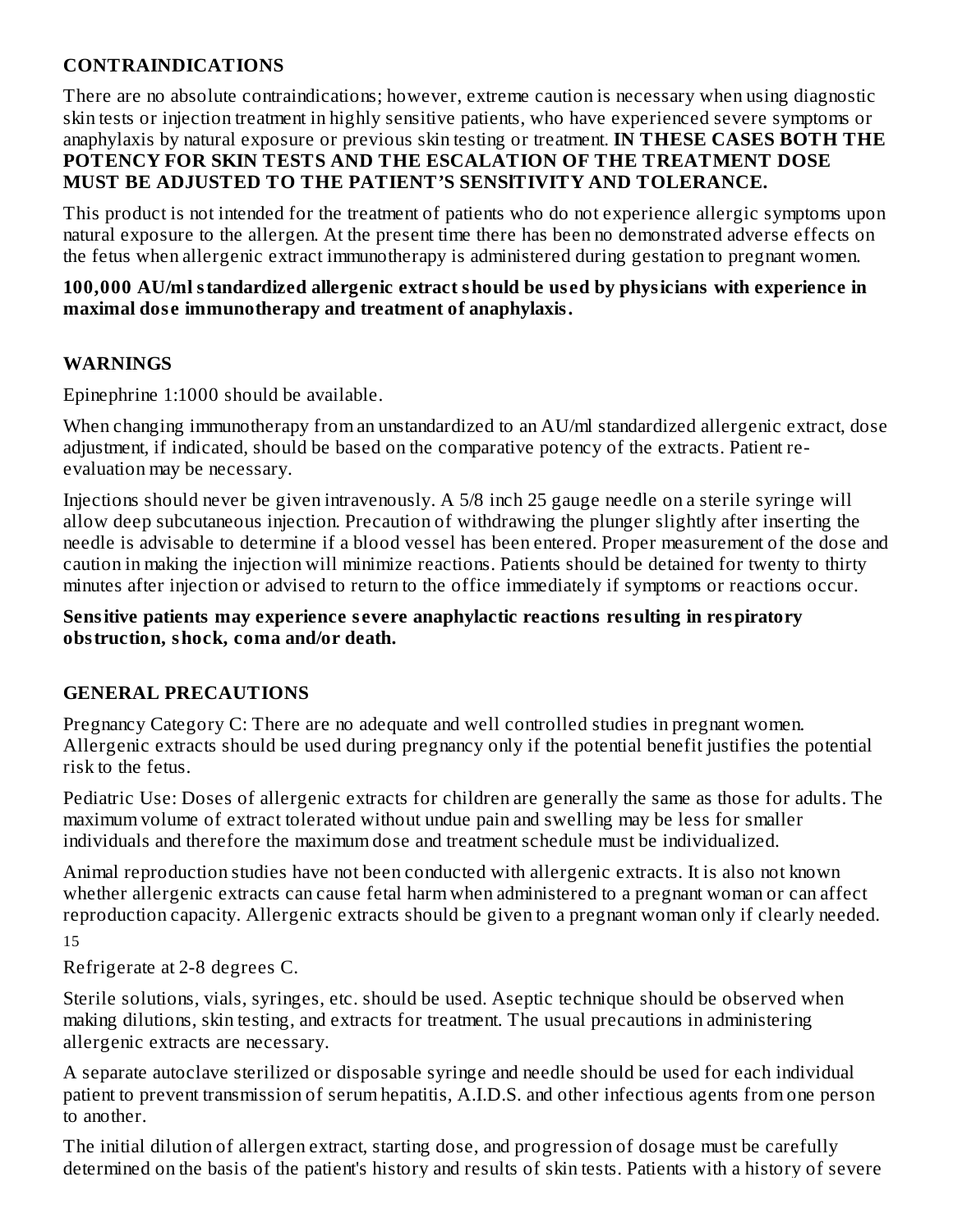sensitivity and markedly positive skin tests to high dilutions of the allergen extract should be started with low doses of highly diluted extract. Pregnancy or a history of prior reactions to allergen immunotherapy dictates the need to start with small quantities of antigen.

If the first injection of the initial dilution of extract is tolerated without significant local reaction, increasing doses by 5-20% increments of that dilution may be administered. The rate of increase in dosage in the early stages of treatment with highly diluted extracts is usually more rapid than the rate of increase possible with more concentrated extracts. This schedule is intended only as a guide and must be modified according to the reactivity of the individual patient. Needless to say, the physician must proceed cautiously in the treatment of the highly sensitive patient who develops large local or systemic reactions.

Some patients may tolerate larger doses, but it is rarely necessary to give maintenance doses larger than 2,000 AU/ml of the standardized extract or 0.5 ml of 1:100 w/v of the unstandardized extract. Because dilute extracts tend to lose activity on storage, the first dose from a more concentrated vial, should be the same or less than the previous dose.<sub>1,2,3,4,16</sub>

Immunotherapy must be given under the supervision of a physician. Before an injection is given the patient should be asked about any reaction following the previous injection to help determine the next dose. Target maintenance dose should be determined by the physician's experience and patient response to skin testing and treatment.

Dosages progressively increase thereafter according to the tolerance of the patient at intervals of one to seven days until, (1) the patient achieves relief of symptoms, (2) induration at the site of injection is no larger than 50 mm in 36 to 48 hours, (3) a maintenance dose short of aggravating existing symptoms, systemic symptoms, or anaphylaxis. The dose should be escalated until the patient is receiving a final maintenance dose containing 2.7 to 22 u/ml or more of ragweed AgE (using Short Ragweed as example) or demonstrates untoward reactions that indicate the dose to be excessive. This maintenance dose may be continued at regular intervals perennially or achieved each year by a new, but shortened course of treatment. It may be necessary to adjust the progression of dosage downward to avoid local and constitutional reactions.

Immunotherapy of patients highly sensitive to ragweed pollen (using Short Ragweed as an example) receiving a dose of 2.7 to 46.8 units of ragweed AgE (1,000-2,000 or more AU/ml of standardized ragweed extract) was significantly more effective than placebo for (1) relieving symptoms of ragweed hay fever, (2) producing increase in serum levels of anti-ragweed IgG, (3) decrease in seasonal rises in levels of anti-ragweed IgE, (4) decrease in leukocyte histamine release from exposure to ragweed pollen extract in some patients, and (5) increase in IgG and IgA antibodies in nasal secretions.  $_{17}$ 

In addition to these changes in humoral antibody production, immunotherapy also effects some cellular changes. Basophils from treated subjects release less histamine in vitro and are less sensitive to the allergen (that is, higher concentrations of allergens are required to induce histamine release) than are basophils from non-treated patients. Lymphocytes from treated patients exhibit decreased proliferative response and decreased production of lymphokine in the presence of the specific allergen. A state of tolerance may be induced in the IgE producing B lymphocytes, there may be impairment in Tlymphocyte helper function, or immunotherapy may generate suppressor cells. Antigen specific suppressor cells, probably bearing histamine receptors, are generated during immunotherapy for allergy and may be partly responsible for the efficacy of this therapy.  $_{14}$ 

Loss of potency of aqueous pollen extracts has been recognized as a problem since shortly after the introduction of modern methods of immunotherapy. This loss of potency occurs more rapidly in saline extracts without added preservatives at high temperature and at greater extract dilutions. At concentrations of 1:100 all dilutions containing glycerin, human serum albumin, maintained extract potency within 1 logarithm (log) dilution of the original strength for 12 months; glycerin was significantly superior to all other extracts at 1, 3, and 12 months; and the deleterious effect of phenol was minimal. The deleterious effect of phenol was more marked at the higher dilutions. It was concluded that there may be marked loss of potency of dilute pollen extracts stored for periods of only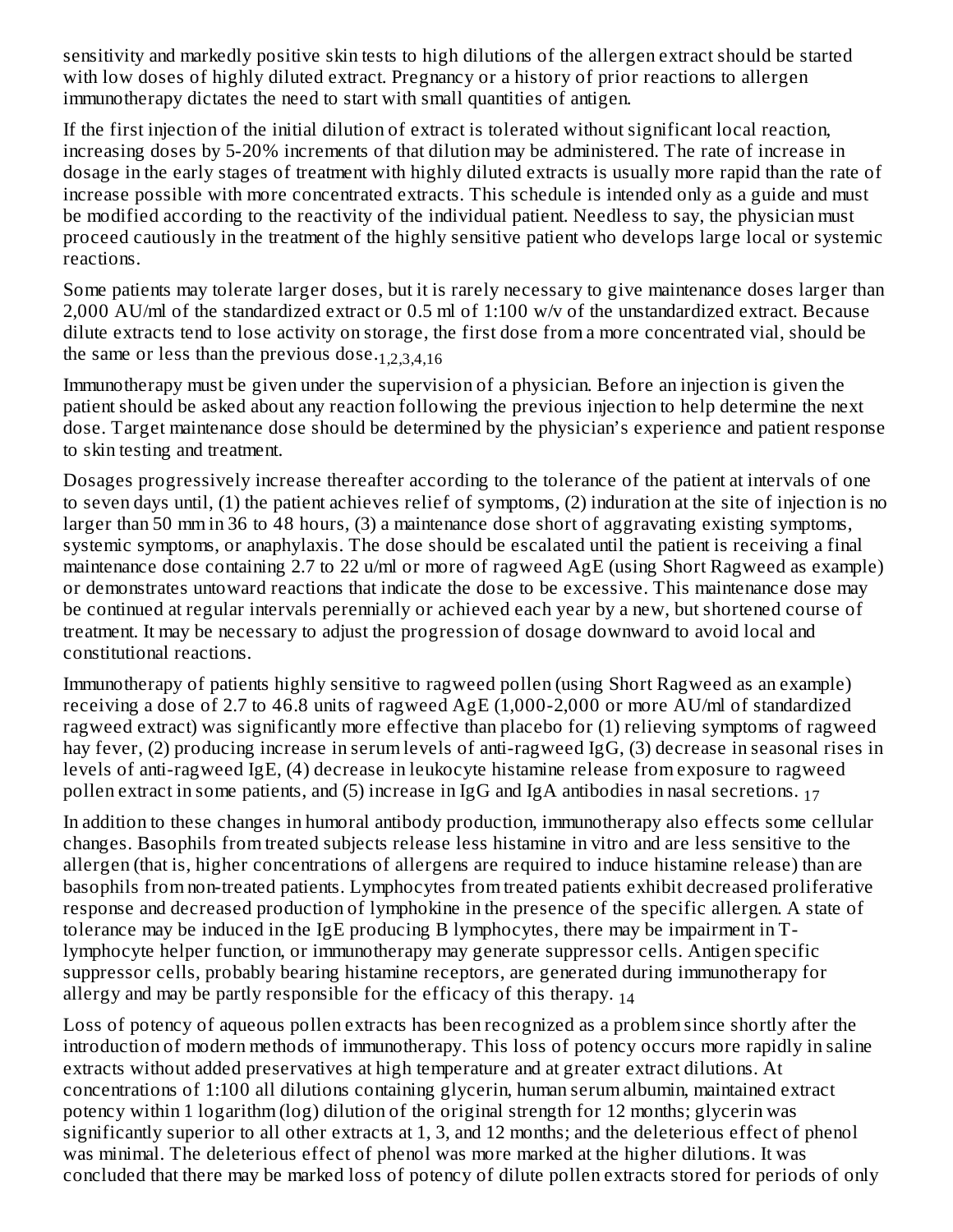two weeks under conditions which may be encountered in normal clinical practice. 12

## **DOSAGE AND ADMINISTRATION**

As a consequence of the discovery of IgE and the development of methods to identify and quantify antiallergen IgE levels, interest in recent years has centered around the utilization of in vivo and in vitro diagnostic procedures. 7,9

Patients who react to a small quantity of antigen by skin testing can be classified as highly sensitive. Those who react only to large quantities of antigen can be classified as less sensitive. It would appear that there is at least a 50,000-fold range between the most and least sensitive individuals. On the other hand, certain patients who do not appear to have elevated quantities of specific anti-allergen IgE do have positive skin tests and have symptoms of allergic rhinitis. These patients are considerably less sensitive than patients with detectable levels of specific IgE antibody.  $_{10}$ 

The current standard method of immunotherapy dates back to the earliest studies by Noon. As adapted for ragweed pollen extract, therapy is begun with a low dose, which has been shown to be tolerated by both experience and skin testing.

The physician who undertakes immunotherapy should be concerned with the degree of sensitivity of the patient. This can be measured by skin test, leukocyte histamine release, or anti-allergen IgE levels. Strongly positive skin tests or high initial ragweed IgE and total IgE may be risk factors for systemic reactions. Less aggressive immunotherapy schedules may be indicated for such patients. Maintenance dose potency must be established by the physician's clinical observation and experience.  $_{10,17}$ 

Serial fivefold or tenfold dilutions of the extract are used to make more dilute extract concentrations. Other concentrations can be prepared by appropriate dilution. In brief, the allergist can prepare any dilution of extract that is considered appropriate for the patient.

## **ADVERSE REACTIONS**

Systemic reactions may range from mild exaggeration of the patient's allergic symptoms to anaphylactic reactions. Very sensitive patients may show a rapid response. In some instances a severe systemic reaction with blood pressure fall and/or shock may occur. Quantitation of patient's sensitivity combined with careful early observation is essential for safe skin testing and treatment.

Other reactions include, but are not necessarily limited to urticaria, itching, edema of the extremities, respiratory wheezing or asthma, dyspnea, cyanosis, tachycardia, lacrimation, marked perspiration, flushing of the face, neck or upper chest, mild persistent clearing of the throat, hacking cough, or persistent sneezing.

## **1) Local Reactions**

Small amounts of erythema and swelling at the site of injection are common, the extent varying with the patient. Such reactions should not be considered significant unless they persist for at least 24 hours or exceed 50 mm. in diameter.

Larger local reactions are not only uncomfortable, but also indicate the possibility of a systemic reaction if dosage is increased. In such cases the dosage should be reduced to the last level not causing the reaction and maintained at this level for two or three treatments before cautiously increasing again.

Large, persistent local reactions or minor exacerbations of the patient's allergic symptoms may be treated by local cold applications and/or the use of oral antihistamines, but they should be considered a warning of possible severe systemic reactions and the need for temporarily reduced dosages.

A mild burning immediately after the injection is to be expected; this usually leaves in 10 to 20 seconds. Prolonged pain, or pain radiating up the arm, is usually the result of intramuscular injection, making this injection route undesirable. Subcutaneous injection is the recommended route.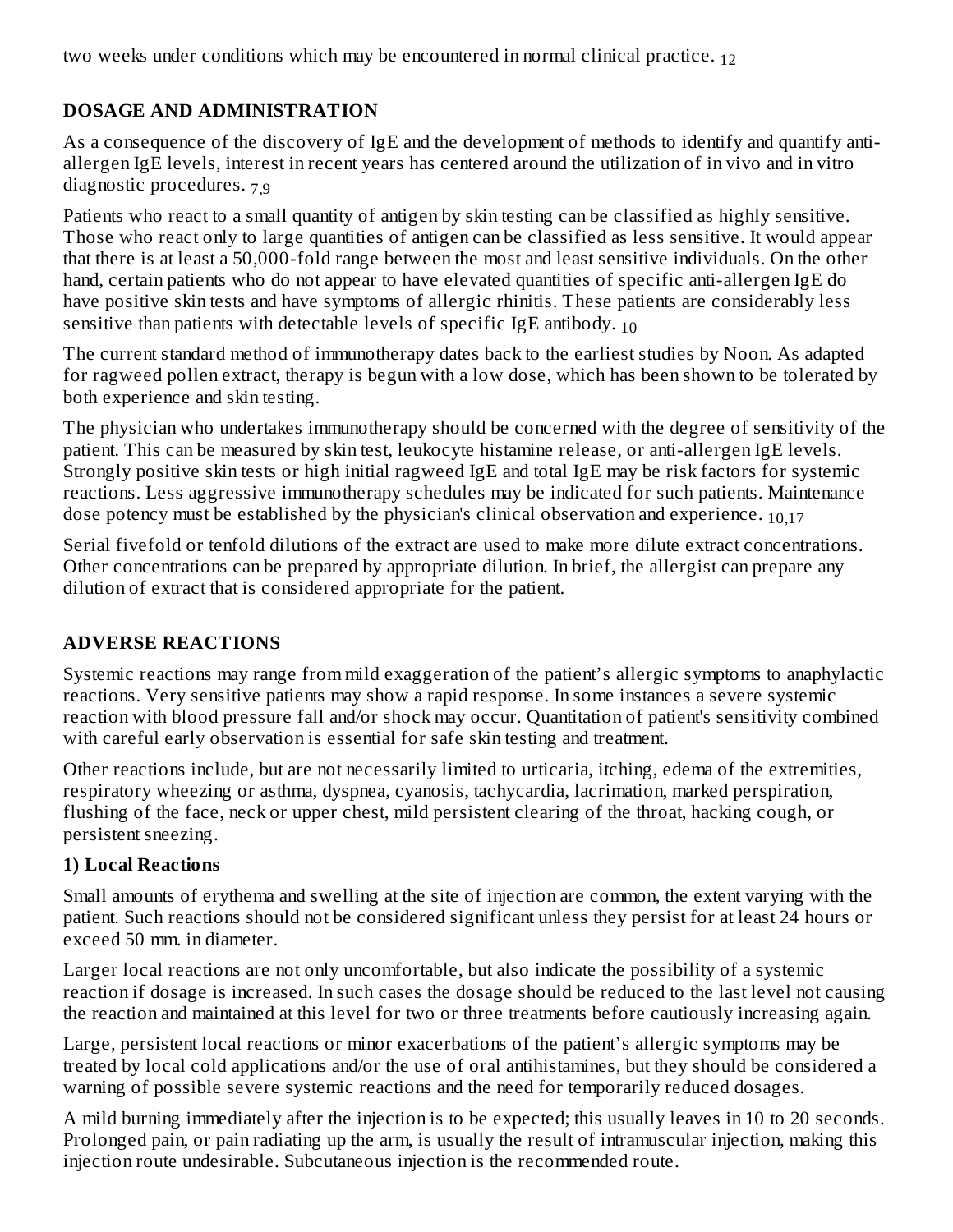## **2) Systemic Reactions**

With careful attention to dosage and administration, such reactions occur infrequentIy, but it must be remembered that allergenic extracts are highly potent to sensitive individuals and OVERDOSE could result in anaphylactic symptoms. Therefore, it is imperative that physicians administering allergenic extracts understand and be prepared for the treatment of severe reactions.

Adverse reaction frequency data for allergenic extract administration is not available. Inherent difficulties in establishing such data are the wide variations in clinical allergy types, patient sensitivity, treatment schedules used by allergists, potency of extracts from various sources, etc.

It cannot be overemphasized that, under certain unpredictable combinations of circumstances, anaphylactic shock is always a possibility. Other possible systemic reaction symptoms are, in varying degrees of severity, fainting, pallor, bradycardia, hypotension, angioedema, cough, wheezing, conjunctivitis, rhinitis, and urticaria. 17,18

## **OVERDOSAGE**

If a systemic or anaphylactic reaction does occur, apply a tourniquet above the site of injection and inject intramuscularly or subcutaneously 0.3 to 0.5 ml of 1:1000 epinephrine-hydrochloride into the opposite arm. The dose may be repeated in 5-10 minutes if necessary. Loosen the tourniquet at least every 10 minutes.

The epinephrine HCL 1: 1000 dose for infants to 2 years is 0.05 to 0.1 ml; for children 2 to 6 years it is 0.15 ml; for children 6 to 12 years it is 0.2 ml.

Patients unresponsive to epinephrine may be treated with theophylline. Studies on asthmatic subjects reveal that plasma concentrations of theophylline of 5 to 20 ug/ml are associated with therapeutic effects. Toxicity is particularly apparent at concentrations greater than 20 ug/ml. A loading dose of aminophylline of 5.6 mg/kg intravenously followed by 0.9 mg/kg per hour results in plasma concentrations of approximately 10 ug/ml. (Mitenko and Ogilive 1973b; Nicholoson and Chick 1973).

Other beta-adrenergic drugs such as isoproterenol, isoetharine, or albuterol may be used by inhalation. The usual dose to relieve broncho-constriction in asthma is 0.5 ml or the 0.5% solution for isoproterenol HCL; albuterol is longer acting than isoproterenol by any route of administration. The albuterol inhaler delivers approximately 90 mcg of albuterol from the mouthpiece. The usual dosage for adults and children would be two inhalations repeated every 4 to 6 hours. Isoetharine supplied in the Bronkometer unit delivers approximately 340 mcg isoetharine. The average adult dose is one to two inhalations.

### **Patients receiving beta-blockers may not be responsive to epinephrine or inhaled**

**bronchodilators.** Respiratory obstruction not responding to parenteral or inhaled bronchodilators may require Theophylline, low-flow oxygen, intubation and the use of life support systems. Parenteral fluid and/or plasma expanders may be utilized for treatment of shock and low flow (two liters per minute) oxygen may be utilized if indicated. Adenocorticosteroids may be administered parenterally or intravenously. 8

### **HOW SUPPLIED**

Individual treatment sets as prescribed by the physician. The allergenic extract contains a variable number of individual doses depending on the patient's sensitivity and maximum tolerated maintenance treatment dose.

#### **REFERENCES**

1. Baer, Harold E.: The Regulation of Allergenic Extracts by the• U.S. Food and Drug Administration, Regulatory Control and Standardization of Allergenic Extracts, First International Paul-Ehrlich Seminar,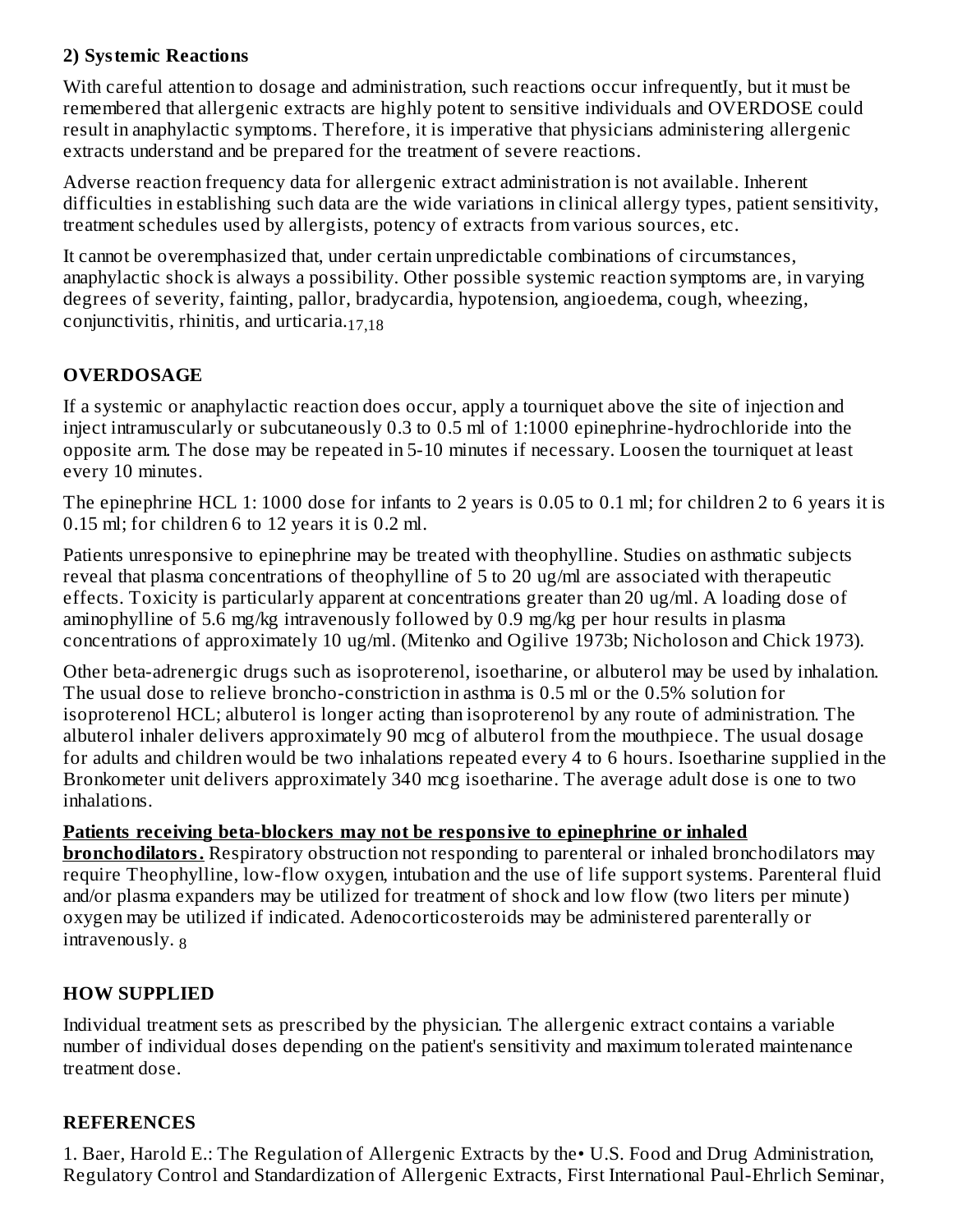May 20-22, 1979, Frankfurt, Germany, pp. 10-11.

2. Baer, Harold E.: Evaluation of RAST Inhibition, International Joint Steering Committee for Allergen Standardization, Course on Allergen Standardization, The Protein Laboratory, University of Copenhagen, August 4-9, 1980.

3. Baer, Harold E., L. Bolin, D. Levy, H. Lowenstein, & A. DeWeck: Standard reference extracts, (round table discussion), International Joint Steering Committee for Allergen Standardization, Course on Allergen Standardization. The Protein Laboratory, University of Copenhagen, August 4-9, 1980.

4. Baer, Harold E.: Second International Paul-Ehrlich Seminar on Regulatory Control and Standardization of Allergenic Extract, Frankfurt, Germany, September 13-15, 1981.

5. Evans, Richard, III and Summers, Richard: In vivo and in vitro tests to confirm clinical findings - Diagnostic tests for allergic patients. Journal of Respiratory Diseases, Vol. 65, No. 7, July 1981.

6. Fadal, Richard G. & Nalebuff, Donald J.: Tools of the Allergists: Old and New. Continuing Education for the Family Physician, Vol. 10, No. 5, May 1979, pp. 37-61.

7. Allergenic Products: Antigen E. Potency Test: Additional Standards for Miscellaneous Products, 21 CFR Part 680, Federal Register, Vol. 46, No. 147, Friday, July 31, 1981, Rules and Regulations, pp. 39128-39136.

8. Goodman, Louis S., Gillman, Alfred: Editors, The Pharmacological Basis of Therapeutics. MacMillan Publishing Co., Inc., Chapter 19, p. 375.

9. Kniker, William T.: Clinical Science and Common Sense in the Diagnosis and Immunotherapy of Respiratory Allergy. Continuing Education for the Family Physician, Vol. 10, No. 5, May 1979, pp. 16- 33.

10. Matthews, Kenneth, et al: Rhinitis, Asthma and the Other Allergic Diseases, NIAID Task Force Report, U.S. Dept. HEW, NIH Publication No. 79-387, Chapter 4, pp. 213-217, May 1979.

11. Nalebuff, Donald J. and Fadal, Richard G.: The Modified RAST Assay: An Aid in the Diagnosis and Management of Allergic Disorders. Continuing Education for the Family Physician, Vol. 10, No. 5, May 1979, pp. 64-76.

12. Nelson, Harold S.: The Effect of Preservatives and Dilution on the Deterioration of Russian Thistle (Salsola pestifer), a pollen extract. The Journal of Allergy and Clinical Immunology. Vol. 63, No. 6, pp. 417-425, June 1979.

13. Norman, Philip S., Lichtenstein, L.M., Ishizaka, K.: Diagnostic tools in ragweed hay fever. A comparison of direct skin tests IgE antibody measurements and basophil histamine release. The Journal of Allergy and Clinical Immunology. Vol. 52, 1973, pp. 210.

14. Rocklin, Ross E., Sheffer, Albert L., Grainader, Dirk K., and Melmon, Kenneth: Generation of antigen-specific suppressor cells during allergy desensitization. New England Journal of Medicine, 302: May 29, 1980, pp. 1213-1219.

15. Seebohm, Paul M., et al: Panel on Review of Allergenic Extracts, Final Report, Food and Drug Administration, March 13, 1981, pp. 9-48.

16. Stevens, E.: Cutaneous Tests, Regulatory Control and Standardization of Allergenic Extracts, First International Paul-Ehrlich Seminar, May 20-22, 1979, Frankfurt, Germany, pp. 133-138.

17. Van Metre, Thomas E., Jr., Adkinson, N. Franklin, Jr., Amodio, Frank J., Lichtenstein, Lawrence L., Mardinay, Michael R., Jr., Norman, Philip S., Rosenberg, Gary L., Sobotka, Anne K., & Valentine, Martin D.: A comparative study of the effectiveness of the Rinkel method and the current standard method of immunology for ragweed pollen hay fever. The Journal of Clinical Allergy and Immunology, Vol. 66, No. 6, p. 511, December 1980.

18. Wasserman, S.: The mast cell and the inflammatory response, The Mast Cell - its role in health and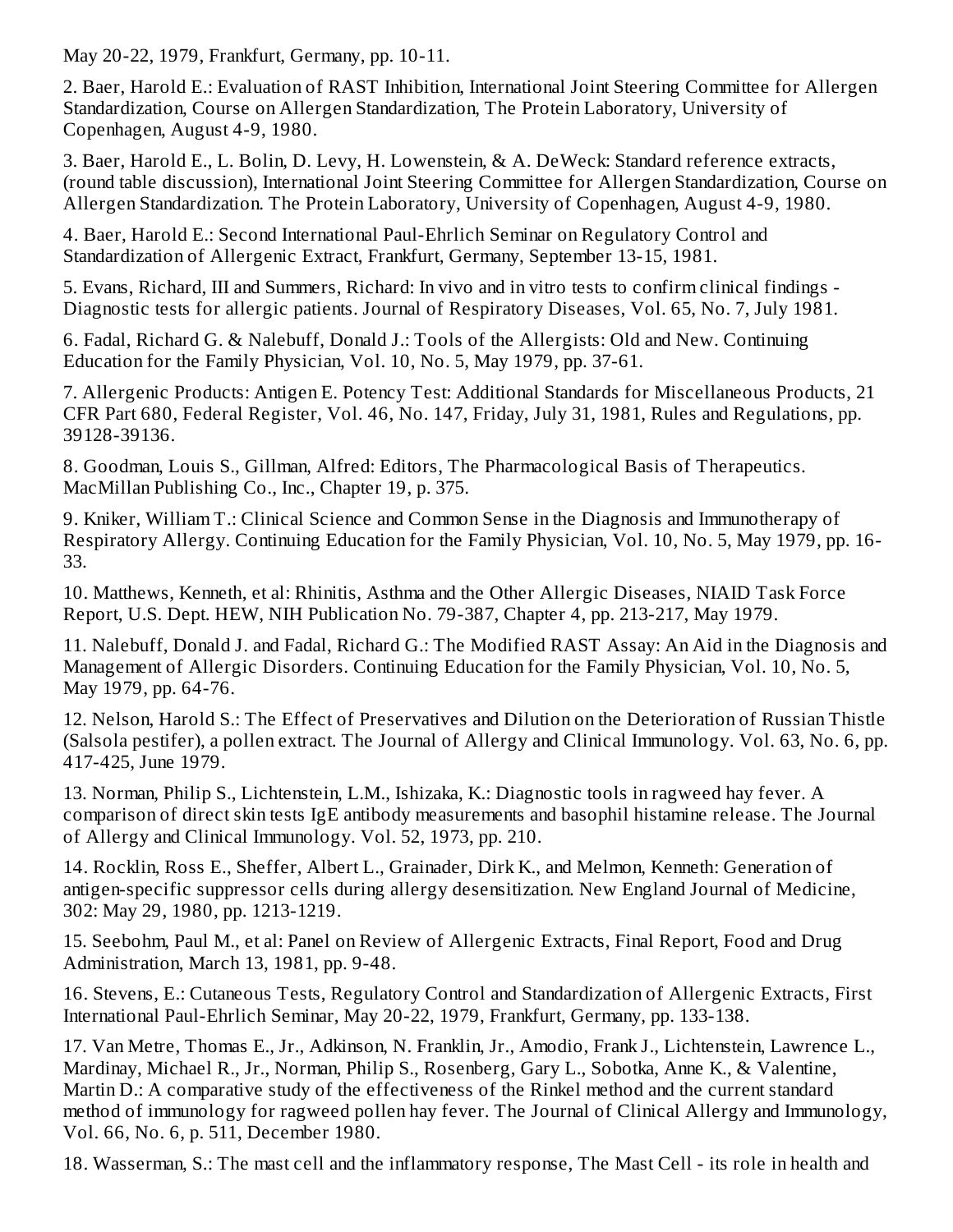disease. Edited by J. Pepys & A.M. Edwards, Proceedings of an International Symposium, Davos, Switzerland, Pitman Medical Publishing Co., 1979, pp. 9-20.

#### **PACKAGE LABEL.PRINCIPAL DISPLAY PANEL**



# **ALLERGENIC EXTRACT**

CAUTION: U.S. Federal Law prohibits Initial dose: 0.10 ml subcutaneous. dispension without prescription

I.S. Government License No. 468<br>No.U.S. Standard of Potency<br>REFRIGERATE AT 2"- 8" C.<br>NON-RETURNABLE

C



### **TREATMENT SET TS350663**

treatment set ts350663 injection, solution

#### **Product Information**

**Product T ype** NON-STANDARDIZED ALLERGENIC **Ite m Code (Source )** NDC:49 28 8 -0 9 43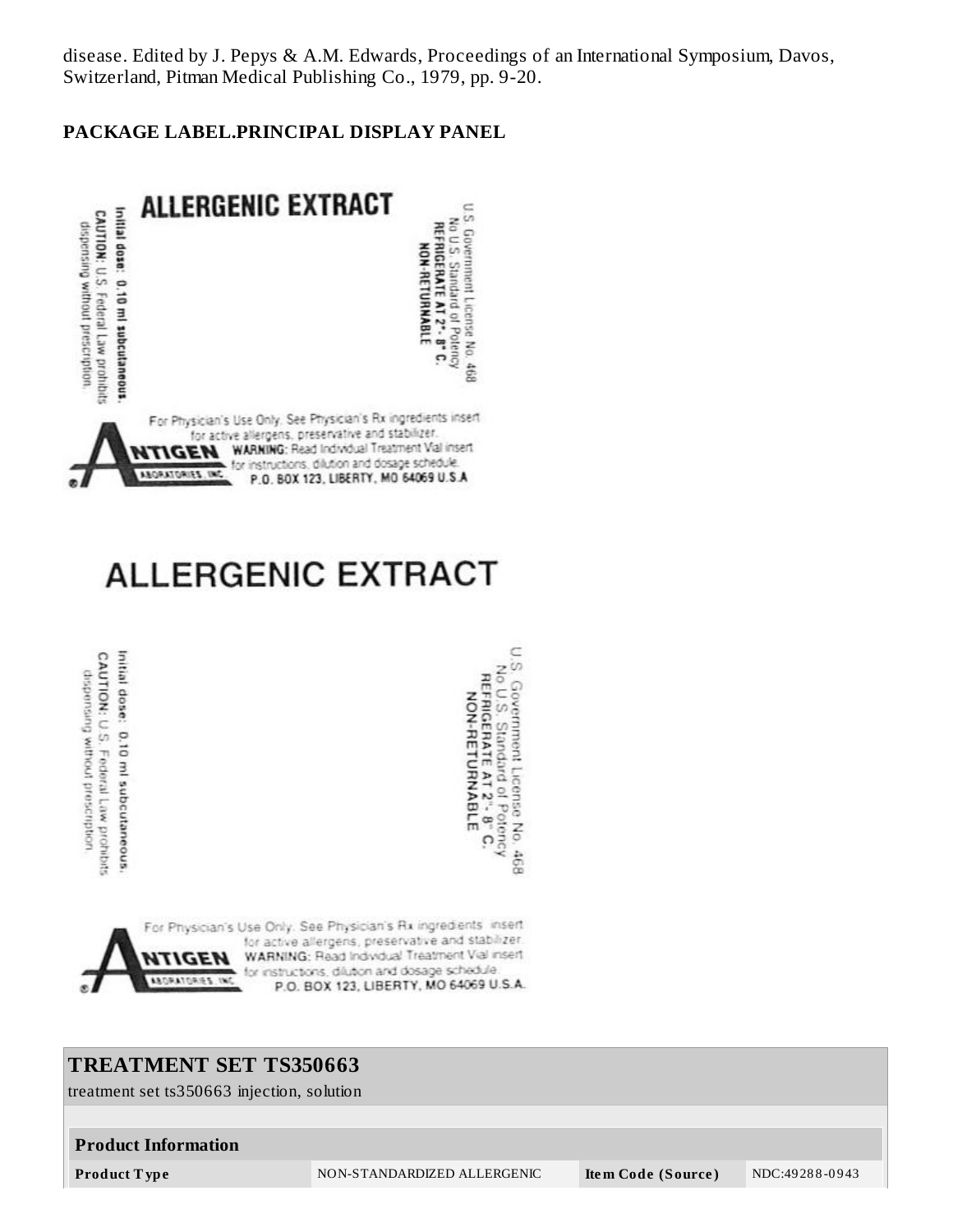| <b>Active Ingredient/Active Moiety</b>                                                  |                               |                        |
|-----------------------------------------------------------------------------------------|-------------------------------|------------------------|
| <b>Ingredient Name</b>                                                                  | <b>Basis of Strength</b>      | Strength               |
| AMBRO SIA ARTEMISIIFOLIA POLLEN (UNII: K20Y81ACO3) (AMBROSIA                            | <b>AMBROSIA</b>               | 4000 [AU]              |
| ARTEMISIIFOLIA POLLEN - UNII:K20Y81ACO3)                                                | <b>ARTEMIS IIFOLIA POLLEN</b> | in $1 mL$              |
| CYNODON DACTYLON POLLEN (UNII: 175F461W10) (CYNODON DACTYLON                            | CYNODON DACTYLON              | 400 [BAU]              |
| POLLEN - UNII:175F461W10)                                                               | <b>POLLEN</b>                 | in $1 mL$              |
| FESTUCA PRATENSIS POLLEN (UNII: A0WFQ8P6N1) (FESTUCA PRATENSIS                          | <b>FESTUCA PRATENSIS</b>      | 4000 [BAU]             |
| POLLEN - UNII:A0WFQ8P6N1)                                                               | <b>POLLEN</b>                 | in $1 mL$              |
| PHLEUM PRATENSE POLLEN (UNII: 65M88RW2EG) (PHLEUM PRATENSE POLLEN -                     | PHLEUM PRATENSE               | 4000 [BAU]             |
| UNII:65M88RW2EG)                                                                        | <b>POLLEN</b>                 | in $1 mL$              |
| PASCOPYRUM SMITHII POLLEN (UNII: 6 AU0 ZD8T1O) (PASCOPYRUM SMITHII                      | PASCOPYRUM SMITHII            | $0.002$ g              |
| POLLEN - UNII:6 AU0ZD8T1O)                                                              | <b>POLLEN</b>                 | in $1 mL$              |
| CANIS LUPUS FAMILIARIS HAIR (UNII: 05S7L91ZTR) (CANIS LUPUS FAMILIARIS                  | <b>CANIS LUPUS FAMILIARIS</b> | $0.002$ g              |
| HAIR - UNII:05S7L91ZTR)                                                                 | <b>HAIR</b>                   | in $1 mL$              |
| PERIPLANETA AMERICANA (UNII: 2RQ 1L9 N089) (PERIPLANETA AMERICANA -<br>UNII:2RQ1L9N089) | PERIPLANETA AMERICANA         | $0.002$ g<br>in $1 mL$ |
| <b>DERMATO PHAGO IDES PTERO NYSSINUS (UNII: 57L1Z5378K)</b>                             | <b>DERMATOPHAGOIDES</b>       | 400 [AU]               |
| (DERMATOPHAGOIDES PTERONYSSINUS - UNII:57L1Z5378K)                                      | <b>PTERONYSSINUS</b>          | in 1 mL                |
| ALTERNARIA ALTERNATA (UNII: 52B29 REC7H) (ALTERNARIA ALTERNATA -<br>UNII:52B29REC7H)    | ALTERNARIA ALTERNATA          | $0.002$ g<br>in $1 mL$ |
| ASPERGILLUS FUMIGATUS (UNII: X88DF51T48) (ASPERGILLUS FUMIGATUS -<br>UNII:X88DF51T48)   | <b>ASPERGILLUS FUMIGATUS</b>  | $0.002$ g<br>in 1 mL   |
| COCHLIOBOLUS SATIVUS (UNII: 3LN5B70U4W) (COCHLIOBOLUS SATIVUS -<br>UNII:3LN5B70U4W)     | <b>COCHLIOBOLUS SATIVUS</b>   | $0.002$ g<br>in $1 mL$ |
| BETULA POPULIFOLIA POLLEN (UNII: 23H70 FYJ5U) (BETULA POPULIFOLIA                       | <b>BETULA POPULIFOLIA</b>     | 0.002g                 |
| POLLEN - UNII:23H70 FYJ5U)                                                              | <b>POLLEN</b>                 | in $1 mL$              |
| POPULUS DELTOIDES POLLEN (UNII: 476 DVV63WP) (POPULUS DELTOIDES                         | POPULUS DELTOIDES             | $0.002$ g              |
| POLLEN - UNII:476 DVV63WP)                                                              | <b>POLLEN</b>                 | in $1 mL$              |
| ULMUS AMERICANA POLLEN (UNII: 89 BAT511BD) (ULMUS AMERICANA POLLEN -                    | <b>ULMUS AMERICANA</b>        | $0.002$ g              |
| UNI:89BAT511BD)                                                                         | <b>POLLEN</b>                 | in $1 mL$              |
| POPULUS NIGRA POLLEN (UNII: 0 MGE63QPFJ) (POPULUS NIGRA POLLEN -<br>UNII:0 MGE63QPFJ)   | POPULUS NIGRA POLLEN          | 0.001g<br>in $1 mL$    |
| POPULUS ALBA POLLEN (UNII: VU8C8SB23P) (POPULUS ALBA POLLEN -<br>UNII: VU8 C8 SB23P)    | POPULUS ALBA POLLEN           | $0.001$ g<br>in $1 mL$ |

| <b>Ingredient Name</b>                        | Strength |
|-----------------------------------------------|----------|
| <b>WATER (UNII: 059QF0KO0R)</b>               |          |
| <b>PHENOL</b> (UNII: 339 NCG44TV)             |          |
| <b>GLYCERIN</b> (UNII: PDC6A3C0OX)            |          |
| <b>SODIUM BICARBONATE</b> (UNII: 8 MDF5V39QO) |          |
| <b>SODIUM CHLORIDE</b> (UNII: 451W47IQ8X)     |          |

|   | Packaging            |                             |                             |                           |
|---|----------------------|-----------------------------|-----------------------------|---------------------------|
| # | Item Code            | Package Description         | <b>Marketing Start Date</b> | <b>Marketing End Date</b> |
|   | $1$ NDC:49288-0943-3 | 10 mL in 1 VIAL, MULTI-DOSE |                             |                           |
|   |                      |                             |                             |                           |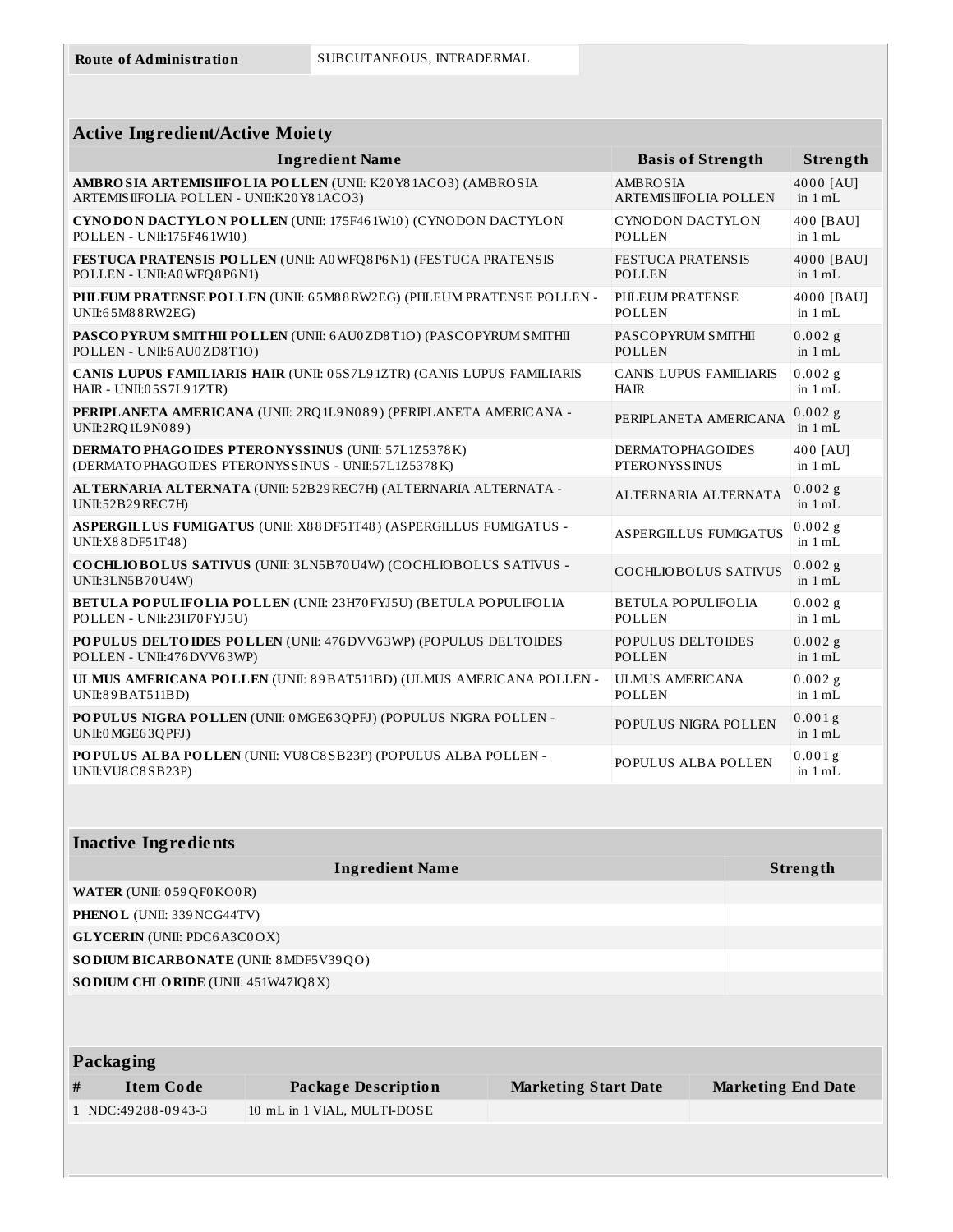| <b>Marketing Information</b> |                                                 |                      |                           |  |
|------------------------------|-------------------------------------------------|----------------------|---------------------------|--|
| <b>Marketing Category</b>    | <b>Application Number or Monograph Citation</b> | Marketing Start Date | <b>Marketing End Date</b> |  |
| <b>BLA</b>                   | BLA102223                                       | 10/31/1986           |                           |  |
|                              |                                                 |                      |                           |  |

| <b>TREATMENT SET TS350905</b><br>treatment set ts350905 injection, solution                                                     |                                                                          |  |                                                            |  |                          |
|---------------------------------------------------------------------------------------------------------------------------------|--------------------------------------------------------------------------|--|------------------------------------------------------------|--|--------------------------|
|                                                                                                                                 |                                                                          |  |                                                            |  |                          |
| <b>Product Information</b>                                                                                                      |                                                                          |  |                                                            |  |                          |
| Product Type                                                                                                                    | NON-STANDARDIZED ALLERGENIC                                              |  | Item Code (Source)                                         |  | NDC:49288-0944           |
| <b>Route of Administration</b>                                                                                                  | SUBCUTANEOUS, INTRADERMAL                                                |  |                                                            |  |                          |
|                                                                                                                                 |                                                                          |  |                                                            |  |                          |
| <b>Active Ingredient/Active Moiety</b>                                                                                          |                                                                          |  |                                                            |  |                          |
|                                                                                                                                 | <b>Ingredient Name</b>                                                   |  | <b>Basis of Strength</b>                                   |  | Strength                 |
|                                                                                                                                 | FELIS CATUS HAIR (UNII: 1564HD0N96) (FELIS CATUS HAIR - UNII:1564HD0N96) |  | <b>FELIS CATUS HAIR</b>                                    |  | 16 [BAU]<br>in $1 mL$    |
| FARINAE - UNII: PR9 U2 YPF3Q)                                                                                                   | DERMATO PHAGO IDES FARINAE (UNII: PR9U2YPF3Q) (DERMATO PHAGO IDES        |  | <b>DERMATOPHAGOIDES</b><br><b>FARINAE</b>                  |  | 80 [AU]<br>in $1 mL$     |
| UNII:52B29REC7H)                                                                                                                | ALTERNARIA ALTERNATA (UNII: 52B29 REC7H) (ALTERNARIA ALTERNATA -         |  | ALTERNARIA ALTERNATA                                       |  | $0.00008$ g<br>in $1 mL$ |
| HAIR - UNII:05S7L91ZTR)                                                                                                         | CANIS LUPUS FAMILIARIS HAIR (UNII: 05S7L91ZTR) (CANIS LUPUS FAMILIARIS   |  | <b>CANIS LUPUS FAMILIARIS</b><br><b>HAIR</b>               |  | $0.00008$ g<br>in 1 mL   |
| UNII:2RQ1L9N089)                                                                                                                | PERIPLANETA AMERICANA (UNII: 2RQ 1L9 N089) (PERIPLANETA AMERICANA -      |  | PERIPLANETA AMERICANA                                      |  | $0.00008$ g<br>in $1 mL$ |
| UNII:1FCM16V0FV)                                                                                                                | <b>GALLUS GALLUS FEATHER (UNII: 1FCM16V0FV) (GALLUS GALLUS FEATHER -</b> |  | <b>GALLUS GALLUS FEATHER</b>                               |  | $0.00013$ g<br>in $1 mL$ |
| FEATHER - UNII:83B65P4796)                                                                                                      | ANAS PLATYRHYNCHOS FEATHER (UNII: 83B65P4796) (ANAS PLATYRHYNCHOS        |  | ANAS PLATYRHYNCHOS<br><b>FEATHER</b>                       |  | $0.00013$ g<br>in $1 mL$ |
| ANSER ANSER FEATHER (UNII: 15XI414745) (ANSER ANSER FEATHER -<br>UNII:15XI414745)                                               |                                                                          |  | <b>ANSER ANSER FEATHER</b>                                 |  | $0.00013$ g<br>in 1 mL   |
| <b>DERMATO PHAGO IDES PTERO NYSSINUS (UNII: 57L1Z5378K)</b><br>(DERMATOPHAGOIDES PTERONYSSINUS - UNII:57L1Z5378K)               |                                                                          |  | <b>DERMATOPHAGOIDES</b><br><b>PTERONYSSINUS</b>            |  | 16 [AU]<br>in $1 mL$     |
|                                                                                                                                 | CANDIDA ALBICANS (UNII: 4D7G21HDBC) (CANDIDA ALBICANS - UNII:4D7G21HDBC) |  | <b>CANDIDA ALBICANS</b>                                    |  | $0.00008$ g<br>in $1 mL$ |
| UNII:X88DF51T48)                                                                                                                | ASPERGILLUS FUMIGATUS (UNII: X88DF51T48) (ASPERGILLUS FUMIGATUS -        |  | <b>ASPERGILLUS FUMIGATUS</b>                               |  | $0.002$ g<br>in $1 mL$   |
| PLEOSPORA HERBARUM (UNII: 0N3Z1P4B2W) (PLEOSPORA HERBARUM -<br>UNII:0 N3Z1P4B2W)                                                |                                                                          |  | PLEOSPORA HERBARUM                                         |  | $0.0004$ g<br>in 1 mL    |
| UNII:3LN5B70U4W)                                                                                                                | COCHLIOBOLUS SATIVUS (UNII: 3LN5B70U4W) (COCHLIOBOLUS SATIVUS -          |  | COCHLIOBOLUS SATIVUS                                       |  | $0.00008$ g<br>in $1$ mL |
| CLADOSPORIOIDES - UNII:4ZWY20GTGO)                                                                                              | CLADO SPORIUM CLADO SPORIO IDES (UNII: 4ZWY20GTGO) (CLADO SPORIUM        |  | <b>CLADOSPORIUM</b><br><b>CLADOSPORIOIDES</b>              |  | $0.002$ g<br>in 1 mL     |
| USTILAGO NUDA HORDEI (UNII: 9Y53ZS6I82) (USTILAGO NUDA HORDEI -<br>UNII:9 Y53ZS6I82)                                            |                                                                          |  | USTILAGO NUDA HORDEI                                       |  | $0.0005$ g<br>in $1 mL$  |
|                                                                                                                                 | USTILAGO MAYDIS (UNII: 4K7Z7K7SWG) (USTILAGO MAYDIS - UNII:4K7Z7K7SWG)   |  | <b>USTILAGO MAYDIS</b>                                     |  | $0.0005$ g<br>in 1 mL    |
|                                                                                                                                 | USTILAGO AVENAE (UNII: YIH315U1TU) (USTILAGO AVENAE - UNII: YIH315U1TU)  |  | USTILAGO AVENAE                                            |  | $0.0005$ g<br>in 1 mL    |
|                                                                                                                                 | USTILAGO TRITICI (UNII: BV82OL2IZ8) (USTILAGO TRITICI - UNII:BV82OL2IZ8) |  | USTILAGO TRITICI                                           |  | $0.0005$ g<br>in 1 mL    |
| <b>AUREO BASIDIUM PULLULANS VAR. PULLUTANS (UNII: D1A2NG69CK)</b><br>(AUREOBASIDIUM PULLULANS VAR. PULLUTANS - UNII:D1A2NG69CK) |                                                                          |  | <b>AUREOBASIDIUM</b><br>PULLULANS VAR.<br><b>PULLUTANS</b> |  | $0.00008$ g<br>in $1$ mL |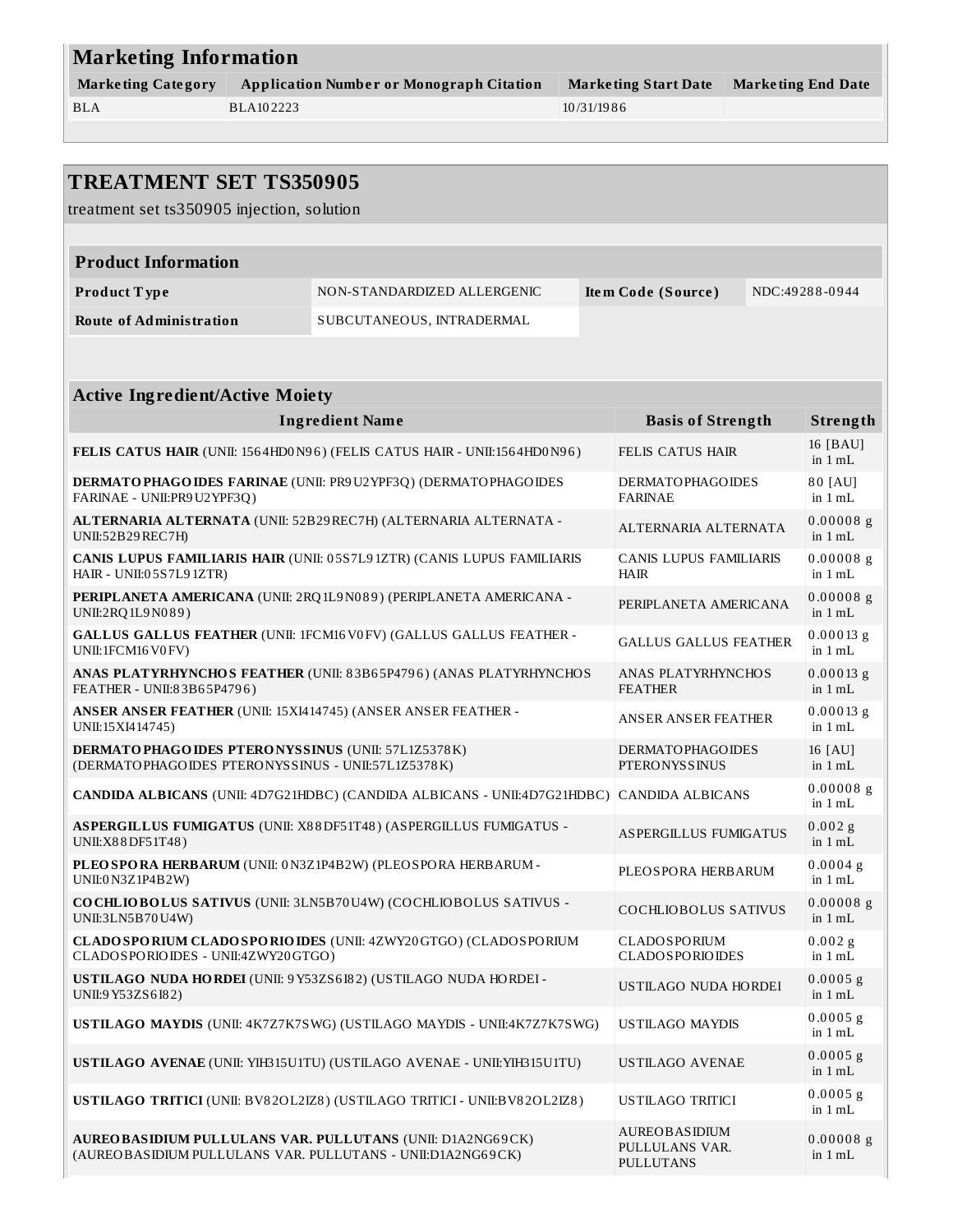| UNII:FEE198DK4Q)                       | RHIZOPUS STOLONIFER (UNII: FEE198DK4Q) (RHIZOPUS STOLONIFER - |                             | <b>RHIZOPUS STOLONIFER</b>  |                           | $10.00008$ g<br>in $1 mL$ |
|----------------------------------------|---------------------------------------------------------------|-----------------------------|-----------------------------|---------------------------|---------------------------|
|                                        |                                                               |                             |                             |                           |                           |
| <b>Inactive Ingredients</b>            |                                                               |                             |                             |                           |                           |
|                                        | <b>Ingredient Name</b>                                        |                             |                             |                           | Strength                  |
| WATER (UNII: 059 QF0 KO0 R)            |                                                               |                             |                             |                           |                           |
| PHENOL (UNII: 339 NCG44TV)             |                                                               |                             |                             |                           |                           |
| <b>GLYCERIN</b> (UNII: PDC6A3C0OX)     |                                                               |                             |                             |                           |                           |
| SODIUM BICARBONATE (UNII: 8 MDF5V39QO) |                                                               |                             |                             |                           |                           |
| SO DIUM CHLORIDE (UNII: 451W47IQ8X)    |                                                               |                             |                             |                           |                           |
|                                        |                                                               |                             |                             |                           |                           |
| <b>Packaging</b>                       |                                                               |                             |                             |                           |                           |
| #<br><b>Item Code</b>                  | <b>Package Description</b>                                    | <b>Marketing Start Date</b> |                             | <b>Marketing End Date</b> |                           |
| 1 NDC:49288-0944-3                     | 10 mL in 1 VIAL, MULTI-DOSE                                   |                             |                             |                           |                           |
|                                        |                                                               |                             |                             |                           |                           |
|                                        |                                                               |                             |                             |                           |                           |
| <b>Marketing Information</b>           |                                                               |                             |                             |                           |                           |
| <b>Marketing Category</b>              | <b>Application Number or Monograph Citation</b>               |                             | <b>Marketing Start Date</b> |                           | <b>Marketing End Date</b> |
| BLA                                    | BLA102223                                                     | 10/31/1986                  |                             |                           |                           |
|                                        |                                                               |                             |                             |                           |                           |

| <b>TREATMENT SET TS350906</b>                                                                            |                                                                       |  |                                              |  |                                   |
|----------------------------------------------------------------------------------------------------------|-----------------------------------------------------------------------|--|----------------------------------------------|--|-----------------------------------|
| treatment set ts350906 injection, solution                                                               |                                                                       |  |                                              |  |                                   |
|                                                                                                          |                                                                       |  |                                              |  |                                   |
| <b>Product Information</b>                                                                               |                                                                       |  |                                              |  |                                   |
| Product Type                                                                                             | NON-STANDARDIZED ALLERGENIC                                           |  | Item Code (Source)                           |  | NDC:49288-0945                    |
| <b>Route of Administration</b>                                                                           | SUBCUTANEOUS, INTRADERMAL                                             |  |                                              |  |                                   |
|                                                                                                          |                                                                       |  |                                              |  |                                   |
|                                                                                                          |                                                                       |  |                                              |  |                                   |
| <b>Active Ingredient/Active Moiety</b>                                                                   |                                                                       |  |                                              |  |                                   |
|                                                                                                          | <b>Ingredient Name</b>                                                |  | <b>Basis of Strength</b>                     |  | <b>Strength</b>                   |
| POA PRATENSIS POLLEN (UNII: SCB8J7LS3T) (POA PRATENSIS POLLEN -<br>UNII:SCB8J7LS3T)                      |                                                                       |  | POA PRATENSIS POLLEN                         |  | 160 [BAU]<br>in $1 \text{ mL}$    |
| UNII:89 BAT511BD)                                                                                        | ULMUS AMERICANA POLLEN (UNII: 89 BAT511BD) (ULMUS AMERICANA POLLEN -  |  | <b>ULMUS AMERICANA</b><br><b>POLLEN</b>      |  | 0.0004g<br>in $1 \text{ mL}$      |
| UNII:KU1V1898XX)                                                                                         | AMBROSIA TRIFIDA POLLEN (UNII: KU1V1898XX) (AMBROSIA TRIFIDA POLLEN - |  | <b>AMBROSIA TRIFIDA</b><br><b>POLLEN</b>     |  | $0.000027$ g<br>in 1 mL           |
| AMBROSIA ARTEMISIIFOLIA POLLEN (UNII: K20Y81ACO3) (AMBROSIA<br>ARTEMISIIFOLIA POLLEN - UNII:K20Y81ACO3)  |                                                                       |  | <b>AMBROSIA</b><br>ARTEMISIIFOLIA POLLEN     |  | $0.000027$ g<br>in $1 \text{ mL}$ |
| AMBRO SIA PSILO STACHYA POLLEN (UNII: RX18 M46 K8L) (AMBRO SIA<br>PSILOSTACHYA POLLEN - UNII:RX18M46K8L) |                                                                       |  | <b>AMBROSIA</b><br>PSILOSTACHYA POLLEN       |  | $0.000027$ g<br>in $1 mL$         |
| POLLEN - UNII:175F461W10)                                                                                | CYNODON DACTYLON POLLEN (UNII: 175F461W10) (CYNODON DACTYLON          |  | <b>CYNODON DACTYLON</b><br><b>POLLEN</b>     |  | 16 [BAU]<br>in $1 \text{ mL}$     |
| PLANTAGO LANCEOLATA POLLEN (UNII: DO87T1U2CI) (PLANTAGO<br>LANCEOLATA POLLEN - UNII:DO87T1U2CI)          |                                                                       |  | <b>PLANTAGO</b><br><b>LANCEOLATA POLLEN</b>  |  | $0.00008$ g<br>in $1 mL$          |
| POLLEN - UNII: PYOJA16 R2G)                                                                              | JUNIPERUS VIRGINIANA POLLEN (UNII: PY0JA16R2G) (JUNIPERUS VIRGINIANA  |  | <b>JUNIPERUS VIRGINIANA</b><br><b>POLLEN</b> |  | $0.00008$ g<br>in $1 mL$          |
| ACED MECHMINO BOLLEN (HMIL BEVAZA ADOVA (ACED MECHMINO BOLLEN)                                           |                                                                       |  |                                              |  | 0.0000a                           |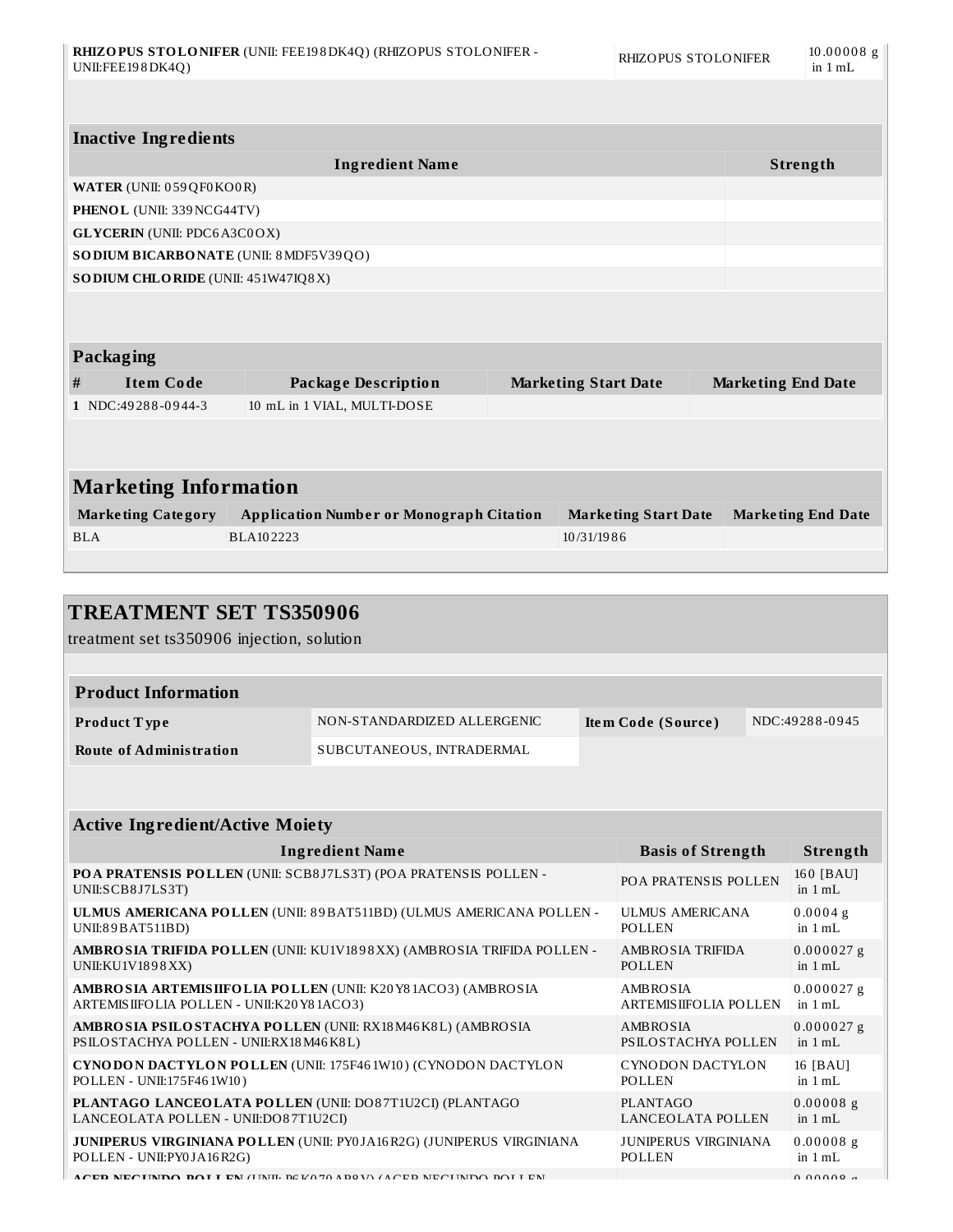| UNII:P6 K070 AR8 V)                         | AUER NEGUNDU PULLEN (UNII: PONU/UAKOV) (AUER NEGUNDU PULLEN -              |                             | <b>ACER NEGUNDO POLLEN</b>                  | <b>U.UUUUO g</b><br>in $1 mL$ |
|---------------------------------------------|----------------------------------------------------------------------------|-----------------------------|---------------------------------------------|-------------------------------|
| POLLEN - UNII:476 DVV63WP)                  | POPULUS DELTOIDES POLLEN (UNII: 476 DVV63WP) (POPULUS DELTOIDES            |                             | POPULUS DELTOIDES<br>POLLEN                 | $0.0004$ g<br>in $1 mL$       |
| POLLEN - UNII:PYO4JR720Y)                   | <b>CARYA ILLINO INENSIS POLLEN (UNII: PYO4JR720Y) (CARYA ILLINOINENSIS</b> |                             | <b>CARYA ILLINOINENSIS</b><br><b>POLLEN</b> | $0.00004$ g<br>in $1 mL$      |
| UNII:G2A764T54B)                            | CARYA ALBA POLLEN (UNII: G2A764T54B) (CARYA ALBA POLLEN -                  |                             | CARYA ALBA POLLEN                           | $0.00004$ g<br>in $1 mL$      |
| UNII:93963RFO1P)                            | BETULA NIGRA POLLEN (UNII: 93963RFO1P) (BETULA NIGRA POLLEN -              |                             | <b>BETULA NIGRA POLLEN</b>                  | $0.00008$ g<br>in $1 mL$      |
| POLLEN - UNII:G684LX721Q)                   | FRAXINUS AMERICANA POLLEN (UNII: G684LX721Q) (FRAXINUS AMERICANA           |                             | FRAXINUS AMERICANA<br><b>POLLEN</b>         | $0.00008$ g<br>in $1 mL$      |
| UNII:Z4Y9ZSV4KK)                            | <b>QUERCUS ALBA POLLEN (UNII: Z4Y9ZSV4KK) (QUERCUS ALBA POLLEN -</b>       |                             | QUERCUS ALBA POLLEN                         | $0.00008$ g<br>in $1 mL$      |
| POLLEN - UNII:577VA5B4HP)                   | SORGHUM HALEPENSE POLLEN (UNII: 577VA5B4HP) (SORGHUM HALEPENSE             |                             | <b>SORGHUM HALEPENSE</b><br>POLLEN          | $0.002$ g<br>in $1 mL$        |
| POLLEN - UNII:N52MIQ81ZW)                   | RUMEX ACETOSELLA POLLEN (UNII: N52MIQ81ZW) (RUMEX ACETOSELLA               |                             | <b>RUMEX ACETOSELLA</b><br>POLLEN           | $0.002$ g<br>in $1 mL$        |
| POLLEN - UNII:098LKX5NCN)                   | CHENOPODIUM ALBUM POLLEN (UNII: 098LKX5NCN) (CHENOPODIUM ALBUM             |                             | CHENOPODIUM ALBUM<br>POLLEN                 | $0.002$ g<br>in $1 mL$        |
| POLLEN - UNII:Y2U5S5PF22)                   | IVA ANNUA VAR. ANNUA POLLEN (UNII: Y2U5S5PF22) (IVA ANNUA VAR. ANNUA       |                             | IVA ANNUA VAR. ANNUA<br><b>POLLEN</b>       | $0.002$ g<br>in $1 mL$        |
|                                             |                                                                            |                             |                                             |                               |
|                                             |                                                                            |                             |                                             |                               |
| <b>Inactive Ingredients</b>                 |                                                                            |                             |                                             |                               |
|                                             | <b>Ingredient Name</b>                                                     |                             |                                             | Strength                      |
| WATER (UNII: 059 QF0 KO0 R)                 |                                                                            |                             |                                             |                               |
| PHENOL (UNII: 339 NCG44TV)                  |                                                                            |                             |                                             |                               |
| <b>GLYCERIN</b> (UNII: PDC6A3C0OX)          |                                                                            |                             |                                             |                               |
| SODIUM CHLORIDE (UNII: 451W47IQ8X)          |                                                                            |                             |                                             |                               |
| SODIUM BICARBONATE (UNII: 8 MDF5V39QO)      |                                                                            |                             |                                             |                               |
|                                             |                                                                            |                             |                                             |                               |
|                                             |                                                                            |                             |                                             |                               |
| Packaging                                   |                                                                            |                             |                                             |                               |
| <b>Item Code</b><br>#<br>1 NDC:49288-0945-3 | <b>Package Description</b><br>10 mL in 1 VIAL, MULTI-DOSE                  | <b>Marketing Start Date</b> |                                             | <b>Marketing End Date</b>     |
|                                             |                                                                            |                             |                                             |                               |
| <b>Marketing Information</b>                |                                                                            |                             |                                             |                               |
| <b>Marketing Category</b>                   | <b>Application Number or Monograph Citation</b>                            |                             | <b>Marketing Start Date</b>                 | <b>Marketing End Date</b>     |
| <b>BLA</b>                                  | BLA102223                                                                  | 10/31/1986                  |                                             |                               |

## **TREATMENT SET TS351004**

treatment set ts351004 injection, solution

| <b>Product Information</b> |                             |                    |                |
|----------------------------|-----------------------------|--------------------|----------------|
| <b>Product Type</b>        | NON-STANDARDIZED ALLERGENIC | Item Code (Source) | NDC:49288-0946 |
| Route of Administration    | SUBCUTANEOUS, INTRADERMAL   |                    |                |
|                            |                             |                    |                |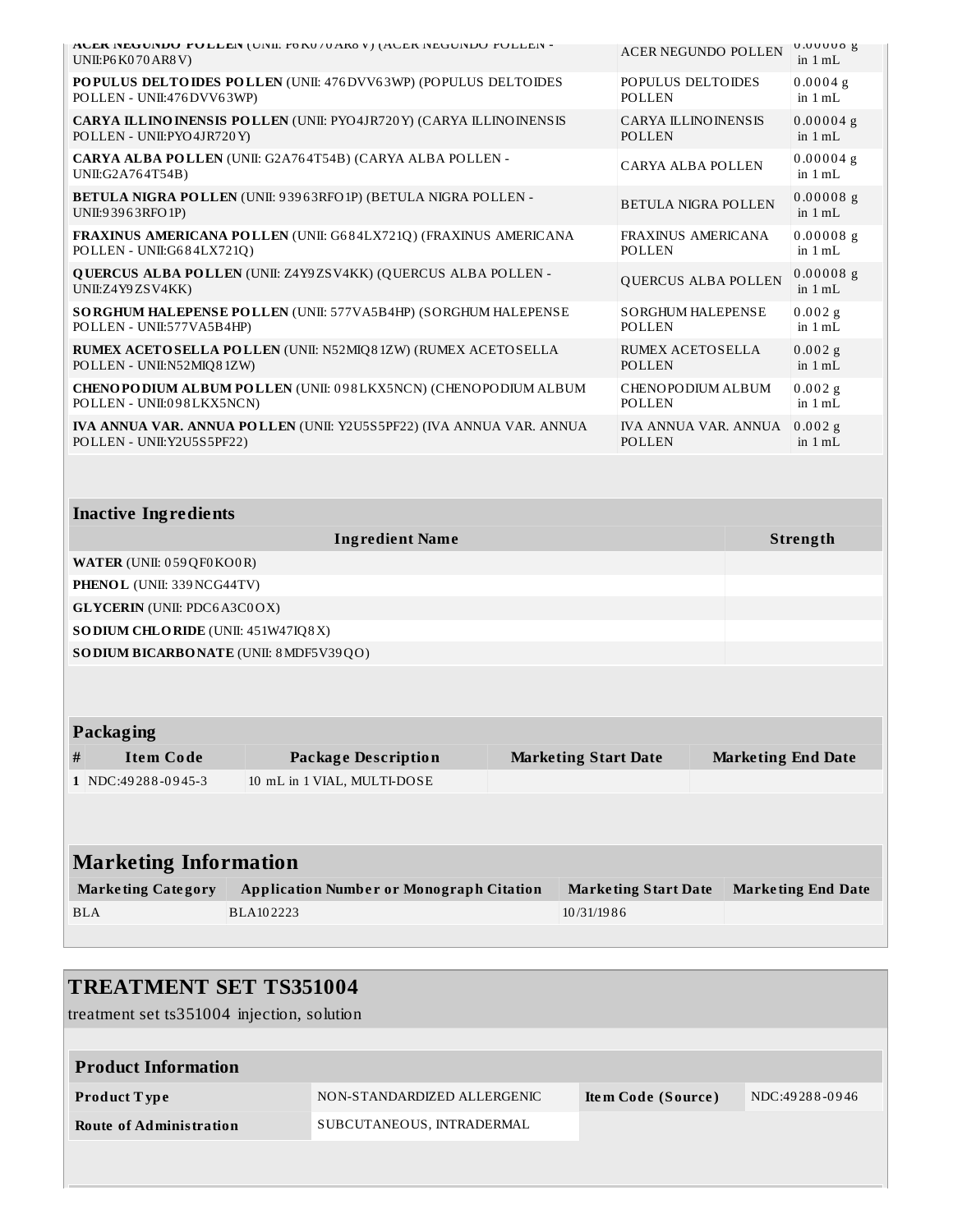| <b>Active Ingredient/Active Moiety</b>                                                                                      |                                                                             |  |                                       |                             |                           |
|-----------------------------------------------------------------------------------------------------------------------------|-----------------------------------------------------------------------------|--|---------------------------------------|-----------------------------|---------------------------|
|                                                                                                                             | <b>Ingredient Name</b>                                                      |  |                                       | <b>Basis of Strength</b>    | Strength                  |
| POLLEN - UNII:175F461W10)                                                                                                   | <b>CYNODON DACTYLON POLLEN (UNII: 175F461W10) (CYNODON DACTYLON</b>         |  | POLLEN                                | CYNODON DACTYLON            | 80 [BAU]<br>in $1 mL$     |
| UNII:A7IKY24TR7)                                                                                                            | AVENA SATIVA POLLEN (UNII: A7IKY24TR7) (AVENA SATIVA POLLEN -               |  |                                       | AVENA SATIVA POLLEN         | 0.0004g<br>in $1 mL$      |
| PHLEUM PRATENSE POLLEN (UNII: 65M88RW2EG) (PHLEUM PRATENSE POLLEN -<br>PHLEUM PRATENSE<br>UNII:65M88RW2EG)<br><b>POLLEN</b> |                                                                             |  |                                       | 160 [BAU]<br>in $1 mL$      |                           |
| POLLEN - UNII:6 AU0ZD8T1O)                                                                                                  | PASCOPYRUM SMITHII POLLEN (UNII: 6 AU0 ZD8T10) (PASCOPYRUM SMITHII          |  | POLLEN                                | PASCOPYRUM SMITHII          | 0.0004g<br>in $1 mL$      |
| UNII:52B29REC7H)                                                                                                            | ALTERNARIA ALTERNATA (UNII: 52B29REC7H) (ALTERNARIA ALTERNATA -             |  | <b>ALTERNARIA</b><br><b>ALTERNATA</b> |                             | $0.002$ g<br>in $1 mL$    |
| UNII:5398 RXP8 KU)                                                                                                          | FUSARIUM O XYSPORUM (UNII: 5398 RXP8 KU) (FUSARIUM O XYSPORUM -             |  |                                       | <b>FUSARIUM OXYSPORUM</b>   | $0.01g$ in $1 mL$         |
| UNII:3LN5B70U4W)                                                                                                            | COCHLIOBOLUS SATIVUS (UNII: 3LN5B70U4W) (COCHLIOBOLUS SATIVUS -             |  | COCHLIOBOLUS<br><b>SATIVUS</b>        |                             | $0.002$ g<br>in $1 mL$    |
| POLLEN - UNII:PY0JA16R2G)                                                                                                   | <b>JUNIPERUS VIRGINIANA POLLEN (UNII: PY0JA16R2G) (JUNIPERUS VIRGINIANA</b> |  | POLLEN                                | <b>JUNIPERUS VIRGINIANA</b> | $0.01g$ in $1mL$          |
| POLLEN - UNII:PYO4JR720Y)                                                                                                   | <b>CARYA ILLINO INENSIS POLLEN (UNII: PYO4JR720Y) (CARYA ILLINOINENSIS</b>  |  | <b>CARYA ILLINOINENSIS</b><br>POLLEN  |                             | 0.001g<br>in $1 mL$       |
| CARYA ALBA POLLEN (UNII: G2A764T54B) (CARYA ALBA POLLEN -<br><b>CARYA ALBA POLLEN</b><br>UNII:G2A764T54B)                   |                                                                             |  |                                       | 0.001g<br>in $1 mL$         |                           |
|                                                                                                                             |                                                                             |  |                                       |                             |                           |
| <b>Inactive Ingredients</b>                                                                                                 |                                                                             |  |                                       |                             |                           |
|                                                                                                                             | <b>Ingredient Name</b>                                                      |  |                                       |                             | Strength                  |
| <b>WATER</b> (UNII: 059QF0KO0R)                                                                                             |                                                                             |  |                                       |                             |                           |
| PHENOL (UNII: 339 NCG44TV)                                                                                                  |                                                                             |  |                                       |                             |                           |
| <b>GLYCERIN</b> (UNII: PDC6A3C0OX)                                                                                          |                                                                             |  |                                       |                             |                           |
| SO DIUM BICARBONATE (UNII: 8 MDF5V39QO)                                                                                     |                                                                             |  |                                       |                             |                           |
| SODIUM CHLORIDE (UNII: 451W47IQ8X)                                                                                          |                                                                             |  |                                       |                             |                           |
|                                                                                                                             |                                                                             |  |                                       |                             |                           |
| Packaging                                                                                                                   |                                                                             |  |                                       |                             |                           |
| <b>Item Code</b><br>#                                                                                                       | <b>Package Description</b>                                                  |  | <b>Marketing Start Date</b>           |                             | <b>Marketing End Date</b> |
| 1 NDC:49288-0946-3                                                                                                          | 10 mL in 1 VIAL, MULTI-DOSE                                                 |  |                                       |                             |                           |
|                                                                                                                             |                                                                             |  |                                       |                             |                           |
| <b>Marketing Information</b>                                                                                                |                                                                             |  |                                       |                             |                           |
| <b>Marketing Category</b>                                                                                                   | <b>Application Number or Monograph Citation</b>                             |  | <b>Marketing Start Date</b>           |                             | <b>Marketing End Date</b> |
| <b>BLA</b>                                                                                                                  | BLA102223                                                                   |  | 10/31/1986                            |                             |                           |

## **TREATMENT SET TS351003**

treatment set ts351003 injection, solution

| <b>Product Information</b>     |                             |                    |                |
|--------------------------------|-----------------------------|--------------------|----------------|
| Product Type                   | NON-STANDARDIZED ALLERGENIC | Item Code (Source) | NDC:49288-0947 |
| <b>Route of Administration</b> | SUBCUTANEOUS, INTRADERMAL   |                    |                |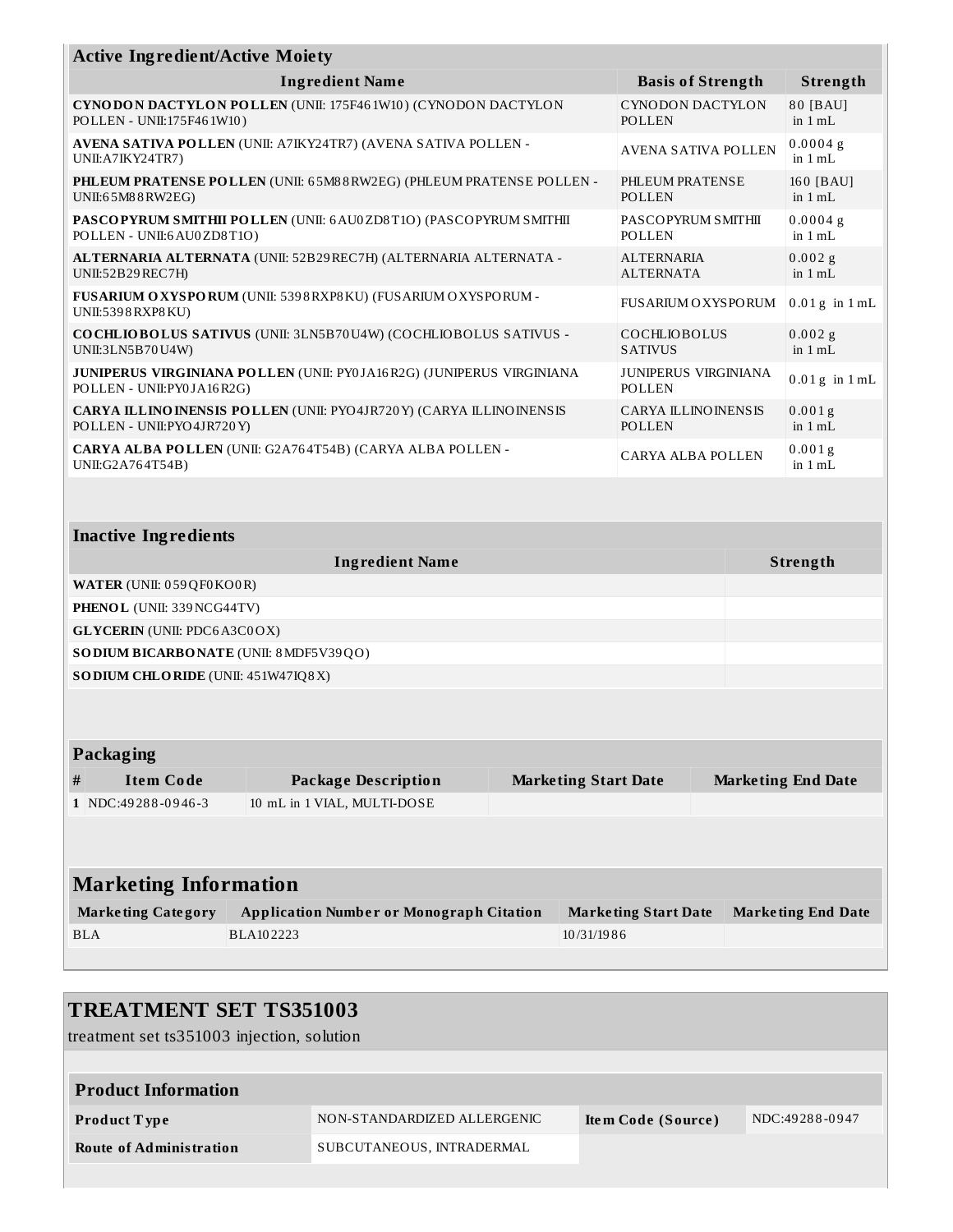| Strength<br><b>Ingredient Name</b><br><b>Basis of Strength</b><br>PLANTAGO LANCEOLATA<br>$0.002$ g<br>POLLEN<br>in $1 mL$<br><b>CARYA ILLINO INENSIS</b><br>$0.0002$ g<br>in $1$ mL<br><b>POLLEN</b><br>$0.0002$ g<br><b>CARYA ALBA POLLEN</b><br>in $1 mL$<br>0.0004g<br>CHENOPODIUM ALBUM<br>POLLEN<br>in $1 mL$<br>$0.0004$ g<br>URTICA DIOICA POLLEN<br>in 1 mL<br>$0.00008$ g<br><b>AMARANTHUS</b><br>RETROFLEXUS POLLEN<br>in $1 mL$<br>800 [AU]<br>AMBROSIA<br><b>ARTEMIS IIFOLIA POLLEN</b><br>in $1 mL$<br><b>RUMEX ACETOSELLA</b><br>0.0004g<br><b>POLLEN</b><br>in $1 mL$<br><b>CYNODON DACTYLON</b><br>80 [BAU]<br><b>POLLEN</b><br>in $1 mL$<br>4000 [BAU]<br><b>FESTUCA PRATENSIS</b><br><b>POLLEN</b><br>in $1 mL$<br><b>SORGHUM HALEPENSE</b><br>0.002g<br><b>POLLEN</b><br>in $1 mL$<br>$0.00008$ g<br>AVENA SATIVA POLLEN<br>in $1 mL$<br>PHLEUM PRATENSE<br>4000 [BAU]<br><b>POLLEN</b><br>in $1 mL$<br>PASCOPYRUM SMITHII<br>$0.0004$ g<br><b>POLLEN</b><br>in $1 mL$<br>400 [BAU]<br><b>FELIS CATUS HAIR</b><br>in $1 mL$<br>FRAXINUS AMERICANA<br>0.002g<br><b>POLLEN</b><br>in $1 mL$<br><b>BETULA POPULIFOLIA</b><br>$0.0004$ g | <b>Active Ingredient/Active Moiety</b>                                                                       |  |  |  |  |  |
|---------------------------------------------------------------------------------------------------------------------------------------------------------------------------------------------------------------------------------------------------------------------------------------------------------------------------------------------------------------------------------------------------------------------------------------------------------------------------------------------------------------------------------------------------------------------------------------------------------------------------------------------------------------------------------------------------------------------------------------------------------------------------------------------------------------------------------------------------------------------------------------------------------------------------------------------------------------------------------------------------------------------------------------------------------------------------------------------------------------------------------------------------------|--------------------------------------------------------------------------------------------------------------|--|--|--|--|--|
|                                                                                                                                                                                                                                                                                                                                                                                                                                                                                                                                                                                                                                                                                                                                                                                                                                                                                                                                                                                                                                                                                                                                                         |                                                                                                              |  |  |  |  |  |
|                                                                                                                                                                                                                                                                                                                                                                                                                                                                                                                                                                                                                                                                                                                                                                                                                                                                                                                                                                                                                                                                                                                                                         | PLANTAGO LANCEOLATA POLLEN (UNII: DO87T1U2CI) (PLANTAGO<br>LANCEOLATA POLLEN - UNII:DO87T1U2CI)              |  |  |  |  |  |
|                                                                                                                                                                                                                                                                                                                                                                                                                                                                                                                                                                                                                                                                                                                                                                                                                                                                                                                                                                                                                                                                                                                                                         | <b>CARYA ILLINO INENSIS POLLEN (UNII: PYO4JR720Y) (CARYA ILLINOINENSIS</b><br>POLLEN - UNII:PYO4JR720Y)      |  |  |  |  |  |
|                                                                                                                                                                                                                                                                                                                                                                                                                                                                                                                                                                                                                                                                                                                                                                                                                                                                                                                                                                                                                                                                                                                                                         | CARYA ALBA POLLEN (UNII: G2A764T54B) (CARYA ALBA POLLEN -<br>UNII:G2A764T54B)                                |  |  |  |  |  |
|                                                                                                                                                                                                                                                                                                                                                                                                                                                                                                                                                                                                                                                                                                                                                                                                                                                                                                                                                                                                                                                                                                                                                         | CHENOPODIUM ALBUM POLLEN (UNII: 098LKX5NCN) (CHENOPODIUM ALBUM<br>POLLEN - UNII:098LKX5NCN)                  |  |  |  |  |  |
|                                                                                                                                                                                                                                                                                                                                                                                                                                                                                                                                                                                                                                                                                                                                                                                                                                                                                                                                                                                                                                                                                                                                                         | <b>URTICA DIO ICA POLLEN (UNII: DNB59 M1NVU) (URTICA DIOICA POLLEN -</b><br>UNII:DNB59 M1NVU)                |  |  |  |  |  |
|                                                                                                                                                                                                                                                                                                                                                                                                                                                                                                                                                                                                                                                                                                                                                                                                                                                                                                                                                                                                                                                                                                                                                         | <b>AMARANTHUS RETROFLEXUS POLLEN (UNII: 73B14PX5FW) (AMARANTHUS</b><br>RETROFLEXUS POLLEN - UNII:73B14PX5FW) |  |  |  |  |  |
|                                                                                                                                                                                                                                                                                                                                                                                                                                                                                                                                                                                                                                                                                                                                                                                                                                                                                                                                                                                                                                                                                                                                                         | AMBRO SIA ARTEMISIIFOLIA POLLEN (UNII: K20Y81ACO3) (AMBROSIA<br>ARTEMISIIFOLIA POLLEN - UNII:K20Y81ACO3)     |  |  |  |  |  |
|                                                                                                                                                                                                                                                                                                                                                                                                                                                                                                                                                                                                                                                                                                                                                                                                                                                                                                                                                                                                                                                                                                                                                         | RUMEX ACETOSELLA POLLEN (UNII: N52MIQ81ZW) (RUMEX ACETOSELLA<br>POLLEN - UNII:N52MIQ81ZW)                    |  |  |  |  |  |
|                                                                                                                                                                                                                                                                                                                                                                                                                                                                                                                                                                                                                                                                                                                                                                                                                                                                                                                                                                                                                                                                                                                                                         | CYNODON DACTYLON POLLEN (UNII: 175F461W10) (CYNODON DACTYLON<br>POLLEN - UNII:175F461W10)                    |  |  |  |  |  |
|                                                                                                                                                                                                                                                                                                                                                                                                                                                                                                                                                                                                                                                                                                                                                                                                                                                                                                                                                                                                                                                                                                                                                         | FESTUCA PRATENSIS POLLEN (UNII: A0WFQ8P6N1) (FESTUCA PRATENSIS<br>POLLEN - UNII:A0WFQ8P6N1)                  |  |  |  |  |  |
|                                                                                                                                                                                                                                                                                                                                                                                                                                                                                                                                                                                                                                                                                                                                                                                                                                                                                                                                                                                                                                                                                                                                                         | SORGHUM HALEPENSE POLLEN (UNII: 577VA5B4HP) (SORGHUM HALEPENSE<br>POLLEN - UNII:577VA5B4HP)                  |  |  |  |  |  |
|                                                                                                                                                                                                                                                                                                                                                                                                                                                                                                                                                                                                                                                                                                                                                                                                                                                                                                                                                                                                                                                                                                                                                         | AVENA SATIVA POLLEN (UNII: A7IKY24TR7) (AVENA SATIVA POLLEN -<br>UNII: A7IKY24TR7)                           |  |  |  |  |  |
|                                                                                                                                                                                                                                                                                                                                                                                                                                                                                                                                                                                                                                                                                                                                                                                                                                                                                                                                                                                                                                                                                                                                                         | PHLEUM PRATENSE POLLEN (UNII: 65M88RW2EG) (PHLEUM PRATENSE POLLEN -<br>UNII:65M88RW2EG)                      |  |  |  |  |  |
|                                                                                                                                                                                                                                                                                                                                                                                                                                                                                                                                                                                                                                                                                                                                                                                                                                                                                                                                                                                                                                                                                                                                                         | PASCOPYRUM SMITHII POLLEN (UNII: 6 AU0 ZD8T10) (PASCOPYRUM SMITHII<br>POLLEN - UNII:6 AU0 ZD8T1O)            |  |  |  |  |  |
|                                                                                                                                                                                                                                                                                                                                                                                                                                                                                                                                                                                                                                                                                                                                                                                                                                                                                                                                                                                                                                                                                                                                                         | FELIS CATUS HAIR (UNII: 1564HD0N96) (FELIS CATUS HAIR - UNII:1564HD0N96)                                     |  |  |  |  |  |
|                                                                                                                                                                                                                                                                                                                                                                                                                                                                                                                                                                                                                                                                                                                                                                                                                                                                                                                                                                                                                                                                                                                                                         | FRAXINUS AMERICANA POLLEN (UNII: G684LX721Q) (FRAXINUS AMERICANA<br>POLLEN - UNII:G684LX721Q)                |  |  |  |  |  |
| POLLEN - UNII:23H70 FYJ5U)<br><b>POLLEN</b><br>in $1 mL$                                                                                                                                                                                                                                                                                                                                                                                                                                                                                                                                                                                                                                                                                                                                                                                                                                                                                                                                                                                                                                                                                                | <b>BETULA POPULIFOLIA POLLEN (UNII: 23H70FYJ5U) (BETULA POPULIFOLIA</b>                                      |  |  |  |  |  |
| $0.002$ g<br>ACER NEGUNDO POLLEN<br>in $1 \text{ mL}$                                                                                                                                                                                                                                                                                                                                                                                                                                                                                                                                                                                                                                                                                                                                                                                                                                                                                                                                                                                                                                                                                                   | ACER NEGUNDO POLLEN (UNII: P6K070AR8V) (ACER NEGUNDO POLLEN -<br>UNII:P6 K070 AR8 V)                         |  |  |  |  |  |
| $0.0004$ g<br>POPULUS DELTOIDES<br><b>POLLEN</b><br>in $1$ mL                                                                                                                                                                                                                                                                                                                                                                                                                                                                                                                                                                                                                                                                                                                                                                                                                                                                                                                                                                                                                                                                                           | POPULUS DELTOIDES POLLEN (UNII: 476 DVV63WP) (POPULUS DELTOIDES<br>POLLEN - UNII:476 DVV63WP)                |  |  |  |  |  |
| <b>ULMUS AMERICANA</b><br>$0.002$ g<br>in 1 mL<br>POLLEN                                                                                                                                                                                                                                                                                                                                                                                                                                                                                                                                                                                                                                                                                                                                                                                                                                                                                                                                                                                                                                                                                                | ULMUS AMERICANA POLLEN (UNII: 89BAT511BD) (ULMUS AMERICANA POLLEN -<br>UNII:89 BAT511BD)                     |  |  |  |  |  |
| $0.00008$ g<br>QUERCUS ALBA POLLEN<br>in $1$ mL                                                                                                                                                                                                                                                                                                                                                                                                                                                                                                                                                                                                                                                                                                                                                                                                                                                                                                                                                                                                                                                                                                         | <b>QUERCUS ALBA POLLEN (UNII: Z4Y9ZSV4KK) (QUERCUS ALBA POLLEN -</b><br>UNII:Z4Y9ZSV4KK)                     |  |  |  |  |  |
| <b>PLATANUS</b><br>$0.00008$ g<br><b>OCCIDENTALIS POLLEN</b><br>in $1 mL$                                                                                                                                                                                                                                                                                                                                                                                                                                                                                                                                                                                                                                                                                                                                                                                                                                                                                                                                                                                                                                                                               | PLATANUS OCCIDENTALIS POLLEN (UNII: E03U1K03LK) (PLATANUS<br>OCCIDENTALIS POLLEN - UNII:E03U1K03LK)          |  |  |  |  |  |
| $0.002$ g<br><b>SALIX NIGRA POLLEN</b><br>in $1 mL$                                                                                                                                                                                                                                                                                                                                                                                                                                                                                                                                                                                                                                                                                                                                                                                                                                                                                                                                                                                                                                                                                                     | SALIX NIGRA POLLEN (UNII: 6 M2JIH93ZN) (SALIX NIGRA POLLEN -<br>UNII:6 M2JIH93ZN)                            |  |  |  |  |  |
| $0.0004$ g<br>JUGLANS NIGRA POLLEN<br>in 1 mL                                                                                                                                                                                                                                                                                                                                                                                                                                                                                                                                                                                                                                                                                                                                                                                                                                                                                                                                                                                                                                                                                                           | JUGLANS NIGRA POLLEN (UNII: 1BV28146ZR) (JUGLANS NIGRA POLLEN -<br>UNII:1BV28146ZR)                          |  |  |  |  |  |
| $0.0004$ g<br>MORUS RUBRA POLLEN<br>in $1 mL$                                                                                                                                                                                                                                                                                                                                                                                                                                                                                                                                                                                                                                                                                                                                                                                                                                                                                                                                                                                                                                                                                                           | MORUS RUBRA POLLEN (UNII: 9LYI4RTZ52) (MORUS RUBRA POLLEN -<br>UNII:9 LYI4RTZ52)                             |  |  |  |  |  |

**Ingredient Name Strength**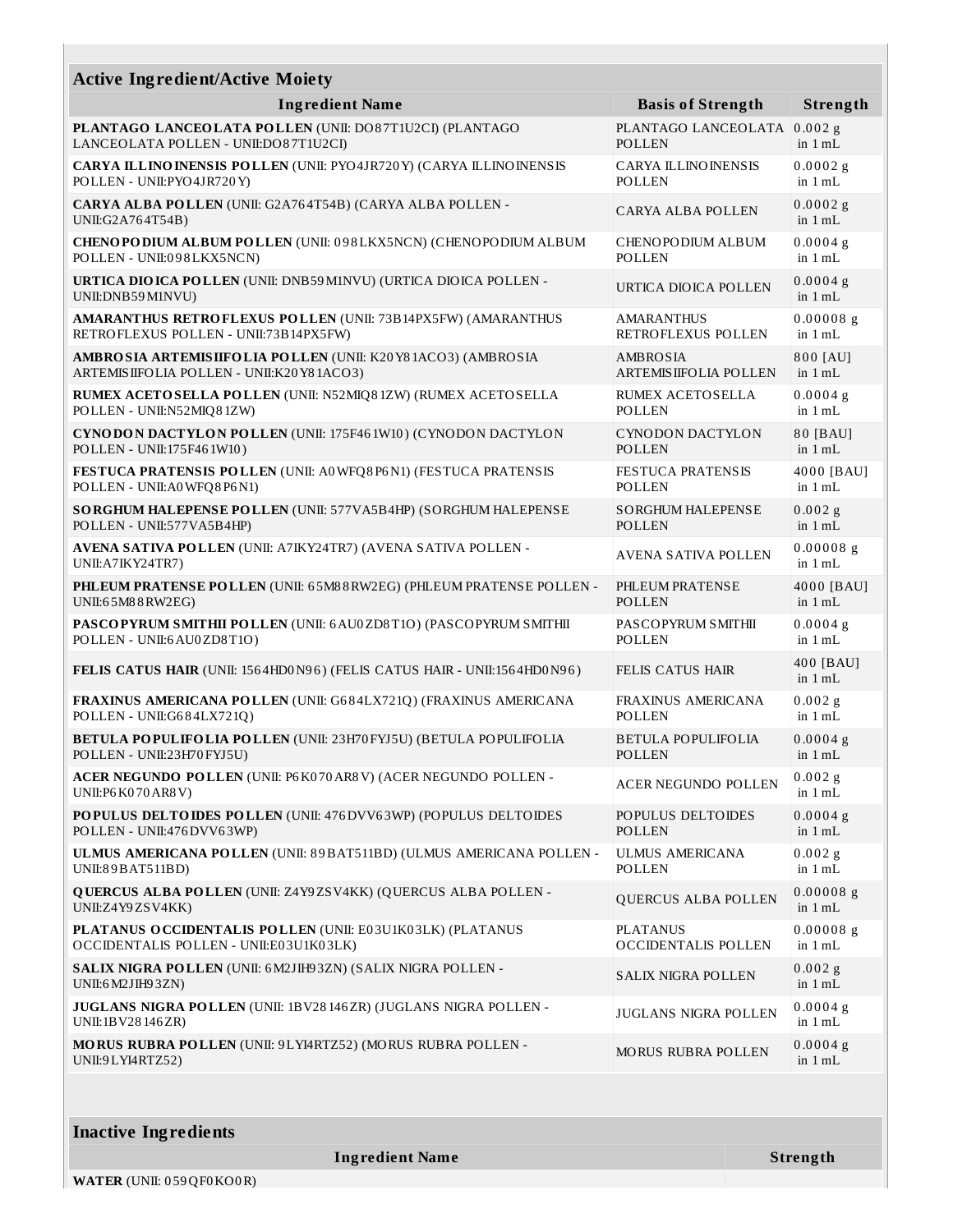| PHENOL (UNII: 339NCG44TV)                  |           |                                                 |  |                             |  |                           |                           |
|--------------------------------------------|-----------|-------------------------------------------------|--|-----------------------------|--|---------------------------|---------------------------|
| <b>GLYCERIN</b> (UNII: PDC6A3C0OX)         |           |                                                 |  |                             |  |                           |                           |
| SO DIUM CHLORIDE (UNII: 451W47IQ8X)        |           |                                                 |  |                             |  |                           |                           |
| SO DIUM BICARBONATE (UNII: 8 MDF5V39QO)    |           |                                                 |  |                             |  |                           |                           |
|                                            |           |                                                 |  |                             |  |                           |                           |
| <b>Packaging</b>                           |           |                                                 |  |                             |  |                           |                           |
| <b>Item Code</b><br>#                      |           | <b>Package Description</b>                      |  | <b>Marketing Start Date</b> |  | <b>Marketing End Date</b> |                           |
| 1 NDC:49288-0947-3                         |           | 10 mL in 1 VIAL, MULTI-DOSE                     |  |                             |  |                           |                           |
|                                            |           |                                                 |  |                             |  |                           |                           |
| <b>Marketing Information</b>               |           |                                                 |  |                             |  |                           |                           |
| <b>Marketing Category</b>                  |           | <b>Application Number or Monograph Citation</b> |  | <b>Marketing Start Date</b> |  |                           | <b>Marketing End Date</b> |
| <b>BLA</b>                                 | BLA102223 |                                                 |  | 10/31/1986                  |  |                           |                           |
|                                            |           |                                                 |  |                             |  |                           |                           |
|                                            |           |                                                 |  |                             |  |                           |                           |
| <b>TREATMENT SET TS351030</b>              |           |                                                 |  |                             |  |                           |                           |
| treatment set ts351030 injection, solution |           |                                                 |  |                             |  |                           |                           |
|                                            |           |                                                 |  |                             |  |                           |                           |
| <b>Product Information</b>                 |           |                                                 |  |                             |  |                           |                           |
| Product Type                               |           | NON-STANDARDIZED ALLERGENIC                     |  | Item Code (Source)          |  |                           | NDC:49288-0948            |
| <b>Route of Administration</b>             |           | SUBCUTANEOUS, INTRADERMAL                       |  |                             |  |                           |                           |
|                                            |           |                                                 |  |                             |  |                           |                           |
| <b>Active Ingredient/Active Moiety</b>     |           |                                                 |  |                             |  |                           |                           |
|                                            |           |                                                 |  |                             |  |                           |                           |

| <b>Ingredient Name</b>                                                                                                         | <b>Basis of Strength</b>                             | Strength                 |
|--------------------------------------------------------------------------------------------------------------------------------|------------------------------------------------------|--------------------------|
| FELIS CATUS HAIR (UNII: 1564HD0N96) (FELIS CATUS HAIR - UNII:1564HD0N96)                                                       | <b>FELIS CATUS HAIR</b>                              | 16 [BAU]<br>in $1 mL$    |
| DERMATO PHAGO IDES FARINAE (UNII: PR9U2YPF3Q) (DERMATO PHAGO IDES<br>FARINAE - UNII: PR9 U2 YPF3Q)                             | <b>DERMATOPHAGOIDES</b><br><b>FARINAE</b>            | 16 [AU]<br>in 1 mL       |
| ALTERNARIA ALTERNATA (UNII: 52B29 REC7H) (ALTERNARIA ALTERNATA -<br>UNII:52B29REC7H)                                           | ALTERNARIA ALTERNATA                                 | 0.0004g<br>in 1 mL       |
| CANIS LUPUS FAMILIARIS HAIR (UNII: 05S7L91ZTR) (CANIS LUPUS FAMILIARIS<br>HAIR - UNII:05S7L91ZTR)                              | <b>CANIS LUPUS FAMILIARIS</b><br><b>HAIR</b>         | 0.002g<br>in $1 mL$      |
| PERIPLANETA AMERICANA (UNII: 2RQ 1L9 N089) (PERIPLANETA AMERICANA -<br>UNII:2RQ1L9N089)                                        | PERIPLANETA AMERICANA                                | 0.002g<br>in 1 mL        |
| DERMATO PHAGO IDES PTERO NYSSINUS (UNII: 57L1Z5378K)<br>(DERMATOPHAGOIDES PTERONYSSINUS - UNII:57L1Z5378K)                     | <b>DERMATOPHAGOIDES</b><br><b>PTERONYSSINUS</b>      | 16 [AU]<br>in 1 mL       |
| ASPERGILLUS FUMIGATUS (UNII: X88DF51T48) (ASPERGILLUS FUMIGATUS -<br>UNII:X88DF51T48)                                          | <b>ASPERGILLUS FUMIGATUS</b>                         | $0.00008$ g<br>in $1 mL$ |
| FUSARIUM O XYSPORUM (UNII: 5398 RXP8 KU) (FUSARIUM O XYSPORUM -<br>UNII:5398 RXP8 KU)                                          | <b>FUS ARIUM O XYS PORUM</b>                         | 0.0004g<br>in 1 mL       |
| COCHLIOBOLUS SATIVUS (UNII: 3LN5B70U4W) (COCHLIOBOLUS SATIVUS -<br>UNII:3LN5B70U4W)                                            | COCHLIOBOLUS SATIVUS                                 | $0.0004$ g<br>in 1 mL    |
| <b>CLADO SPORIUM CLADO SPORIO IDES (UNII: 4ZWY20 GTGO) (CLADO SPORIUM</b><br>CLADOSPORIOIDES - UNII:4ZWY20GTGO)                | <b>CLADOSPORIUM</b><br><b>CLADOSPORIOIDES</b>        | 0.0004g<br>in $1 mL$     |
| PENICIL LIUM CHRYSO GENUM VAR. CHRYSO GENUM (UNII: 3Y1PE1GCIG)<br>(PENICILLIUM CHRYSOGENUM VAR. CHRYSOGENUM - UNII:3Y1PE1GCIG) | PENICILLIUM CHRYSOGENUM 0.0004 g<br>VAR. CHRYSOGENUM | in 1 mL                  |
| PHOMA DESTRUCTIVA (UNII: A17SE577FM) (PHOMA DESTRUCTIVA -<br>UNII:A17SE577FM)                                                  | PHOMA DESTRUCTIVA                                    | $0.002$ g<br>in 1 mL     |
|                                                                                                                                | ATIDPODACHIIR                                        |                          |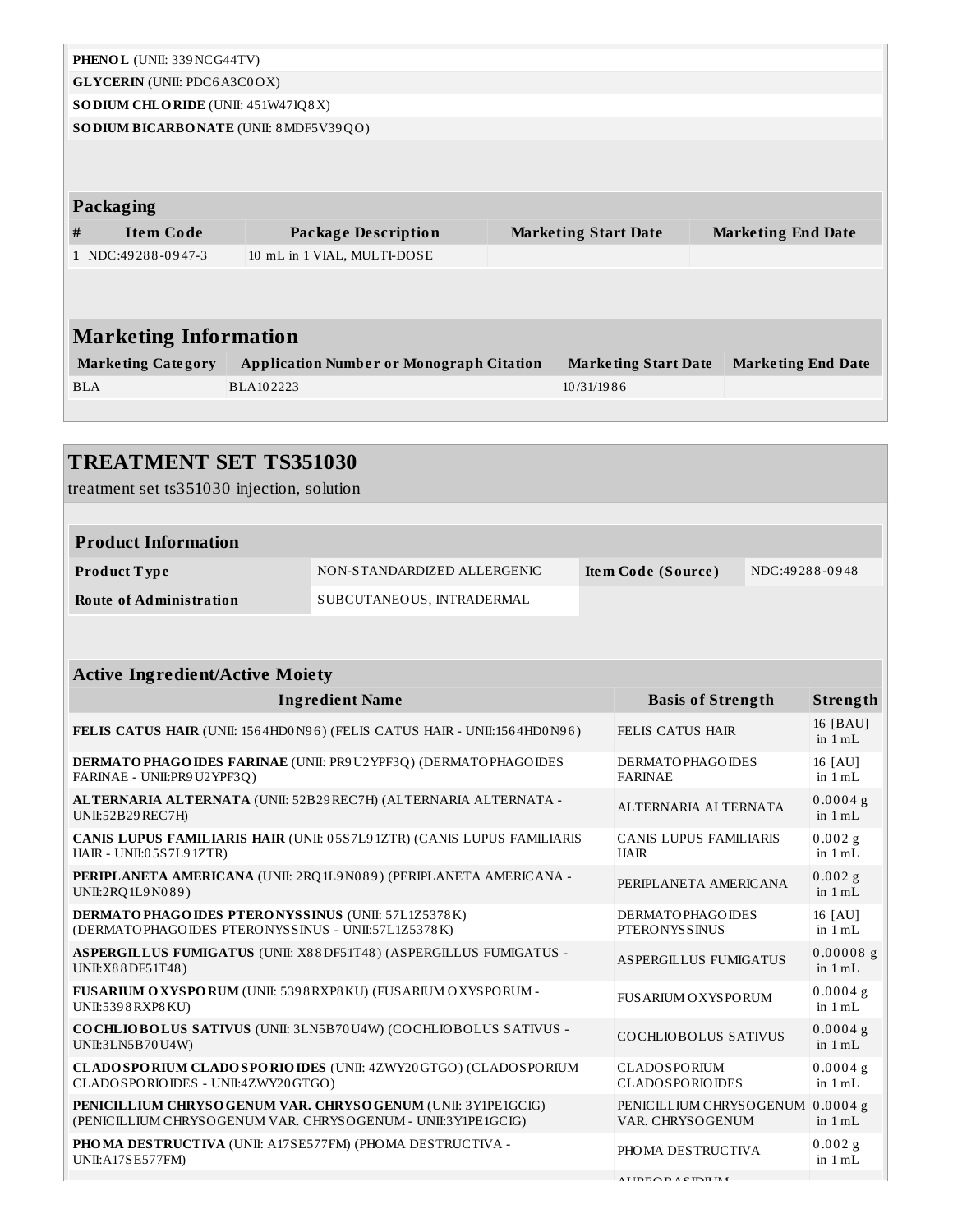| <b>AUREO BASIDIUM PULLULANS VAR. PULLUTANS (UNII: D1A2NG69CK)</b><br>(AUREOBASIDIUM PULLULANS VAR. PULLUTANS - UNII:D1A2NG69CK) | <b>AUKEUDASIDIUM</b><br>PULLULANS VAR.<br><b>PULLUTANS</b> | $0.0004$ g<br>in $1 mL$         |
|---------------------------------------------------------------------------------------------------------------------------------|------------------------------------------------------------|---------------------------------|
| RHIZOPUS STOLONIFER (UNII: FEE198DK4Q) (RHIZOPUS STOLONIFER -<br>UNII:FEE198DK4Q)                                               | <b>RHIZOPUS STOLONIFER</b>                                 | $0.002$ g<br>in $1 mL$          |
| PLEO SPORA HERBARUM (UNII: 0N3Z1P4B2W) (PLEOSPORA HERBARUM -<br>UNII:0 N3Z1P4B2W)                                               | PLEOSPORA HERBARUM                                         | $0.0004$ g<br>in $1 mL$         |
| USTILAGO NUDA HORDEI (UNII: 9Y53ZS6I82) (USTILAGO NUDA HORDEI -<br>UNII:9 Y53ZS6I82)                                            | USTILAGO NUDA HORDEI                                       | 0.0001g<br>in $1 mL$            |
| <b>USTILAGO MAYDIS</b> (UNII: 4K7Z7K7SWG) (USTILAGO MAYDIS - UNII:4K7Z7K7SWG)                                                   | USTILAGO MAYDIS                                            | $0.0001$ g<br>in $1 mL$         |
| USTILAGO AVENAE (UNII: YIH315U1TU) (USTILAGO AVENAE - UNII: YIH315U1TU)                                                         | <b>USTILAGO AVENAE</b>                                     | 0.0001g<br>in $1 mL$            |
| USTILAGO TRITICI (UNII: BV82OL2IZ8) (USTILAGO TRITICI - UNII:BV82OL2IZ8)                                                        | USTILAGO TRITICI                                           | $0.0001$ g<br>in $1 mL$         |
| USTILAGO CYNODONTIS (UNII: 0V3J4YEX2W) (USTILAGO CYNODONTIS -<br>UNII:0 V3J4YEX2W)                                              | USTILAGO CYNODONTIS                                        | $0.0002$ g<br>in $1 \text{ mL}$ |
| SPORISORIUM CRUENTUM (UNII: GQM6LVU5V8) (SPORISORIUM CRUENTUM -<br>UNII:GQM6LVU5V8)                                             | SPORISORIUM CRUENTUM                                       | $0.0002$ g<br>in $1 mL$         |
|                                                                                                                                 |                                                            |                                 |

| <b>Ingredient Name</b>                  | Strength |
|-----------------------------------------|----------|
| <b>WATER</b> (UNII: 059QF0KO0R)         |          |
| <b>PHENOL</b> (UNII: 339 NCG44TV)       |          |
| <b>GLYCERIN</b> (UNII: PDC6A3C0OX)      |          |
| SO DIUM CHLORIDE (UNII: 451W47IQ8X)     |          |
| SO DIUM BICARBONATE (UNII: 8 MDF5V39QO) |          |
|                                         |          |
|                                         |          |

## **Packaging**

| <b>Item Code</b>     | <b>Package Description</b>  | <b>Marketing Start Date</b> | <b>Marketing End Date</b> |
|----------------------|-----------------------------|-----------------------------|---------------------------|
| $1$ NDC:49288-0948-3 | 10 mL in 1 VIAL, MULTI-DOSE |                             |                           |

# **Marketing Information**

| <b>Marketing Category</b> | <b>Application Number or Monograph Citation</b> | Marketing Start Date | Marketing End Date |
|---------------------------|-------------------------------------------------|----------------------|--------------------|
| <b>BLA</b>                | BLA102223                                       | 10/31/1986           |                    |

| <b>TREATMENT SET TS351031</b>              |                             |                          |                |  |
|--------------------------------------------|-----------------------------|--------------------------|----------------|--|
| treatment set ts351031 injection, solution |                             |                          |                |  |
| <b>Product Information</b>                 |                             |                          |                |  |
|                                            |                             |                          |                |  |
| <b>Product Type</b>                        | NON-STANDARDIZED ALLERGENIC | Item Code (Source)       | NDC:49288-0949 |  |
| <b>Route of Administration</b>             | SUBCUTANEOUS, INTRADERMAL   |                          |                |  |
|                                            |                             |                          |                |  |
| <b>Active Ingredient/Active Moiety</b>     |                             |                          |                |  |
|                                            | <b>Ingredient Name</b>      | <b>Basis of Strength</b> | Strength       |  |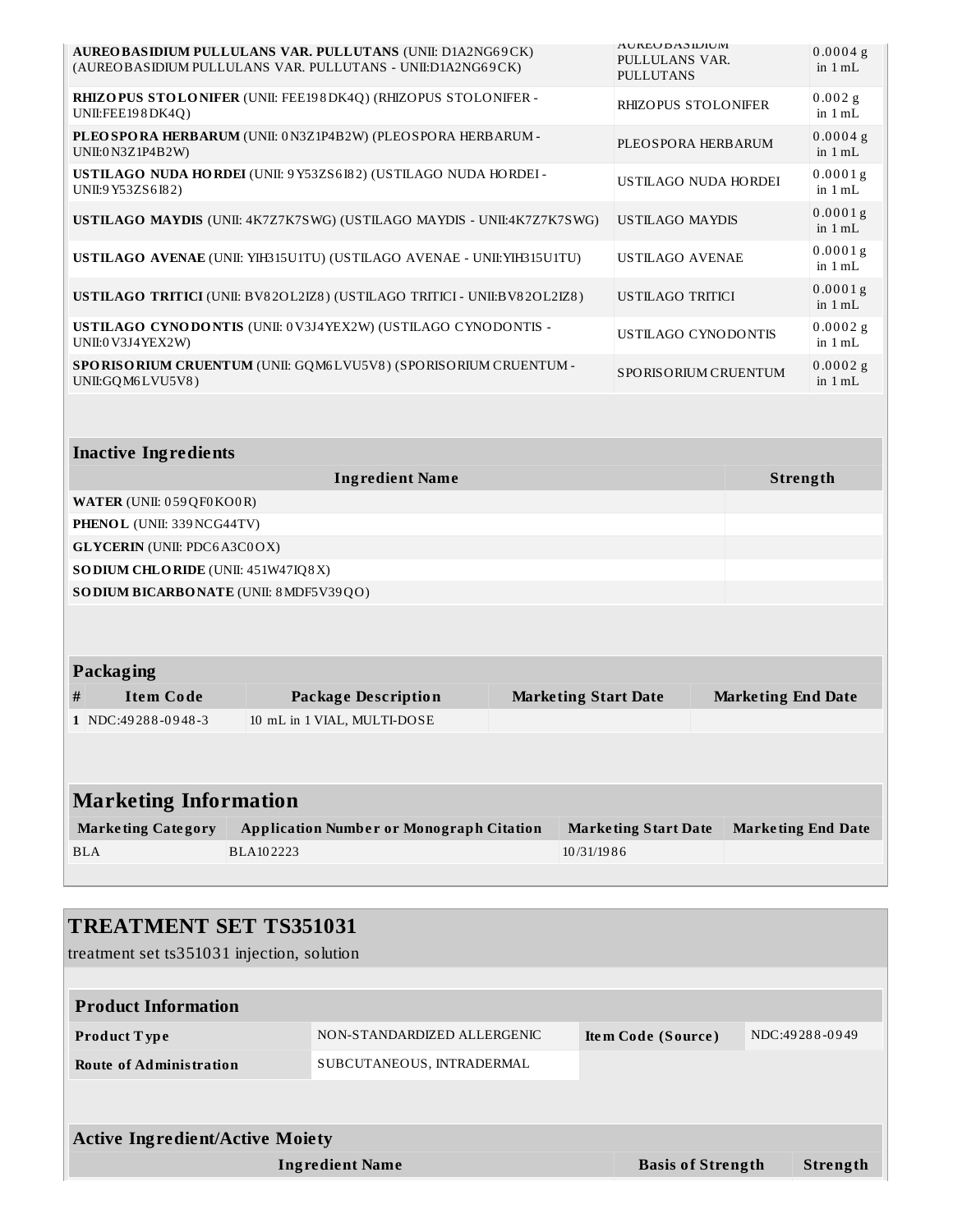| AMBROSIA TRIFIDA POLLEN (UNII: KU1V1898XX) (AMBROSIA TRIFIDA POLLEN -                | AMBROSIA TRIFIDA             | $0.000027$ g             |
|--------------------------------------------------------------------------------------|------------------------------|--------------------------|
| UNII:KU1V1898XX)                                                                     | <b>POLLEN</b>                | in $1 mL$                |
| AMBRO SIA ARTEMISIIFOLIA POLLEN (UNII: K20Y81ACO3) (AMBROSIA                         | AMBROSIA                     | $0.000027$ g             |
| ARTEMISIIFOLIA POLLEN - UNII:K20Y81ACO3)                                             | <b>ARTEMISIIFOLIA POLLEN</b> | in $1 mL$                |
| AMBRO SIA PSILO STACHYA POLLEN (UNII: RX18 M46 K8L) (AMBRO SIA                       | AMBROSIA                     | $0.000027$ g             |
| PSILOSTACHYA POLLEN - UNII:RX18M46K8L)                                               | PSILOSTACHYA POLLEN          | in $1 mL$                |
| CARYA ILLINO INENSIS POLLEN (UNII: PYO4JR720Y) (CARYA ILLINO INENSIS                 | <b>CARYA ILLINOINENSIS</b>   | $0.0002$ g               |
| POLLEN - UNII:PYO4JR720Y)                                                            | <b>POLLEN</b>                | in $1 mL$                |
| CARYA ALBA POLLEN (UNII: G2A764T54B) (CARYA ALBA POLLEN -<br>UNII:G2A764T54B)        | CARYA ALBA POLLEN            | 0.0002g<br>in $1 mL$     |
| POA PRATENSIS POLLEN (UNII: SCB8J7LS3T) (POA PRATENSIS POLLEN -<br>UNII:SCB8J7LS3T)  | POA PRATENSIS POLLEN         | 160 [BAU]<br>in $1 mL$   |
| KOCHIA SCOPARIA POLLEN (UNII: 07A108ZKW5) (KOCHIA SCOPARIA POLLEN -                  | KOCHIA SCOPARIA              | $0.002$ g                |
| UNII:07A108ZKW5)                                                                     | <b>POLLEN</b>                | in $1 mL$                |
| ULMUS AMERICANA POLLEN (UNII: 89BAT511BD) (ULMUS AMERICANA POLLEN -                  | <b>ULMUS AMERICANA</b>       | $0.002$ g                |
| UNII:89BAT511BD)                                                                     | <b>POLLEN</b>                | in $1 mL$                |
| PLANTAGO LANCEOLATA POLLEN (UNII: DO87T1U2CI) (PLANTAGO                              | PLANTAGO LANCEOLATA          | $0.00008$ g              |
| LANCEOLATA POLLEN - UNII:DO87T1U2CI)                                                 | <b>POLLEN</b>                | in $1 mL$                |
| JUNIPERUS VIRGINIANA POLLEN (UNII: PY0JA16R2G) (JUNIPERUS VIRGINIANA                 | <b>JUNIPERUS VIRGINIANA</b>  | $0.00008$ g              |
| POLLEN - UNII:PY0JA16R2G)                                                            | <b>POLLEN</b>                | in $1 mL$                |
| ACER NEGUNDO POLLEN (UNII: P6K070AR8V) (ACER NEGUNDO POLLEN -<br>UNII:P6 K070 AR8 V) | <b>ACER NEGUNDO POLLEN</b>   | $0.0004$ g<br>in $1 mL$  |
| POPULUS DELTOIDES POLLEN (UNII: 476 DVV63WP) (POPULUS DELTOIDES                      | POPULUS DELTOIDES            | $0.00008$ g              |
| POLLEN - UNII:476 DVV63WP)                                                           | <b>POLLEN</b>                | in $1 mL$                |
| BETULA NIGRA POLLEN (UNII: 93963RFO1P) (BETULA NIGRA POLLEN -<br>UNII:93963RFO1P)    | <b>BETULA NIGRA POLLEN</b>   | $0.00008$ g<br>in $1 mL$ |
| FRAXINUS AMERICANA POLLEN (UNII: G684LX721Q) (FRAXINUS AMERICANA                     | <b>FRAXINUS AMERICANA</b>    | $0.00008$ g              |
| POLLEN - UNII:G684LX721Q)                                                            | <b>POLLEN</b>                | in $1 mL$                |
| QUERCUS ALBA POLLEN (UNII: Z4Y9ZSV4KK) (QUERCUS ALBA POLLEN -<br>UNII:Z4Y9ZSV4KK)    | <b>QUERCUS ALBA POLLEN</b>   | $0.00008$ g<br>in $1 mL$ |
| SORGHUM HALEPENSE POLLEN (UNII: 577VA5B4HP) (SORGHUM HALEPENSE                       | <b>SORGHUM HALEPENSE</b>     | $0.0004$ g               |
| POLLEN - UNII:577VA5B4HP)                                                            | <b>POLLEN</b>                | in $1 mL$                |
| CHENOPODIUM ALBUM POLLEN (UNII: 098LKX5NCN) (CHENOPODIUM ALBUM                       | CHENOPODIUM ALBUM            | $0.002$ g                |
| POLLEN - UNII:098LKX5NCN)                                                            | POLLEN                       | in $1 mL$                |
| IVA ANNUA VAR. ANNUA POLLEN (UNII: Y2U5S5PF22) (IVA ANNUA VAR. ANNUA                 | IVA ANNUA VAR. ANNUA         | $0.002$ g                |
| POLLEN - UNII:Y2U5S5PF22)                                                            | POLLEN                       | in $1 mL$                |
| AMARANTHUS RETROFLEXUS POLLEN (UNII: 73B14PX5FW) (AMARANTHUS                         | <b>AMARANTHUS</b>            | $0.002$ g                |
| RETROFLEXUS POLLEN - UNII:73B14PX5FW)                                                | RETROFLEXUS POLLEN           | in $1 mL$                |
| SALSOLA KALI POLLEN (UNII: 2MH135KC6G) (SALSOLA KALI POLLEN -<br>UNII:2MH135KC6G)    | SALSOLA KALI POLLEN          | $0.002$ g<br>in $1 mL$   |
| RUMEX ACETOSELLA POLLEN (UNII: N52MIQ81ZW) (RUMEX ACETOSELLA                         | <b>RUMEX ACETOSELLA</b>      | $0.0004$ g               |
| POLLEN - UNII:N52MIQ81ZW)                                                            | <b>POLLEN</b>                | in $1 mL$                |
|                                                                                      |                              |                          |
| <b>Inactive Ingredients</b>                                                          |                              |                          |
| <b>Ingredient Name</b>                                                               |                              | Strength                 |
| WATER (UNII: 059QF0KO0R)                                                             |                              |                          |
| PHENOL (UNII: 339 NCG44TV)                                                           |                              |                          |
| <b>GLYCERIN</b> (UNII: PDC6A3C0OX)                                                   |                              |                          |
| SODIUM CHLORIDE (UNII: 451W47IQ8X)                                                   |                              |                          |
| SO DIUM BICARBONATE (UNII: 8 MDF5V39QO)                                              |                              |                          |

|   | Packaging          |                             |                             |                           |
|---|--------------------|-----------------------------|-----------------------------|---------------------------|
| # | Item Code          | Package Description         | <b>Marketing Start Date</b> | <b>Marketing End Date</b> |
|   | 1 NDC:49288-0949-3 | 10 mL in 1 VIAL, MULTI-DOSE |                             |                           |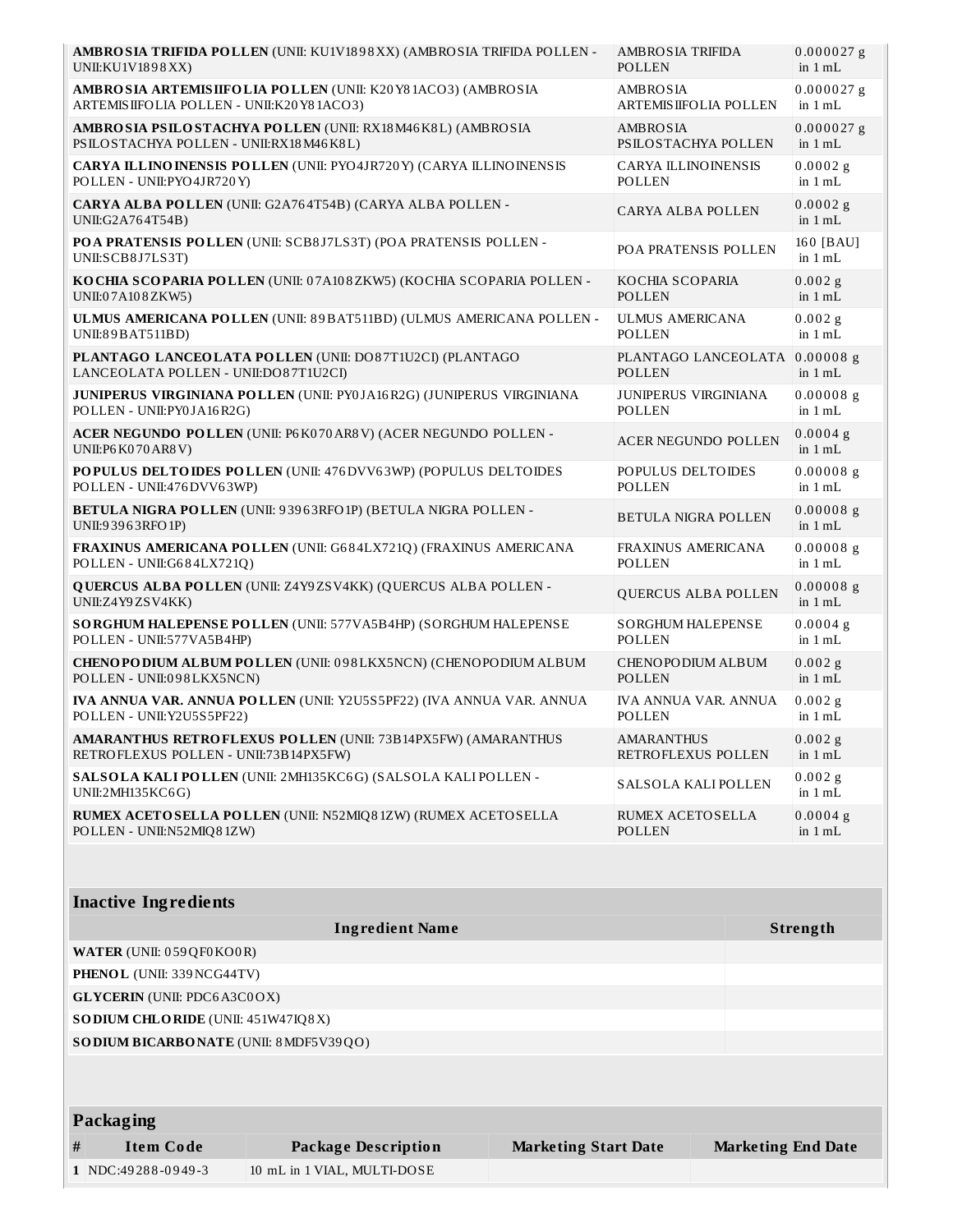| <b>Marketing Information</b>                    |                             |                           |  |  |  |
|-------------------------------------------------|-----------------------------|---------------------------|--|--|--|
| <b>Application Number or Monograph Citation</b> | <b>Marketing Start Date</b> | <b>Marketing End Date</b> |  |  |  |
| BLA102223                                       | 10/31/1986                  |                           |  |  |  |
|                                                 |                             |                           |  |  |  |

| <b>TREATMENT SET TS351125</b>                                                                           |                                                                        |  |                                                 |  |                                |
|---------------------------------------------------------------------------------------------------------|------------------------------------------------------------------------|--|-------------------------------------------------|--|--------------------------------|
| treatment set ts351125 injection, solution                                                              |                                                                        |  |                                                 |  |                                |
|                                                                                                         |                                                                        |  |                                                 |  |                                |
| <b>Product Information</b>                                                                              |                                                                        |  |                                                 |  |                                |
| Product Type                                                                                            | NON-STANDARDIZED ALLERGENIC                                            |  | Item Code (Source)                              |  | NDC:49288-0950                 |
| <b>Route of Administration</b>                                                                          | SUBCUTANEOUS, INTRADERMAL                                              |  |                                                 |  |                                |
|                                                                                                         |                                                                        |  |                                                 |  |                                |
| <b>Active Ingredient/Active Moiety</b>                                                                  |                                                                        |  |                                                 |  |                                |
|                                                                                                         | <b>Ingredient Name</b>                                                 |  | <b>Basis of Strength</b>                        |  | Strength                       |
| PLANTAGO LANCEOLATA POLLEN (UNII: DO87T1U2CI) (PLANTAGO<br>LANCEOLATA POLLEN - UNII:DO87T1U2CI)         |                                                                        |  | PLANTAGO LANCEOLATA<br><b>POLLEN</b>            |  | $0.01$ g<br>in $1 mL$          |
| RETROFLEXUS POLLEN - UNII:73B14PX5FW)                                                                   | <b>AMARANTHUS RETROFLEXUS POLLEN (UNII: 73B14PX5FW) (AMARANTHUS</b>    |  | <b>AMARANTHUS</b><br>RETROFLEXUS POLLEN         |  | 0.002g<br>in $1 mL$            |
| AVENA SATIVA POLLEN (UNII: A7IKY24TR7) (AVENA SATIVA POLLEN -<br>UNII:A7IKY24TR7)                       |                                                                        |  | <b>AVENA SATIVA POLLEN</b>                      |  | $0.002$ g<br>in $1 mL$         |
| UNII:65M88RW2EG)                                                                                        | PHLEUM PRATENSE POLLEN (UNII: 65M88RW2EG) (PHLEUM PRATENSE POLLEN -    |  | PHLEUM PRATENSE<br><b>POLLEN</b>                |  | 4000 [BAU]<br>in $1 mL$        |
| HAIR - UNII:05S7L91ZTR)                                                                                 | CANIS LUPUS FAMILIARIS HAIR (UNII: 05S7L91ZTR) (CANIS LUPUS FAMILIARIS |  | <b>CANIS LUPUS FAMILIARIS</b><br><b>HAIR</b>    |  | 0.01 <sub>g</sub><br>in $1 mL$ |
| DERMATOPHAGOIDES PTERONYSSINUS (UNII: 57L1Z5378K)<br>(DERMATOPHAGOIDES PTERONYSSINUS - UNII:57L1Z5378K) |                                                                        |  | <b>DERMATOPHAGOIDES</b><br><b>PTERONYSSINUS</b> |  | 2000 [AU]<br>in $1 mL$         |
| UNII:52B29REC7H)                                                                                        | ALTERNARIA ALTERNATA (UNII: 52B29 REC7H) (ALTERNARIA ALTERNATA -       |  | ALTERNARIA ALTERNATA                            |  | $0.002$ g<br>in $1 mL$         |
| UNII:X88DF51T48)                                                                                        | ASPERGILLUS FUMIGATUS (UNII: X88DF51T48) (ASPERGILLUS FUMIGATUS -      |  | <b>ASPERGILLUS FUMIGATUS</b>                    |  | $0.002$ g<br>in $1 mL$         |
| UNII:Z4Y9ZSV4KK)                                                                                        | <b>QUERCUS ALBA POLLEN (UNII: Z4Y9ZSV4KK) (QUERCUS ALBA POLLEN -</b>   |  | QUERCUS ALBA POLLEN                             |  | $0.002$ g<br>in $1 mL$         |
| POLLEN - UNII: PYO4JR720Y)                                                                              | CARYA ILLINO INENSIS POLLEN (UNII: PYO4JR720Y) (CARYA ILLINOINENSIS    |  | <b>CARYA ILLINO INENSIS</b><br><b>POLLEN</b>    |  | 0.001g<br>in $1 mL$            |
| CARYA ALBA POLLEN (UNII: G2A764T54B) (CARYA ALBA POLLEN -<br>UNII:G2A764T54B)                           |                                                                        |  | <b>CARYA ALBA POLLEN</b>                        |  | $0.001$ g<br>in $1 \text{ mL}$ |
| PLATANUS O CCIDENTALIS POLLEN (UNII: E03U1K03LK) (PLATANUS<br>OCCIDENTALIS POLLEN - UNII:E03U1K03LK)    |                                                                        |  | PLATANUS<br><b>OCCIDENTALIS POLLEN</b>          |  | $0.002$ g<br>in $1 mL$         |

| <b>Inactive Ingredients</b>             |          |
|-----------------------------------------|----------|
| <b>Ingredient Name</b>                  | Strength |
| <b>WATER</b> (UNII: 059 QF0 KO0 R)      |          |
| <b>PHENOL</b> (UNII: 339 NCG44TV)       |          |
| <b>GLYCERIN</b> (UNII: PDC6A3C0OX)      |          |
| SO DIUM BICARBONATE (UNII: 8 MDF5V39QO) |          |
| SO DIUM CHLORIDE (UNII: 451W47IQ8X)     |          |
|                                         |          |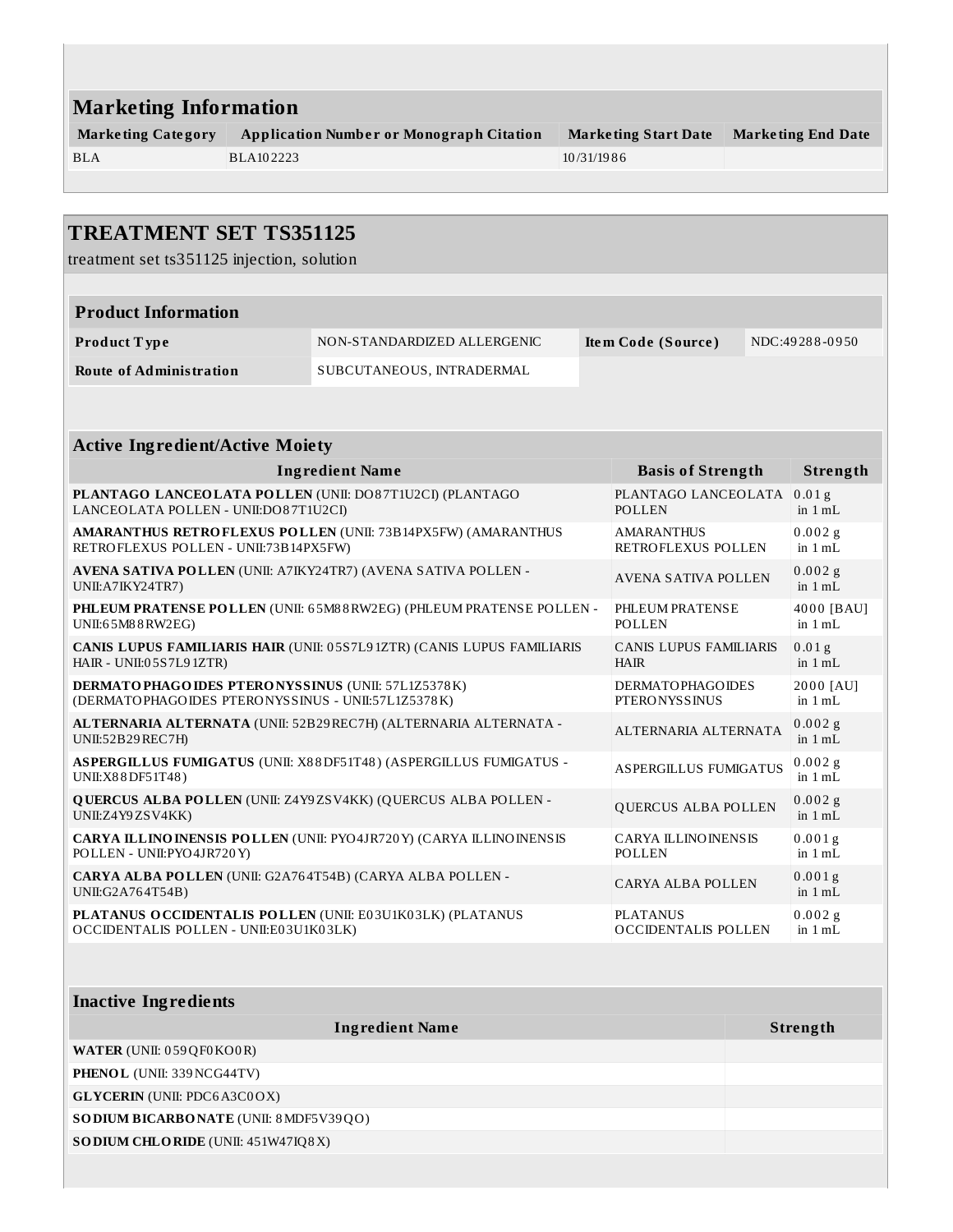| Packaging                    |                                                 |  |                             |                           |  |  |  |  |
|------------------------------|-------------------------------------------------|--|-----------------------------|---------------------------|--|--|--|--|
| #<br><b>Item Code</b>        | Package Description                             |  | <b>Marketing Start Date</b> | <b>Marketing End Date</b> |  |  |  |  |
| 1 NDC:49288-0950-3           | 10 mL in 1 VIAL, MULTI-DOSE                     |  |                             |                           |  |  |  |  |
|                              |                                                 |  |                             |                           |  |  |  |  |
|                              |                                                 |  |                             |                           |  |  |  |  |
| <b>Marketing Information</b> |                                                 |  |                             |                           |  |  |  |  |
| <b>Marketing Category</b>    | <b>Application Number or Monograph Citation</b> |  | <b>Marketing Start Date</b> | <b>Marketing End Date</b> |  |  |  |  |
| <b>BLA</b>                   | <b>BLA102223</b>                                |  | 10/31/1986                  |                           |  |  |  |  |
|                              |                                                 |  |                             |                           |  |  |  |  |

|                                                                                                                 | <b>TREATMENT SET TS351129</b>                                            |  |                                                  |  |                         |  |
|-----------------------------------------------------------------------------------------------------------------|--------------------------------------------------------------------------|--|--------------------------------------------------|--|-------------------------|--|
| treatment set ts351129 injection, solution                                                                      |                                                                          |  |                                                  |  |                         |  |
|                                                                                                                 |                                                                          |  |                                                  |  |                         |  |
| <b>Product Information</b>                                                                                      |                                                                          |  |                                                  |  |                         |  |
| Product Type                                                                                                    | NON-STANDARDIZED ALLERGENIC                                              |  | Item Code (Source)                               |  | NDC:49288-0951          |  |
| <b>Route of Administration</b>                                                                                  | SUBCUTANEOUS, INTRADERMAL                                                |  |                                                  |  |                         |  |
|                                                                                                                 |                                                                          |  |                                                  |  |                         |  |
| <b>Active Ingredient/Active Moiety</b>                                                                          |                                                                          |  |                                                  |  |                         |  |
|                                                                                                                 | <b>Ingredient Name</b>                                                   |  | <b>Basis of Strength</b>                         |  | Strength                |  |
| RETROFLEXUS POLLEN - UNII:73B14PX5FW)                                                                           | <b>AMARANTHUS RETROFLEXUS POLLEN (UNII: 73B14PX5FW) (AMARANTHUS</b>      |  | <b>AMARANTHUS</b><br>RETROFLEXUS POLLEN          |  | $0.002$ g<br>in $1 mL$  |  |
| AMBROSIA ARTEMISIIFOLIA POLLEN (UNII: K20 Y81ACO3) (AMBROSIA<br>ARTEMISIIFOLIA POLLEN - UNII:K20Y81ACO3)        |                                                                          |  | <b>AMBROSIA</b><br><b>ARTEMIS IIFOLIA POLLEN</b> |  | 4000 [AU]<br>in $1 mL$  |  |
| POLLEN - UNII:N52MIQ81ZW)                                                                                       | RUMEX ACETOSELLA POLLEN (UNII: N52MIQ81ZW) (RUMEX ACETOSELLA             |  | <b>RUMEX ACETOSELLA</b><br>POLLEN                |  | $0.002$ g<br>in $1 mL$  |  |
| POLLEN - UNII:175F461W10)                                                                                       | CYNODON DACTYLON POLLEN (UNII: 175F461W10) (CYNODON DACTYLON             |  | <b>CYNODON DACTYLON</b><br>POLLEN                |  | 400 [BAU]<br>in $1 mL$  |  |
| POLLEN - UNII:577VA5B4HP)                                                                                       | SORGHUM HALEPENSE POLLEN (UNII: 577VA5B4HP) (SORGHUM HALEPENSE           |  | <b>SORGHUM HALEPENSE</b><br><b>POLLEN</b>        |  | $0.002$ g<br>in $1 mL$  |  |
| AVENA SATIVA POLLEN (UNII: A7IKY24TR7) (AVENA SATIVA POLLEN -<br>UNII: A7IKY24TR7)                              |                                                                          |  | <b>AVENA SATIVA POLLEN</b>                       |  | $0.002$ g<br>in $1 mL$  |  |
| UNII:65M88RW2EG)                                                                                                | PHLEUM PRATENSE POLLEN (UNII: 65M88RW2EG) (PHLEUM PRATENSE POLLEN -      |  | PHLEUM PRATENSE<br><b>POLLEN</b>                 |  | 4000 [BAU]<br>in $1 mL$ |  |
|                                                                                                                 | FELIS CATUS HAIR (UNII: 1564HD0N96) (FELIS CATUS HAIR - UNII:1564HD0N96) |  | <b>FELIS CATUS HAIR</b>                          |  | 400 [BAU]<br>in $1 mL$  |  |
| UNII:2RQ1L9N089)                                                                                                | PERIPLANETA AMERICANA (UNII: 2RQ1L9N089) (PERIPLANETA AMERICANA -        |  | PERIPLANETA AMERICANA                            |  | $0.002$ g<br>in 1 mL    |  |
| POLLEN - UNII:G684LX721Q)                                                                                       | FRAXINUS AMERICANA POLLEN (UNII: G684LX721Q) (FRAXINUS AMERICANA         |  | FRAXINUS AMERICANA<br><b>POLLEN</b>              |  | $0.002$ g<br>in 1 mL    |  |
| POLLEN - UNII:23H70 FYJ5U)                                                                                      | <b>BETULA POPULIFOLIA POLLEN (UNII: 23H70 FYJ5U) (BETULA POPULIFOLIA</b> |  | <b>BETULA POPULIFOLIA</b><br><b>POLLEN</b>       |  | $0.002$ g<br>in $1 mL$  |  |
| UNII:P6 K070 AR8 V)                                                                                             | ACER NEGUNDO POLLEN (UNII: P6K070AR8V) (ACER NEGUNDO POLLEN -            |  | <b>ACER NEGUNDO POLLEN</b>                       |  | 0.002 g<br>in $1 mL$    |  |
| POPULUS DELTOIDES POLLEN (UNII: 476 DVV63WP) (POPULUS DELTOIDES<br>POLLEN - UNII:476 DVV63WP)                   |                                                                          |  | POPULUS DELTOIDES<br><b>POLLEN</b>               |  | $0.002$ g<br>in $1$ mL  |  |
| <b>QUERCUS ALBA POLLEN (UNII: Z4Y9ZSV4KK) (QUERCUS ALBA POLLEN -</b><br>QUERCUS ALBA POLLEN<br>UNII:Z4Y9ZSV4KK) |                                                                          |  |                                                  |  | $0.0004$ g<br>in $1 mL$ |  |
| CARYA ALBA POLLEN (UNII: G2A764T54B) (CARYA ALBA POLLEN -<br>UNII:G2A764T54B)                                   |                                                                          |  | CARYA ALBA POLLEN                                |  | 0.001g<br>in $1$ mL     |  |
| POLLEN - UNII:PYO4JR720Y)                                                                                       | CARYA ILLINO INENSIS POLLEN (UNII: PYO4JR720Y) (CARYA ILLINO INENSIS     |  | <b>CARYA ILLINO INENSIS</b><br>POLLEN            |  | 0.001g<br>in $1 mL$     |  |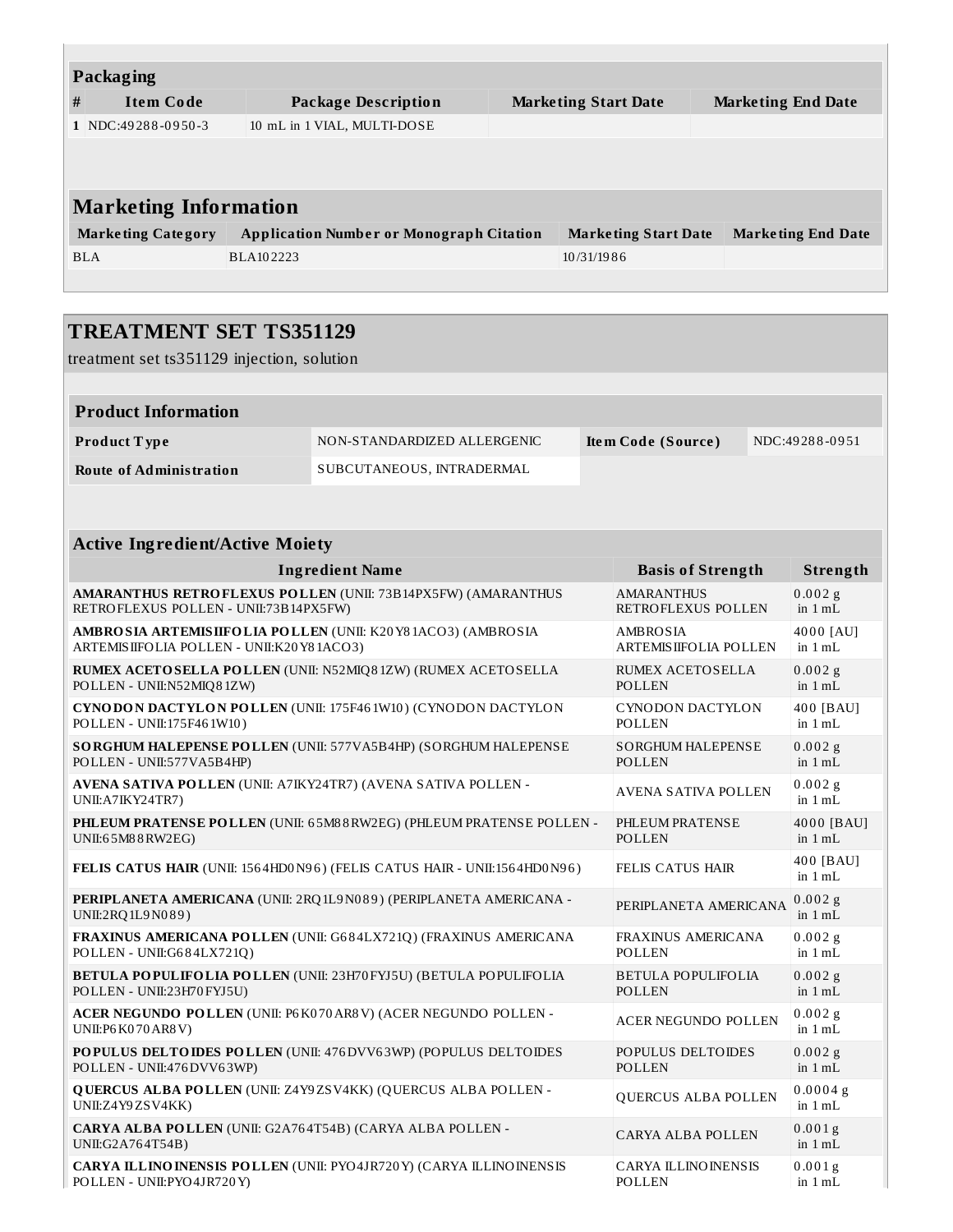| PLATANUS OCCIDENTALIS POLLEN (UNII: E03U1K03LK) (PLATANUS<br><b>PLATANUS</b><br><b>OCCIDENTALIS POLLEN</b><br>OCCIDENTALIS POLLEN - UNII:E03U1K03LK) |                                                             |  |                             |                           | $0.002$ g<br>in $1$ mL    |
|------------------------------------------------------------------------------------------------------------------------------------------------------|-------------------------------------------------------------|--|-----------------------------|---------------------------|---------------------------|
| JUGLANS NIGRA POLLEN (UNII: 1BV28146ZR) (JUGLANS NIGRA POLLEN -<br>JUGLANS NIGRA POLLEN<br>UNII:1BV28146ZR)                                          |                                                             |  |                             |                           | 0.002g<br>in 1 mL         |
| UNII:9 LYI4RTZ52)                                                                                                                                    | MORUS RUBRA POLLEN (UNII: 9LYI4RTZ52) (MORUS RUBRA POLLEN - |  |                             | <b>MORUS RUBRA POLLEN</b> | $0.002$ g<br>in $1 mL$    |
|                                                                                                                                                      |                                                             |  |                             |                           |                           |
| <b>Inactive Ingredients</b>                                                                                                                          |                                                             |  |                             |                           |                           |
|                                                                                                                                                      | <b>Ingredient Name</b>                                      |  |                             |                           | Strength                  |
| <b>GLYCERIN</b> (UNII: PDC6A3C0OX)                                                                                                                   |                                                             |  |                             |                           |                           |
| WATER (UNII: 059 QF0 KO0 R)                                                                                                                          |                                                             |  |                             |                           |                           |
| SODIUM BICARBONATE (UNII: 8 MDF5V39QO)                                                                                                               |                                                             |  |                             |                           |                           |
| SO DIUM CHLORIDE (UNII: 451W47IQ8X)                                                                                                                  |                                                             |  |                             |                           |                           |
| PHENOL (UNII: 339 NCG44TV)                                                                                                                           |                                                             |  |                             |                           |                           |
|                                                                                                                                                      |                                                             |  |                             |                           |                           |
| Packaging                                                                                                                                            |                                                             |  |                             |                           |                           |
| <b>Item Code</b><br>$\#$                                                                                                                             | <b>Package Description</b>                                  |  | <b>Marketing Start Date</b> |                           | <b>Marketing End Date</b> |
| 1 NDC:49288-0951-3                                                                                                                                   | 10 mL in 1 VIAL, MULTI-DOSE                                 |  |                             |                           |                           |
|                                                                                                                                                      |                                                             |  |                             |                           |                           |
|                                                                                                                                                      |                                                             |  |                             |                           |                           |
| <b>Marketing Information</b>                                                                                                                         |                                                             |  |                             |                           |                           |
| <b>Marketing Category</b>                                                                                                                            | <b>Application Number or Monograph Citation</b>             |  | <b>Marketing Start Date</b> |                           | <b>Marketing End Date</b> |
| <b>BLA</b>                                                                                                                                           | BLA102223                                                   |  | 10/31/1986                  |                           |                           |
|                                                                                                                                                      |                                                             |  |                             |                           |                           |
|                                                                                                                                                      |                                                             |  |                             |                           |                           |
| TDE ATMENT CET TC251142                                                                                                                              |                                                             |  |                             |                           |                           |

| <b>TREATMENT SET TS351142</b>              |                                                                         |  |                                           |  |                         |  |
|--------------------------------------------|-------------------------------------------------------------------------|--|-------------------------------------------|--|-------------------------|--|
| treatment set ts351142 injection, solution |                                                                         |  |                                           |  |                         |  |
|                                            |                                                                         |  |                                           |  |                         |  |
| <b>Product Information</b>                 |                                                                         |  |                                           |  |                         |  |
| Product Type                               | NON-STANDARDIZED ALLERGENIC                                             |  | Item Code (Source)                        |  | NDC:49288-0952          |  |
| <b>Route of Administration</b>             | SUBCUTANEOUS, INTRADERMAL                                               |  |                                           |  |                         |  |
|                                            |                                                                         |  |                                           |  |                         |  |
|                                            |                                                                         |  |                                           |  |                         |  |
| <b>Active Ingredient/Active Moiety</b>     |                                                                         |  |                                           |  |                         |  |
|                                            | <b>Ingredient Name</b>                                                  |  | <b>Basis of Strength</b>                  |  | Strength                |  |
| POLLEN - UNII:577VA5B4HP)                  | SORGHUM HALEPENSE POLLEN (UNII: 577VA5B4HP) (SORGHUM HALEPENSE          |  | <b>SORGHUM HALEPENSE</b><br><b>POLLEN</b> |  | $0.01$ g in $1$ mL      |  |
| UNII:65M88RW2EG)                           | PHLEUM PRATENSE POLLEN (UNII: 65M88RW2EG) (PHLEUM PRATENSE POLLEN -     |  | PHLEUM PRATENSE<br><b>POLLEN</b>          |  | 20000 [BAU]<br>in 1 mL  |  |
| UNII:Z4Y9ZSV4KK)                           | <b>QUERCUS ALBA POLLEN (UNII: Z4Y9ZSV4KK) (QUERCUS ALBA POLLEN -</b>    |  | QUERCUS ALBA POLLEN                       |  | $0.0033$ g<br>in $1 mL$ |  |
| POLLEN - UNII:8 KDG09 A4GO)                | <b>QUERCUS VIRGINIANA POLLEN (UNII: 8KDG09A4GO) (QUERCUS VIRGINIANA</b> |  | QUERCUS VIRGINIANA<br><b>POLLEN</b>       |  | $0.0033$ g<br>in $1 mL$ |  |
| UNII:S VW19 ET93C)                         | QUERCUS RUBRA POLLEN (UNII: SVW19ET93C) (QUERCUS RUBRA POLLEN -         |  | <b>QUERCUS RUBRA</b><br><b>POLLEN</b>     |  | $0.0033$ g<br>in $1 mL$ |  |
| UNII: V825XJG64G)                          | RUMEX CRISPUS POLLEN (UNII: V825XJG64G) (RUMEX CRISPUS POLLEN -         |  | <b>RUMEX CRISPUS POLLEN</b>               |  | 0.005g<br>in $1 mL$     |  |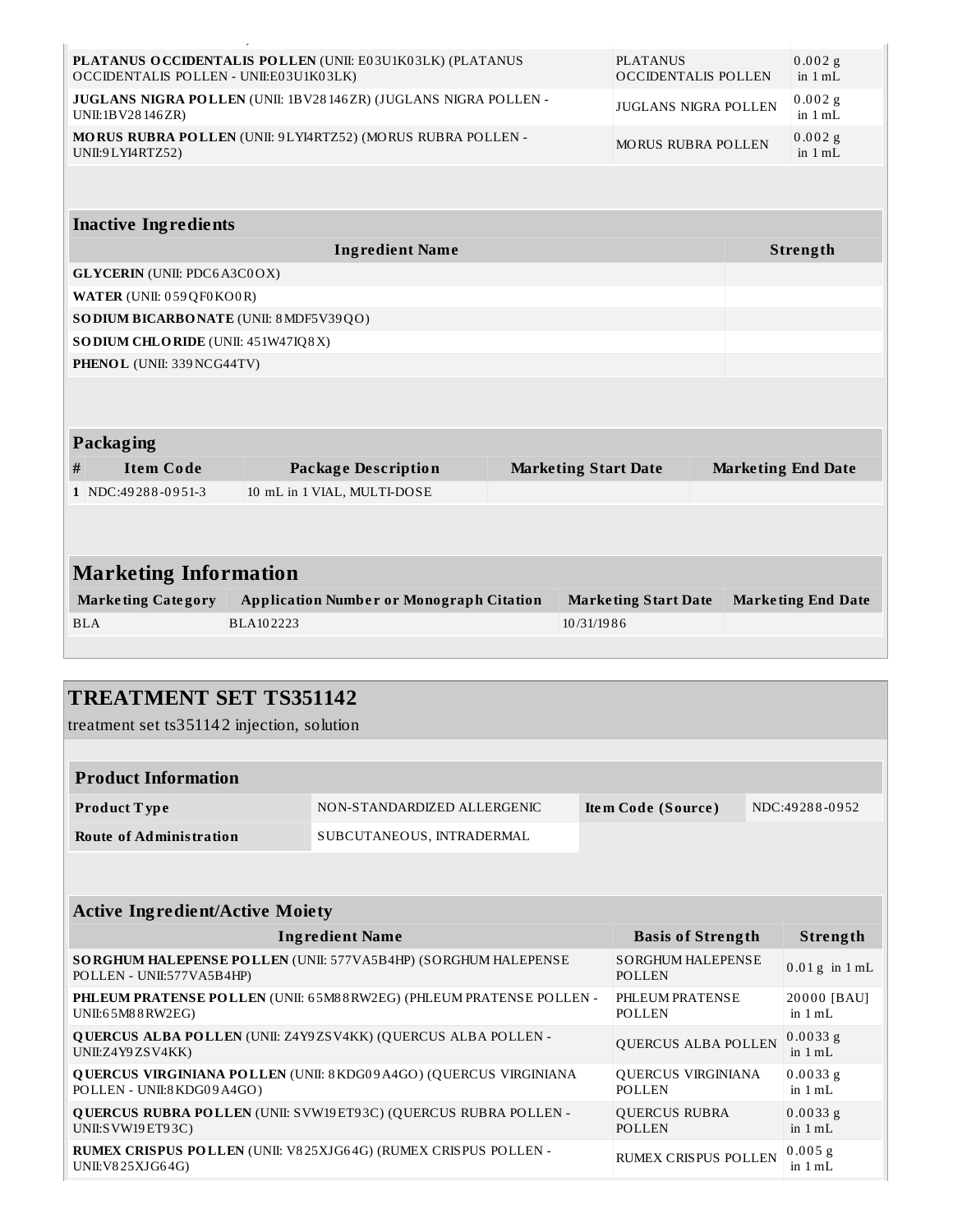| POLLEN - UNII:N52MIQ81ZW)                | RUMEX ACETOSELLA POLLEN (UNII: N52MIQ81ZW) (RUMEX ACETOSELLA          |                             | <b>RUMEX ACETOSELLA</b><br><b>POLLEN</b>         |  | $0.005$ g<br>in 1 mL      |  |
|------------------------------------------|-----------------------------------------------------------------------|-----------------------------|--------------------------------------------------|--|---------------------------|--|
| UNII:KU1V1898XX)                         | AMBROSIA TRIFIDA POLLEN (UNII: KU1V1898XX) (AMBROSIA TRIFIDA POLLEN - |                             | <b>AMBROSIA TRIFIDA</b><br><b>POLLEN</b>         |  | 0.005 g<br>in 1 mL        |  |
| ARTEMISIIFOLIA POLLEN - UNII:K20Y81ACO3) | AMBRO SIA ARTEMISIIFOLIA POLLEN (UNII: K20Y81ACO3) (AMBROSIA          |                             | <b>AMBROSIA</b><br><b>ARTEMIS IIFOLIA POLLEN</b> |  | 0.005g<br>in 1 mL         |  |
|                                          |                                                                       |                             |                                                  |  |                           |  |
| <b>Inactive Ingredients</b>              |                                                                       |                             |                                                  |  |                           |  |
|                                          | <b>Ingredient Name</b>                                                |                             |                                                  |  | Strength                  |  |
| WATER (UNII: 059 QF0 KO0 R)              |                                                                       |                             |                                                  |  |                           |  |
| SO DIUM BICARBONATE (UNII: 8 MDF5V39QO)  |                                                                       |                             |                                                  |  |                           |  |
| SODIUM CHLORIDE (UNII: 451W47IQ8X)       |                                                                       |                             |                                                  |  |                           |  |
| <b>GLYCERIN</b> (UNII: PDC6A3C0OX)       |                                                                       |                             |                                                  |  |                           |  |
| PHENOL (UNII: 339 NCG44TV)               |                                                                       |                             |                                                  |  |                           |  |
|                                          |                                                                       |                             |                                                  |  |                           |  |
| Packaging                                |                                                                       |                             |                                                  |  |                           |  |
| <b>Item Code</b><br>#                    | <b>Package Description</b>                                            | <b>Marketing Start Date</b> |                                                  |  | <b>Marketing End Date</b> |  |
| 1 NDC:49288-0952-3                       | 10 mL in 1 VIAL, MULTI-DOSE                                           |                             |                                                  |  |                           |  |
|                                          |                                                                       |                             |                                                  |  |                           |  |
| <b>Marketing Information</b>             |                                                                       |                             |                                                  |  |                           |  |
| <b>Marketing Category</b>                | <b>Application Number or Monograph Citation</b>                       |                             | <b>Marketing Start Date</b>                      |  | <b>Marketing End Date</b> |  |
| BLA                                      | BLA102223                                                             | 10/31/1986                  |                                                  |  |                           |  |
|                                          |                                                                       |                             |                                                  |  |                           |  |

| <b>TREATMENT SET TS351167</b>                                                                           |                                                                     |  |                                                  |  |                         |  |
|---------------------------------------------------------------------------------------------------------|---------------------------------------------------------------------|--|--------------------------------------------------|--|-------------------------|--|
| treatment set ts351167 injection, solution                                                              |                                                                     |  |                                                  |  |                         |  |
|                                                                                                         |                                                                     |  |                                                  |  |                         |  |
| <b>Product Information</b>                                                                              |                                                                     |  |                                                  |  |                         |  |
| <b>Product Type</b>                                                                                     | NON-STANDARDIZED ALLERGENIC                                         |  | Item Code (Source)                               |  | NDC:49288-0953          |  |
| <b>Route of Administration</b>                                                                          | SUBCUTANEOUS, INTRADERMAL                                           |  |                                                  |  |                         |  |
|                                                                                                         |                                                                     |  |                                                  |  |                         |  |
|                                                                                                         |                                                                     |  |                                                  |  |                         |  |
| <b>Active Ingredient/Active Moiety</b>                                                                  |                                                                     |  |                                                  |  |                         |  |
|                                                                                                         | <b>Ingredient Name</b>                                              |  | <b>Basis of Strength</b>                         |  | Strength                |  |
| PLANTAGO LANCEOLATA POLLEN (UNII: DO87T1U2CI) (PLANTAGO<br>LANCEOLATA POLLEN - UNII:DO87T1U2CI)         |                                                                     |  | PLANTAGO LANCEOLATA<br><b>POLLEN</b>             |  | $0.002$ g<br>in $1 mL$  |  |
| RETROFLEXUS POLLEN - UNII:73B14PX5FW)                                                                   | <b>AMARANTHUS RETROFLEXUS POLLEN (UNII: 73B14PX5FW) (AMARANTHUS</b> |  | <b>AMARANTHUS</b><br>RETROFLEXUS POLLEN          |  | 0.002g<br>in $1 mL$     |  |
| AMBROSIA ARTEMISIIFOLIA POLLEN (UNII: K20Y81ACO3) (AMBROSIA<br>ARTEMISIIFOLIA POLLEN - UNII:K20Y81ACO3) |                                                                     |  | <b>AMBROSIA</b><br><b>ARTEMIS IIFOLIA POLLEN</b> |  | 4000 [AU]<br>in $1 mL$  |  |
| POLLEN - UNII:N52MIQ81ZW)                                                                               | RUMEX ACETOSELLA POLLEN (UNII: N52MIQ81ZW) (RUMEX ACETOSELLA        |  | <b>RUMEX ACETOSELLA</b><br><b>POLLEN</b>         |  | $0.002$ g<br>in $1 mL$  |  |
| POLLEN - UNII:A0WFQ8P6N1)                                                                               | FESTUCA PRATENSIS POLLEN (UNII: A0WFQ8P6N1) (FESTUCA PRATENSIS      |  | <b>FESTUCA PRATENSIS</b><br><b>POLLEN</b>        |  | 4000 [BAU]<br>in $1 mL$ |  |
| UNII:65M88RW2EG)                                                                                        | PHLEUM PRATENSE POLLEN (UNII: 65M88RW2EG) (PHLEUM PRATENSE POLLEN - |  | PHLEUM PRATENSE<br><b>POLLEN</b>                 |  | 4000 [BAU]<br>in $1 mL$ |  |
|                                                                                                         | PASCOPYRUM SMITHII POLLEN (UNII: 6 AU0 ZD8 T10) (PASCOPYRUM SMITHII |  | <b>PASCOPYRUM SMITHII</b>                        |  | $0.002$ g               |  |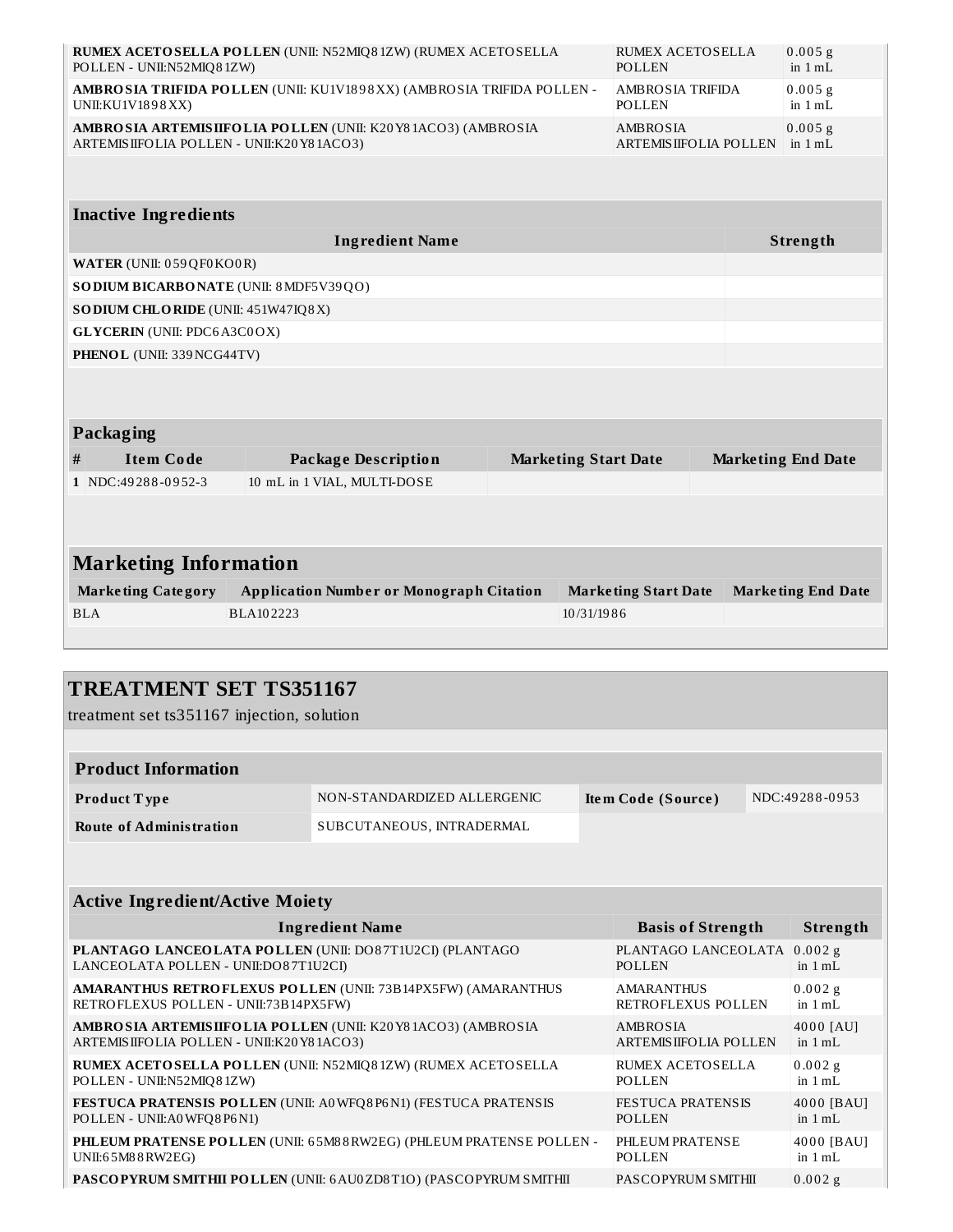| POLLEN - UNII:6 AU0 ZD8T1O)                                                                       | POLLEN                                       |          | in $1 mL$                |
|---------------------------------------------------------------------------------------------------|----------------------------------------------|----------|--------------------------|
| FELIS CATUS HAIR (UNII: 1564HD0N96) (FELIS CATUS HAIR - UNII:1564HD0N96)                          | <b>FELIS CATUS HAIR</b>                      |          | 400 [BAU]<br>in $1 mL$   |
| CANIS LUPUS FAMILIARIS HAIR (UNII: 05S7L91ZTR) (CANIS LUPUS FAMILIARIS<br>HAIR - UNII:05S7L91ZTR) | <b>CANIS LUPUS FAMILIARIS</b><br><b>HAIR</b> |          | $0.002$ g<br>in $1 mL$   |
| ALTERNARIA ALTERNATA (UNII: 52B29 REC7H) (ALTERNARIA ALTERNATA -<br>UNII:52B29REC7H)              | ALTERNARIA ALTERNATA                         |          | $0.002$ g<br>in $1 mL$   |
| ASPERGILLUS FUMIGATUS (UNII: X88DF51T48) (ASPERGILLUS FUMIGATUS -<br>UNII:X88DF51T48)             | ASPERGILLUS FUMIGATUS                        |          | $0.002$ g<br>in $1 mL$   |
| COCHLIOBOLUS SATIVUS (UNII: 3LN5B70U4W) (COCHLIOBOLUS SATIVUS -<br>UNII:3LN5B70U4W)               | <b>COCHLIOBOLUS SATIVUS</b>                  |          | $0.002$ g<br>in $1 mL$   |
| ACER NEGUNDO POLLEN (UNII: P6K070AR8V) (ACER NEGUNDO POLLEN -<br>UNII:P6 K070 AR8 V)              | <b>ACER NEGUNDO POLLEN</b>                   |          | $0.002$ g<br>in $1 mL$   |
| POPULUS DELTOIDES POLLEN (UNII: 476 DVV63WP) (POPULUS DELTOIDES<br>POLLEN - UNII:476 DVV63WP)     | POPULUS DELTOIDES<br><b>POLLEN</b>           |          | $0.002$ g<br>in $1 mL$   |
| ULMUS AMERICANA POLLEN (UNII: 89 BAT511BD) (ULMUS AMERICANA POLLEN -<br>UNII:89 BAT511BD)         | <b>ULMUS AMERICANA</b><br><b>POLLEN</b>      |          | $0.002$ g<br>in $1 mL$   |
| <b>QUERCUS ALBA POLLEN (UNII: Z4Y9ZSV4KK) (QUERCUS ALBA POLLEN -</b><br>UNII:Z4Y9ZSV4KK)          | <b>QUERCUS ALBA POLLEN</b>                   |          | $0.002$ g<br>in $1 mL$   |
| MORUS RUBRA POLLEN (UNII: 9LYI4RTZ52) (MORUS RUBRA POLLEN -<br>UNII:9 LYI4RTZ52)                  | <b>MORUS RUBRA POLLEN</b>                    |          | $0.002$ g<br>in $1 mL$   |
| EQUUS CABALLUS HAIR (UNII: 4F35XG0149) (EQUUS CABALLUS HAIR -<br>UNII:4F35XG0149)                 | <b>EQUUS CABALLUS HAIR</b>                   |          | $0.002$ g<br>in $1 mL$   |
| GALLUS GALLUS FEATHER (UNII: 1FCM16V0FV) (GALLUS GALLUS FEATHER -<br>UNII:1FCM16V0FV)             | <b>GALLUS GALLUS</b><br><b>FEATHER</b>       |          | $0.00067$ g<br>in $1 mL$ |
| ANSER ANSER FEATHER (UNII: 15XI414745) (ANSER ANSER FEATHER -<br>UNII:15XI414745)                 | <b>ANSER ANSER FEATHER</b>                   |          | $0.00067$ g<br>in $1 mL$ |
| ANAS PLATYRHYNCHOS FEATHER (UNII: 83B65P4796) (ANAS PLATYRHYNCHOS<br>FEATHER - UNII:83B65P4796)   | ANAS PLATYRHYNCHOS<br><b>FEATHER</b>         |          | $0.00067$ g<br>in $1 mL$ |
| ORYCTOLAGUS CUNICULUS HAIR (UNII: 09N62XQ70Y) (ORYCTOLAGUS<br>CUNICULUS HAIR - UNII:09N62XQ70Y)   | ORYCTOLAGUS<br><b>CUNICULUS HAIR</b>         |          | $0.002$ g<br>in $1 mL$   |
| ODOCOILEUS VIRGINIANUS HAIR (UNII: C27W02JU62) (ODOCOILEUS<br>VIRGINIANUS HAIR - UNII:C27W02JU62) | ODOCOLEUS<br><b>VIRGINIANUS HAIR</b>         |          | $0.002$ g<br>in $1 mL$   |
| BOS TAURUS HAIR (UNII: TOQ97Z8644) (BOS TAURUS HAIR - UNII:TOQ97Z8644)                            | <b>BOS TAURUS HAIR</b>                       |          | $0.002$ g<br>in $1 mL$   |
|                                                                                                   |                                              |          |                          |
| <b>Inactive Ingredients</b>                                                                       |                                              |          |                          |
| <b>Ingredient Name</b>                                                                            |                                              | Strength |                          |
| WATER (UNII: 059 QF0 KO0 R)                                                                       |                                              |          |                          |
| PHENOL (UNII: 339 NCG44TV)                                                                        |                                              |          |                          |
| SO DIUM BICARBONATE (UNII: 8 MDF5V39QO)                                                           |                                              |          |                          |

**SODIUM CHLORIDE** (UNII: 451W47IQ8X)

**GLYCERIN** (UNII: PDC6A3C0OX)

|  | <b>Packaging</b> |
|--|------------------|
|  |                  |

| # | .<br>Item Code     | <b>Package Description</b>  | <b>Marketing Start Date</b> | <b>Marketing End Date</b> |
|---|--------------------|-----------------------------|-----------------------------|---------------------------|
|   | 1 NDC:49288-0953-3 | 10 mL in 1 VIAL, MULTI-DOSE |                             |                           |

| <b>Marketing Information</b> |                                                 |                             |                           |  |  |  |  |
|------------------------------|-------------------------------------------------|-----------------------------|---------------------------|--|--|--|--|
| <b>Marketing Category</b>    | <b>Application Number or Monograph Citation</b> | <b>Marketing Start Date</b> | <b>Marketing End Date</b> |  |  |  |  |
| BLA                          | BLA102223                                       | 10/31/1986                  |                           |  |  |  |  |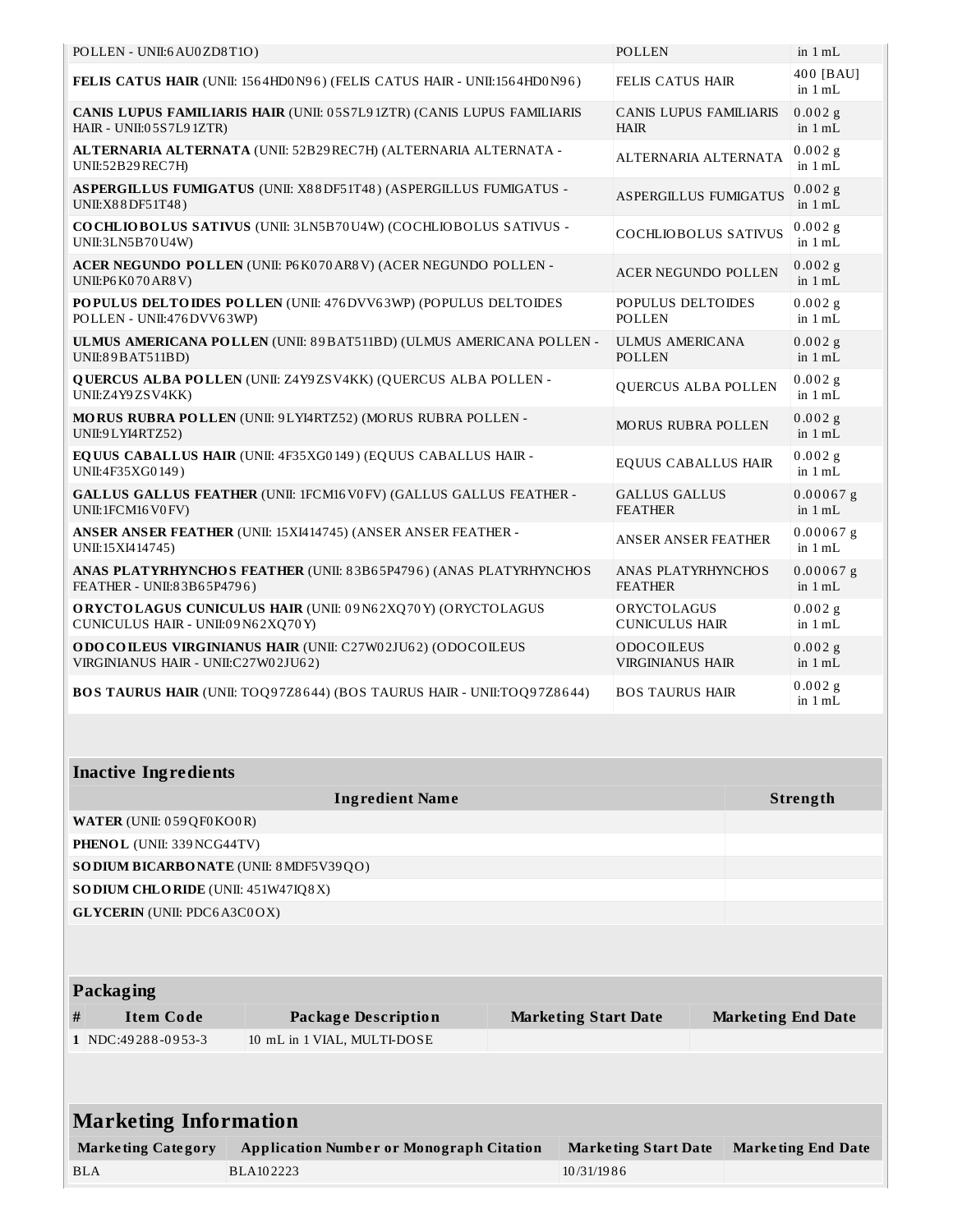| <b>TREATMENT SET TS351200</b>                                                                            |                                                                            |                                              |                                    |
|----------------------------------------------------------------------------------------------------------|----------------------------------------------------------------------------|----------------------------------------------|------------------------------------|
| treatment set ts351200 injection, solution                                                               |                                                                            |                                              |                                    |
|                                                                                                          |                                                                            |                                              |                                    |
| <b>Product Information</b>                                                                               |                                                                            |                                              |                                    |
| Product Type                                                                                             | NON-STANDARDIZED ALLERGENIC                                                | Item Code (Source)                           | NDC:49288-0954                     |
| <b>Route of Administration</b>                                                                           | SUBCUTANEOUS, INTRADERMAL                                                  |                                              |                                    |
|                                                                                                          |                                                                            |                                              |                                    |
|                                                                                                          |                                                                            |                                              |                                    |
| <b>Active Ingredient/Active Moiety</b>                                                                   |                                                                            |                                              |                                    |
|                                                                                                          | <b>Ingredient Name</b>                                                     | <b>Basis of Strength</b>                     | Strength                           |
| PLANTAGO LANCEOLATA POLLEN (UNII: DO87T1U2CI) (PLANTAGO<br>LANCEOLATA POLLEN - UNII:DO87T1U2CI)          |                                                                            | PLANTAGO LANCEOLATA<br><b>POLLEN</b>         | $0.002$ g<br>in $1 mL$             |
| POLLEN - UNII:098LKX5NCN)                                                                                | <b>CHENOPODIUM ALBUM POLLEN (UNII: 098LKX5NCN) (CHENOPODIUM ALBUM</b>      | CHENOPODIUM ALBUM<br>POLLEN                  | $0.002$ g<br>in $1 mL$             |
| UNII:DNB59 M1NVU)                                                                                        | <b>URTICA DIO ICA POLLEN (UNII: DNB59 M1NVU) (URTICA DIO ICA POLLEN -</b>  | URTICA DIOICA POLLEN                         | $0.002$ g<br>in $1 mL$             |
| RETROFLEXUS POLLEN - UNII:73B14PX5FW)                                                                    | <b>AMARANTHUS RETROFLEXUS POLLEN (UNII: 73B14PX5FW) (AMARANTHUS</b>        | <b>AMARANTHUS</b><br>RETROFLEXUS POLLEN      | $0.0004$ g<br>in $1 mL$            |
| AMBRO SIA ARTEMISIIFOLIA POLLEN (UNII: K20Y81ACO3) (AMBROSIA<br>ARTEMISIIFOLIA POLLEN - UNII:K20Y81ACO3) |                                                                            | AMBROSIA<br><b>ARTEMISIIFOLIA POLLEN</b>     | 4000 [AU]<br>in $1 mL$             |
| POLLEN - UNII:N52MIQ81ZW)                                                                                | RUMEX ACETOSELLA POLLEN (UNII: N52MIQ81ZW) (RUMEX ACETOSELLA               | RUMEX ACETOSELLA<br>POLLEN                   | $0.0004$ g<br>in $1 mL$            |
| POLLEN - UNII:G684LX721Q)                                                                                | FRAXINUS AMERICANA POLLEN (UNII: G684LX721Q) (FRAXINUS AMERICANA           | <b>FRAXINUS AMERICANA</b><br><b>POLLEN</b>   | $0.00008$ g<br>in $1 mL$           |
| POLLEN - UNII:23H70 FYJ5U)                                                                               | BETULA POPULIFOLIA POLLEN (UNII: 23H70 FYJ5U) (BETULA POPULIFOLIA          | <b>BETULA POPULIFOLIA</b><br>POLLEN          | $0.002$ g<br>in $1 mL$             |
| UNII:P6 K070 AR8 V)                                                                                      | ACER NEGUNDO POLLEN (UNII: P6K070AR8V) (ACER NEGUNDO POLLEN -              | <b>ACER NEGUNDO POLLEN</b>                   | $0.002$ g<br>in $1 mL$             |
| POLLEN - UNII:PY0JA16R2G)                                                                                | JUNIPERUS VIRGINIANA POLLEN (UNII: PY0JA16R2G) (JUNIPERUS VIRGINIANA       | <b>JUNIPERUS VIRGINIANA</b><br><b>POLLEN</b> | $0.002$ g<br>in $1 mL$             |
| POLLEN - UNII:476 DVV63WP)                                                                               | POPULUS DELTOIDES POLLEN (UNII: 476 DVV63WP) (POPULUS DELTOIDES            | POPULUS DELTOIDES<br><b>POLLEN</b>           | $0.002$ g<br>in $1 mL$             |
| UNI:89BAT511BD)                                                                                          | ULMUS AMERICANA POLLEN (UNII: 89BAT511BD) (ULMUS AMERICANA POLLEN -        | <b>ULMUS AMERICANA</b><br>POLLEN             | $0.002$ g<br>in 1 mL               |
| UNII:Z4Y9ZSV4KK)                                                                                         | <b>QUERCUS ALBA POLLEN (UNII: Z4Y9ZSV4KK) (QUERCUS ALBA POLLEN -</b>       | QUERCUS ALBA POLLEN                          | $0.002$ g<br>in $1 mL$             |
| CARYA ALBA POLLEN (UNII: G2A764T54B) (CARYA ALBA POLLEN -<br>UNII:G2A764T54B)                            |                                                                            | <b>CARYA ALBA POLLEN</b>                     | $0.00004$ g<br>in $1\,\mathrm{mL}$ |
| POLLEN - UNII:PYO4JR720Y)                                                                                | <b>CARYA ILLINO INENSIS POLLEN (UNII: PYO4JR720Y) (CARYA ILLINOINENSIS</b> | <b>CARYA ILLINO INENSIS</b><br>POLLEN        | $0.00004$ g<br>in 1 mL             |
| PLATANUS O CCIDENTALIS POLLEN (UNII: E03U1K03LK) (PLATANUS<br>OCCIDENTALIS POLLEN - UNII:E03U1K03LK)     |                                                                            | <b>PLATANUS</b><br>OCCIDENTALIS POLLEN       | $0.002$ g<br>in $1 mL$             |
| SALIX NIGRA POLLEN (UNII: 6 M2JIH93ZN) (SALIX NIGRA POLLEN -<br>UNII:6 M2JIH93ZN)                        |                                                                            | SALIX NIGRA POLLEN                           | $0.0004$ g<br>in $1 mL$            |
| UNII:1BV28146ZR)                                                                                         | JUGLANS NIGRA POLLEN (UNII: 1BV28146ZR) (JUGLANS NIGRA POLLEN -            | JUGLANS NIGRA POLLEN                         | $0.002$ g<br>in $1 mL$             |
| MORUS RUBRA POLLEN (UNII: 9LYI4RTZ52) (MORUS RUBRA POLLEN -<br>UNII:9 LYI4RTZ52)                         |                                                                            | MORUS RUBRA POLLEN                           | $0.002$ g<br>in 1 mL               |
|                                                                                                          |                                                                            |                                              |                                    |

**Ingredient Name Strength**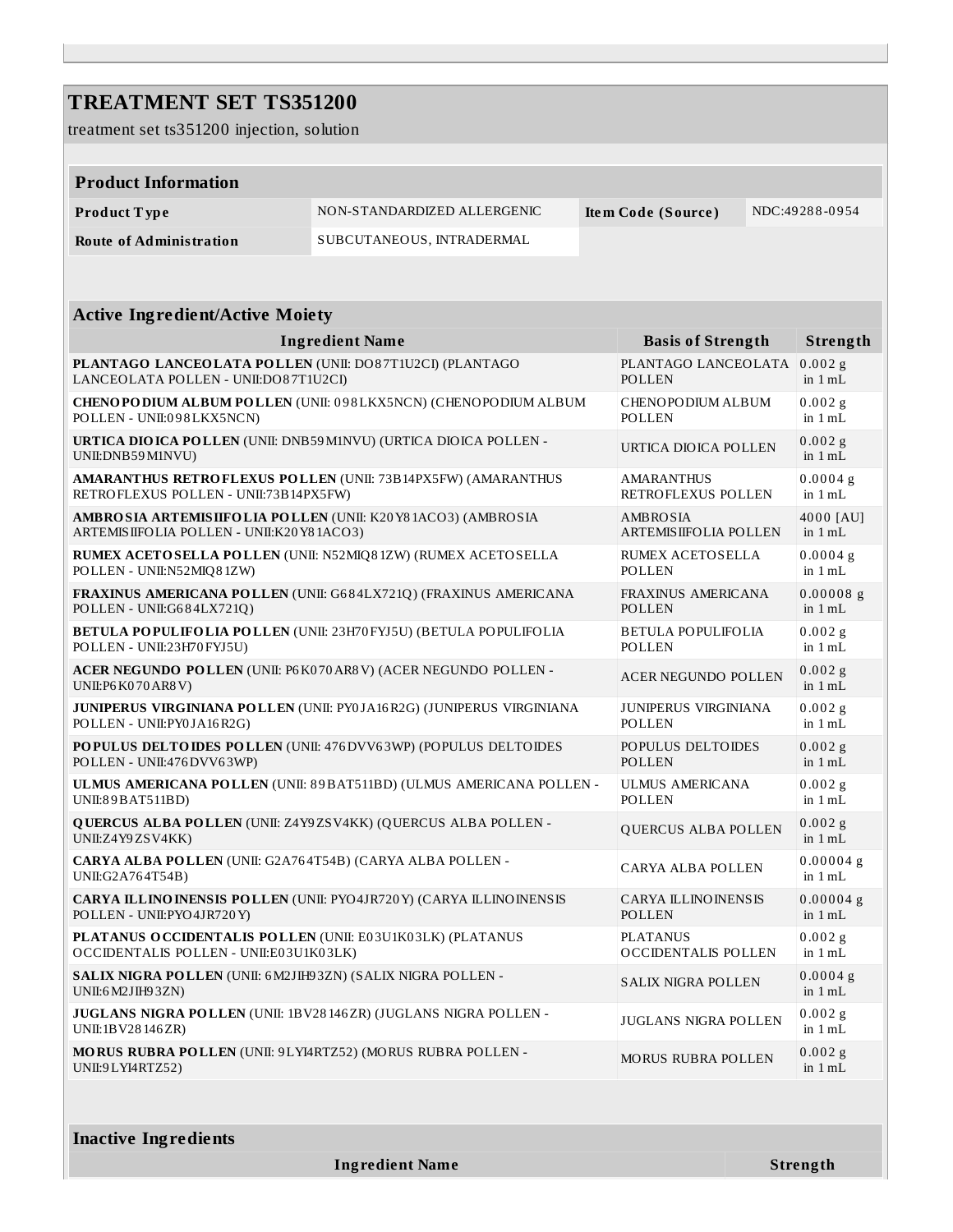|   | WATER (UNII: 059 QF0 KO0 R)             |                                                 |  |                             |  |                           |  |  |  |  |
|---|-----------------------------------------|-------------------------------------------------|--|-----------------------------|--|---------------------------|--|--|--|--|
|   | SO DIUM BICARBONATE (UNII: 8 MDF5V39QO) |                                                 |  |                             |  |                           |  |  |  |  |
|   | SODIUM CHLORIDE (UNII: 451W47IQ8X)      |                                                 |  |                             |  |                           |  |  |  |  |
|   | PHENOL (UNII: 339 NCG44TV)              |                                                 |  |                             |  |                           |  |  |  |  |
|   | <b>GLYCERIN</b> (UNII: PDC6A3C0OX)      |                                                 |  |                             |  |                           |  |  |  |  |
|   |                                         |                                                 |  |                             |  |                           |  |  |  |  |
|   |                                         |                                                 |  |                             |  |                           |  |  |  |  |
|   | Packaging                               |                                                 |  |                             |  |                           |  |  |  |  |
| # | <b>Item Code</b>                        | <b>Package Description</b>                      |  | <b>Marketing Start Date</b> |  | <b>Marketing End Date</b> |  |  |  |  |
|   | 1 NDC:49288-0954-3                      | 10 mL in 1 VIAL, MULTI-DOSE                     |  |                             |  |                           |  |  |  |  |
|   |                                         |                                                 |  |                             |  |                           |  |  |  |  |
|   |                                         |                                                 |  |                             |  |                           |  |  |  |  |
|   |                                         |                                                 |  |                             |  |                           |  |  |  |  |
|   | <b>Marketing Information</b>            |                                                 |  |                             |  |                           |  |  |  |  |
|   | <b>Marketing Category</b>               | <b>Application Number or Monograph Citation</b> |  | <b>Marketing Start Date</b> |  | <b>Marketing End Date</b> |  |  |  |  |
|   | <b>BLA</b>                              | BLA102223                                       |  | 10/31/1986                  |  |                           |  |  |  |  |
|   |                                         |                                                 |  |                             |  |                           |  |  |  |  |

#### **TREATMENT SET TS351201** treatment set ts351201 injection, solution **Product Information Product T ype** NON-STANDARDIZED ALLERGENIC **Ite m Code (Source )** NDC:49 28 8 -0 9 55 **Route of Administration** SUBCUTANEOUS, INTRADERMAL **Active Ingredient/Active Moiety Ingredient Name Basis of Strength Strength CYNODON DACTYLON POLLEN** (UNII: 175F46 1W10 ) (CYNODON DACTYLON POLLEN - UNII:175F46 1W10 ) CYNODON DACTYLON POLLEN 40 0 [BAU] in 1 mL **SORGHUM HALEPENSE POLLEN** (UNII: 577VA5B4HP) (SORGHUM HALEPENSE POLLEN - UNII:577VA5B4HP) SORGHUM HALEPENSE POLLEN  $0.002$  g in 1 mL **AVENA SATIVA POLLEN** (UNII: A7IKY24TR7) (AVENA SATIVA POLLEN - UNII:A7IKY24TR7) AVENA SATIVA POLLEN  $0.002 g$ in 1 mL **PHLEUM PRATENSE POLLEN** (UNII: 6 5M8 8RW2EG) (PHLEUM PRATENSE POLLEN - UNII:6 5M8 8RW2EG) PHLEUM PRATENSE POLLEN 40 0 0 [BAU] in 1 mL **PASCOPYRUM SMITHII POLLEN** (UNII: 6AU0ZD8T1O) (PASCOPYRUM SMITHII POLLEN - UNII:6AU0ZD8T1O) PASCOPYRUM SMITHII POLLEN  $0.002 g$ in 1 mL

**DERMATOPHAGOIDES PTERONYSSINUS** (UNII: 57L1Z5378K) (DERMATOPHAGOIDES PTERONYSSINUS - UNII:57L1Z5378K) DERMATOPHAGOIDES **PTERONYSSINUS** 2000 [AU] in 1 mL **ALTERNARIA ALTERNATA** (UNII: 52B29REC7H) (ALTERNARIA ALTERNATA - UNII:52B29REC7H) ALTERNARIA ALTERNATA 0 .0 1 g  $in 1 mL$ **COCHLIOBOLUS SATIVUS** (UNII: 3LN5B70U4W) (COCHLIOBOLUS SATIVUS - UNII:3LN5B70U4W) COCHLIOBOLUS SATIVUS 0 .0 1 g in 1 mL

| Inactive Ingredients               |          |  |  |  |
|------------------------------------|----------|--|--|--|
| <b>Ingredient Name</b>             | Strength |  |  |  |
| <b>WATER (UNII: 059 QF0 KO0 R)</b> |          |  |  |  |
| <b>PHENOL</b> (UNII: 339 NCG44TV)  |          |  |  |  |
|                                    |          |  |  |  |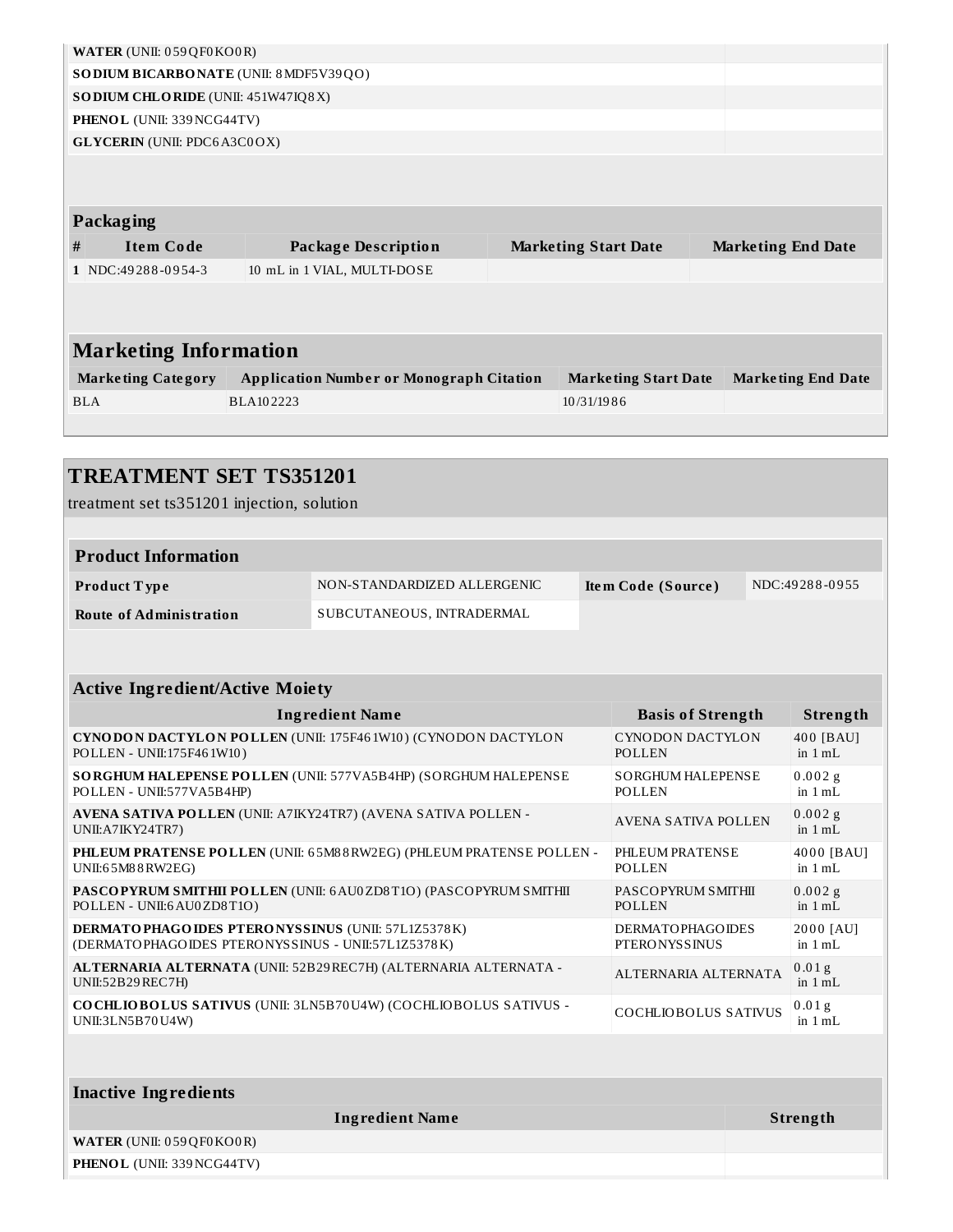|                              | <b>GLYCERIN</b> (UNII: PDC6A3C0OX)        |                                                 |  |                             |                           |
|------------------------------|-------------------------------------------|-------------------------------------------------|--|-----------------------------|---------------------------|
|                              |                                           | <b>SODIUM BICARBONATE (UNII: 8 MDF5V39QO)</b>   |  |                             |                           |
|                              | <b>SODIUM CHLORIDE</b> (UNII: 451W47IQ8X) |                                                 |  |                             |                           |
|                              |                                           |                                                 |  |                             |                           |
|                              |                                           |                                                 |  |                             |                           |
|                              | Packaging                                 |                                                 |  |                             |                           |
| #                            | <b>Item Code</b>                          | <b>Package Description</b>                      |  | <b>Marketing Start Date</b> | <b>Marketing End Date</b> |
|                              | 1 NDC:49288-0955-3                        | 10 mL in 1 VIAL, MULTI-DOSE                     |  |                             |                           |
|                              |                                           |                                                 |  |                             |                           |
|                              |                                           |                                                 |  |                             |                           |
| <b>Marketing Information</b> |                                           |                                                 |  |                             |                           |
|                              | <b>Marketing Category</b>                 | <b>Application Number or Monograph Citation</b> |  | <b>Marketing Start Date</b> | <b>Marketing End Date</b> |
| <b>BLA</b>                   |                                           | BLA102223                                       |  | 10/31/1986                  |                           |
|                              |                                           |                                                 |  |                             |                           |

| <b>TREATMENT SET TS351312</b><br>treatment set ts351312 injection, solution                                       |                                                                          |                                                  |                         |
|-------------------------------------------------------------------------------------------------------------------|--------------------------------------------------------------------------|--------------------------------------------------|-------------------------|
|                                                                                                                   |                                                                          |                                                  |                         |
| <b>Product Information</b>                                                                                        |                                                                          |                                                  |                         |
| Product Type                                                                                                      | NON-STANDARDIZED ALLERGENIC                                              | Item Code (Source)                               | NDC:49288-0957          |
| <b>Route of Administration</b>                                                                                    | SUBCUTANEOUS, INTRADERMAL                                                |                                                  |                         |
|                                                                                                                   |                                                                          |                                                  |                         |
| <b>Active Ingredient/Active Moiety</b>                                                                            |                                                                          |                                                  |                         |
|                                                                                                                   | <b>Ingredient Name</b>                                                   | <b>Basis of Strength</b>                         | Strength                |
| PLANTAGO LANCEOLATA POLLEN (UNII: DO87T1U2CI) (PLANTAGO<br>LANCEOLATA POLLEN - UNII:DO87T1U2CI)                   |                                                                          | PLANTAGO LANCEOLATA<br><b>POLLEN</b>             | $0.002$ g<br>in $1 mL$  |
| RETROFLEXUS POLLEN - UNII:73B14PX5FW)                                                                             | <b>AMARANTHUS RETROFLEXUS POLLEN (UNII: 73B14PX5FW) (AMARANTHUS</b>      | <b>AMARANTHUS</b><br>RETROFLEXUS POLLEN          | 0.002g<br>in $1 mL$     |
| AMBRO SIA ARTEMISIIFOLIA POLLEN (UNII: K20Y81ACO3) (AMBROSIA<br>ARTEMISIIFOLIA POLLEN - UNII:K20Y81ACO3)          |                                                                          | <b>AMBROSIA</b><br><b>ARTEMIS IIFOLIA POLLEN</b> | 800 [AU]<br>in 1 mL     |
| POLLEN - UNII:N52MIQ81ZW)                                                                                         | RUMEX ACETOSELLA POLLEN (UNII: N52MIQ81ZW) (RUMEX ACETOSELLA             | RUMEX ACETOSELLA<br><b>POLLEN</b>                | $0.002$ g<br>in 1 mL    |
| POLLEN - UNII:175F461W10)                                                                                         | <b>CYNODON DACTYLON POLLEN (UNII: 175F461W10) (CYNODON DACTYLON</b>      | <b>CYNODON DACTYLON</b><br><b>POLLEN</b>         | 400 [BAU]<br>in $1 mL$  |
| POLLEN - UNII: A0WFQ8P6N1)                                                                                        | FESTUCA PRATENSIS POLLEN (UNII: A0WFQ8P6N1) (FESTUCA PRATENSIS           | <b>FESTUCA PRATENSIS</b><br><b>POLLEN</b>        | 4000 [BAU]<br>in 1 mL   |
| POLLEN - UNII:577VA5B4HP)                                                                                         | SORGHUM HALEPENSE POLLEN (UNII: 577VA5B4HP) (SORGHUM HALEPENSE           | <b>SORGHUM HALEPENSE</b><br><b>POLLEN</b>        | $0.002$ g<br>in $1 mL$  |
| AVENA SATIVA POLLEN (UNII: A7IKY24TR7) (AVENA SATIVA POLLEN -<br>UNII:A7IKY24TR7)                                 |                                                                          | <b>AVENA SATIVA POLLEN</b>                       | $0.0004$ g<br>in $1 mL$ |
| UNII:65M88RW2EG)                                                                                                  | PHLEUM PRATENSE POLLEN (UNII: 65M88 RW2EG) (PHLEUM PRATENSE POLLEN -     | PHLEUM PRATENSE<br><b>POLLEN</b>                 | 4000 [BAU]<br>in $1 mL$ |
| POLLEN - UNII:6 AU0 ZD8T1O)                                                                                       | PASCOPYRUM SMITHII POLLEN (UNII: 6 AU0 ZD8 T10) (PASCOPYRUM SMITHII      | PASCOPYRUM SMITHII<br><b>POLLEN</b>              | $0.002$ g<br>in $1 mL$  |
|                                                                                                                   | FELIS CATUS HAIR (UNII: 1564HD0N96) (FELIS CATUS HAIR - UNII:1564HD0N96) | <b>FELIS CATUS HAIR</b>                          | 400 [BAU]<br>in 1 mL    |
| UNII:2RQ1L9N089)                                                                                                  | PERIPLANETA AMERICANA (UNII: 2RQ 1L9 N089) (PERIPLANETA AMERICANA -      | PERIPLANETA AMERICANA                            | $0.002$ g<br>in $1 mL$  |
| <b>DERMATO PHAGO IDES PTERO NYSSINUS (UNII: 57L1Z5378K)</b><br>(DERMATOPHAGOIDES PTERONYSSINUS - UNII:57L1Z5378K) |                                                                          | <b>DERMATOPHAGOIDES</b><br><b>PTERONYSSINUS</b>  | 400 [AU]<br>in $1 mL$   |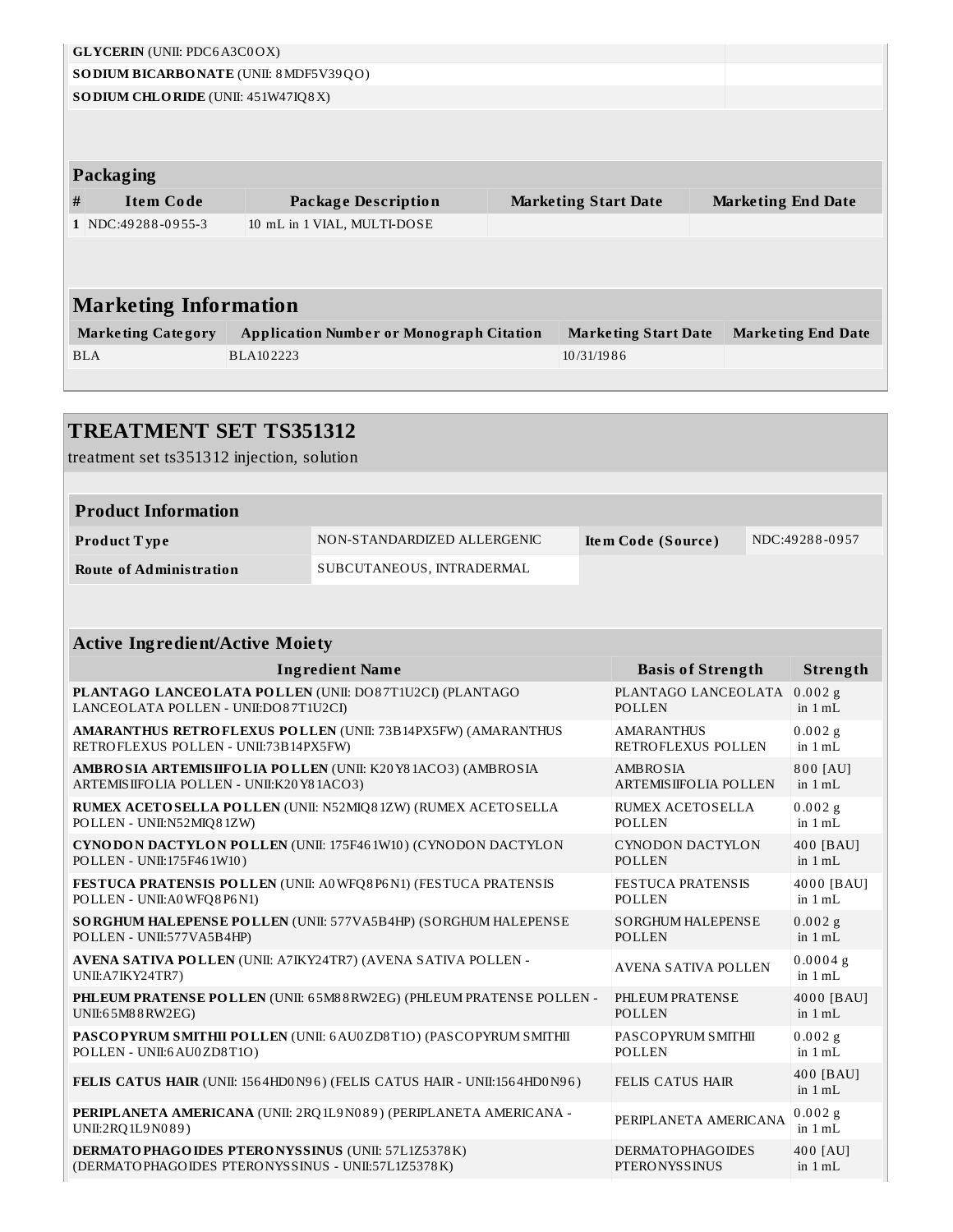| UNII:89 BAT511BD)                                                                                        | ULMUS AMERICANA POLLEN (UNII: 89BAT511BD) (ULMUS AMERICANA POLLEN - |  | <b>ULMUS AMERICANA</b><br><b>POLLEN</b>      |  |                           | $0.002$ g<br>in $1 mL$          |
|----------------------------------------------------------------------------------------------------------|---------------------------------------------------------------------|--|----------------------------------------------|--|---------------------------|---------------------------------|
| QUERCUS ALBA POLLEN (UNII: Z4Y9ZSV4KK) (QUERCUS ALBA POLLEN -<br>QUERCUS ALBA POLLEN<br>UNII:Z4Y9ZSV4KK) |                                                                     |  | $0.002$ g<br>in $1 mL$                       |  |                           |                                 |
| UNII:G2A764T54B)                                                                                         | CARYA ALBA POLLEN (UNII: G2A764T54B) (CARYA ALBA POLLEN -           |  | <b>CARYA ALBA POLLEN</b>                     |  |                           | 0.001 <sub>g</sub><br>in $1 mL$ |
| POLLEN - UNII:PYO4JR720Y)                                                                                | CARYA ILLINO INENSIS POLLEN (UNII: PYO4JR720Y) (CARYA ILLINOINENSIS |  | <b>CARYA ILLINO INENSIS</b><br><b>POLLEN</b> |  |                           | $0.001$ g<br>in $1 mL$          |
| OCCIDENTALIS POLLEN - UNII:E03U1K03LK)                                                                   | PLATANUS OCCIDENTALIS POLLEN (UNII: E03U1K03LK) (PLATANUS           |  | <b>PLATANUS</b><br>OCCIDENTALIS POLLEN       |  |                           | $0.002$ g<br>in $1 mL$          |
| UNII:6 M2JIH93ZN)                                                                                        | SALIX NIGRA POLLEN (UNII: 6 M2JIH93ZN) (SALIX NIGRA POLLEN -        |  | <b>SALIX NIGRA POLLEN</b>                    |  |                           | $0.002$ g<br>in $1 mL$          |
|                                                                                                          |                                                                     |  |                                              |  |                           |                                 |
| <b>Inactive Ingredients</b>                                                                              |                                                                     |  |                                              |  |                           |                                 |
|                                                                                                          | <b>Ingredient Name</b>                                              |  |                                              |  | Strength                  |                                 |
| WATER (UNII: 059 QF0 KO0 R)                                                                              |                                                                     |  |                                              |  |                           |                                 |
| SODIUM BICARBONATE (UNII: 8 MDF5V39QO)                                                                   |                                                                     |  |                                              |  |                           |                                 |
| SODIUM CHLORIDE (UNII: 451W47IQ8X)                                                                       |                                                                     |  |                                              |  |                           |                                 |
| <b>GLYCERIN</b> (UNII: PDC6A3C0OX)                                                                       |                                                                     |  |                                              |  |                           |                                 |
| PHENOL (UNII: 339 NCG44TV)                                                                               |                                                                     |  |                                              |  |                           |                                 |
|                                                                                                          |                                                                     |  |                                              |  |                           |                                 |
|                                                                                                          |                                                                     |  |                                              |  |                           |                                 |
| Packaging                                                                                                |                                                                     |  |                                              |  |                           |                                 |
| <b>Item Code</b><br>#                                                                                    | <b>Package Description</b>                                          |  | <b>Marketing Start Date</b>                  |  | <b>Marketing End Date</b> |                                 |
| 1 NDC:49288-0957-3                                                                                       | 10 mL in 1 VIAL, MULTI-DOSE                                         |  |                                              |  |                           |                                 |
|                                                                                                          |                                                                     |  |                                              |  |                           |                                 |
|                                                                                                          |                                                                     |  |                                              |  |                           |                                 |
| <b>Marketing Information</b>                                                                             |                                                                     |  |                                              |  |                           |                                 |
| <b>Marketing Category</b>                                                                                | <b>Application Number or Monograph Citation</b>                     |  | <b>Marketing Start Date</b>                  |  | <b>Marketing End Date</b> |                                 |
| <b>BLA</b>                                                                                               | BLA102223                                                           |  | 10/31/1986                                   |  |                           |                                 |
|                                                                                                          |                                                                     |  |                                              |  |                           |                                 |

## **TREATMENT SET TS351313**

treatment set ts351313 injection, solution

| <b>Product Information</b> |                             |                    |                |
|----------------------------|-----------------------------|--------------------|----------------|
| <b>Product Type</b>        | NON-STANDARDIZED ALLERGENIC | Item Code (Source) | NDC:49288-0958 |
| Route of Administration    | SUBCUTANEOUS, INTRADERMAL   |                    |                |

| <b>Active Ingredient/Active Moiety</b>                                                                 |                                            |                          |  |  |
|--------------------------------------------------------------------------------------------------------|--------------------------------------------|--------------------------|--|--|
| <b>Ingredient Name</b>                                                                                 | <b>Basis of Strength</b>                   | Strength                 |  |  |
| <b>URTICA DIO ICA POLLEN (UNII: DNB59 M1NVU) (URTICA DIO ICA POLLEN -</b><br>UNII:DNB59M1NVU)          | URTICA DIOICA POLLEN                       | $0.002$ g<br>in $1 mL$   |  |  |
| FRAXINUS AMERICANA POLLEN (UNII: G684LX721Q) (FRAXINUS AMERICANA<br>POLLEN - UNII:G684LX721Q)          | <b>FRAXINUS AMERICANA</b><br><b>POLLEN</b> | $0.002$ g<br>in $1 mL$   |  |  |
| <b>BETULA POPULIFOLIA POLLEN (UNII: 23H70 FYJ5U) (BETULA POPULIFOLIA</b><br>POLLEN - UNII:23H70 FYJ5U) | BETULA POPULIFOLIA<br><b>POLLEN</b>        | $0.00008$ g<br>in $1 mL$ |  |  |
| A CED NECHNDO, DOLLEN (HNIL DCI/O70 ADOV) (A CED NECHNDO DOLLEN                                        |                                            | $0.002 -$                |  |  |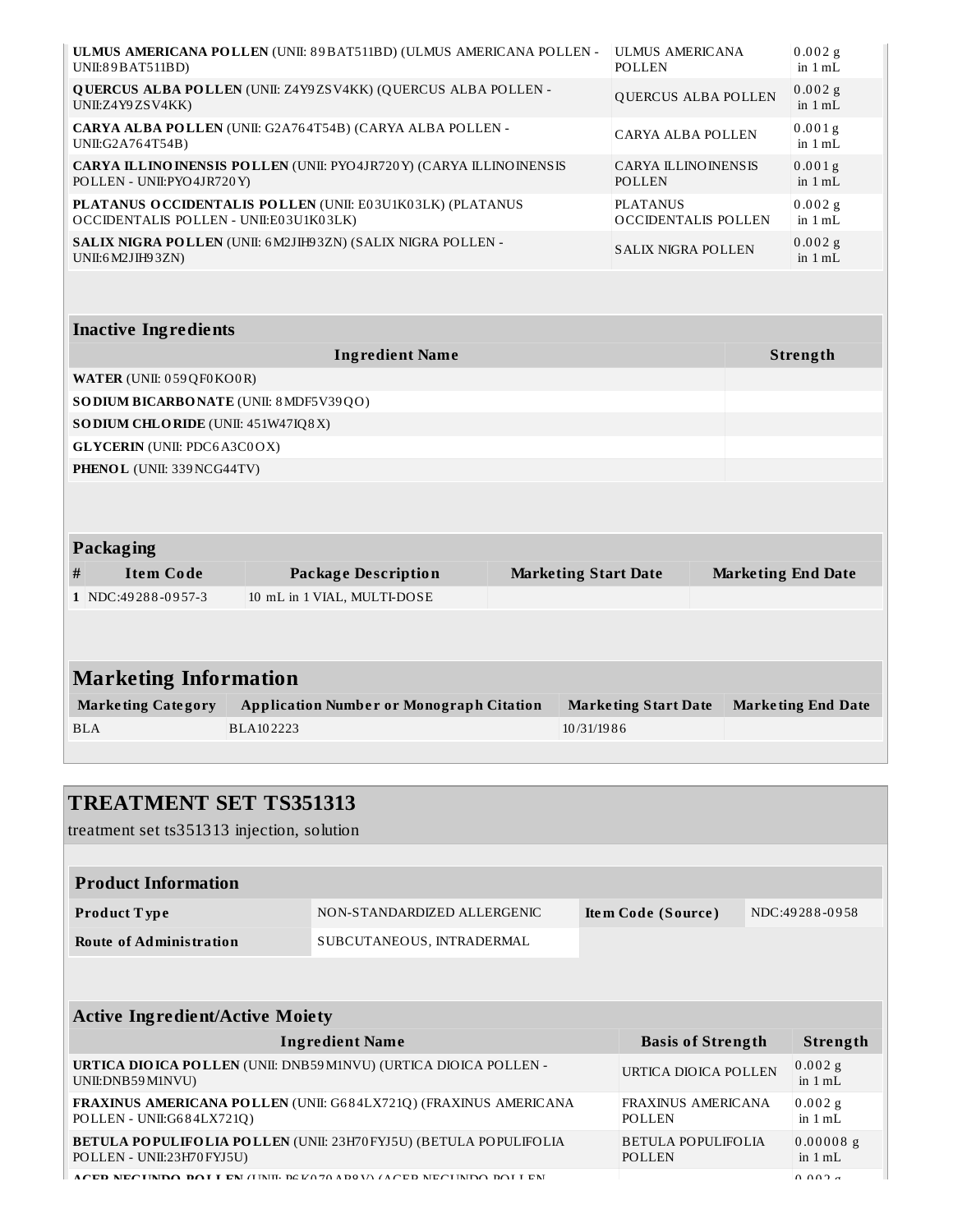| ALER INEGUINDU PULLEIN (UINII: PONU/UAROV) (AUER INEGUINDU PULLEIN -<br>UNII:P6 K070 AR8 V)              | <b>ACER NEGUNDO POLLEN</b>                    | $0.002$ g<br>in $1 mL$  |
|----------------------------------------------------------------------------------------------------------|-----------------------------------------------|-------------------------|
| <b>JUNIPERUS VIRGINIANA POLLEN (UNII: PY0JA16R2G) (JUNIPERUS VIRGINIANA</b><br>POLLEN - UNII:PY0JA16R2G) | <b>JUNIPERUS VIRGINIANA</b><br><b>POLLEN</b>  | 0.002g<br>in 1 mL       |
| POPULUS DELTOIDES POLLEN (UNII: 476 DVV63WP) (POPULUS DELTOIDES<br>POLLEN - UNII:476 DVV63WP)            | POPULUS DELTOIDES<br><b>POLLEN</b>            | $0.002$ g<br>in $1 mL$  |
| ULMUS AMERICANA POLLEN (UNII: 89BAT511BD) (ULMUS AMERICANA POLLEN -<br>UNII:89 BAT511BD)                 | ULMUS AMERICANA<br><b>POLLEN</b>              | $0.002$ g<br>in $1 mL$  |
| <b>QUERCUS ALBA POLLEN (UNII: Z4Y9ZSV4KK) (QUERCUS ALBA POLLEN -</b><br>UNII:Z4Y9ZSV4KK)                 | <b>QUERCUS ALBA POLLEN</b>                    | $0.0004$ g<br>in $1 mL$ |
| CARYA ALBA POLLEN (UNII: G2A764T54B) (CARYA ALBA POLLEN -<br>UNII:G2A764T54B)                            | <b>CARYA ALBA POLLEN</b>                      | $0.001$ g<br>in $1$ mL  |
| <b>CARYA ILLINO INENSIS POLLEN (UNII: PYO4JR720Y) (CARYA ILLINOINENSIS</b><br>POLLEN - UNII: PYO4JR720Y) | <b>CARYA ILLINO INENSIS</b><br><b>POLLEN</b>  | 0.001g<br>in $1 mL$     |
| PLATANUS OCCIDENTALIS POLLEN (UNII: E03U1K03LK) (PLATANUS<br>OCCIDENTALIS POLLEN - UNII:E03U1K03LK)      | <b>PLATANUS</b><br><b>OCCIDENTALIS POLLEN</b> | 0.002g<br>in 1 mL       |
| POPULUS NIGRA POLLEN (UNII: 0 MGE63QPFJ) (POPULUS NIGRA POLLEN -<br>UNII:0 MGE63QPFJ)                    | POPULUS NIGRA POLLEN                          | 0.001g<br>in $1 mL$     |
| POPULUS ALBA POLLEN (UNII: VU8C8SB23P) (POPULUS ALBA POLLEN -<br>UNII: VU8 C8 SB23P)                     | POPULUS ALBA POLLEN                           | 0.001g<br>in $1 mL$     |
| SALIX NIGRA POLLEN (UNII: 6 M2JIH93ZN) (SALIX NIGRA POLLEN -<br>UNII:6 M2JIH9 3ZN)                       | <b>SALIX NIGRA POLLEN</b>                     | $0.002$ g<br>in $1 mL$  |
| JUGLANS NIGRA POLLEN (UNII: 1BV28146ZR) (JUGLANS NIGRA POLLEN -<br>UNII:1BV28146ZR)                      | <b>JUGLANS NIGRA POLLEN</b>                   | $0.002$ g<br>in $1 mL$  |
| <b>MORUS RUBRA POLLEN (UNII: 9LYI4RTZ52) (MORUS RUBRA POLLEN -</b><br>UNII:9 LYI4RTZ52)                  | <b>MORUS RUBRA POLLEN</b>                     | 0.002g<br>in 1 mL       |
| EQUUS CABALLUS HAIR (UNII: 4F35XG0149) (EQUUS CABALLUS HAIR -<br>UNII:4F35XG0149)                        | <b>EQUUS CABALLUS HAIR</b>                    | 0.002g<br>in $1 mL$     |
|                                                                                                          |                                               |                         |

| <b>Ingredient Name</b>                        | Strength |
|-----------------------------------------------|----------|
| <b>WATER (UNII: 059 QF0 KO0 R)</b>            |          |
| <b>PHENOL</b> (UNII: 339 NCG44TV)             |          |
| <b>SODIUM BICARBONATE</b> (UNII: 8 MDF5V39QO) |          |
| <b>SODIUM CHLORIDE</b> (UNII: 451W47IQ8X)     |          |
| <b>GLYCERIN</b> (UNII: PDC6A3C0OX)            |          |
|                                               |          |

| <b>Marketing End Date</b>    |  |  |  |
|------------------------------|--|--|--|
|                              |  |  |  |
|                              |  |  |  |
|                              |  |  |  |
| <b>Marketing Information</b> |  |  |  |
| <b>Marketing End Date</b>    |  |  |  |
|                              |  |  |  |
|                              |  |  |  |

## **TREATMENT SET TS351314**

treatment set ts351314 injection, solution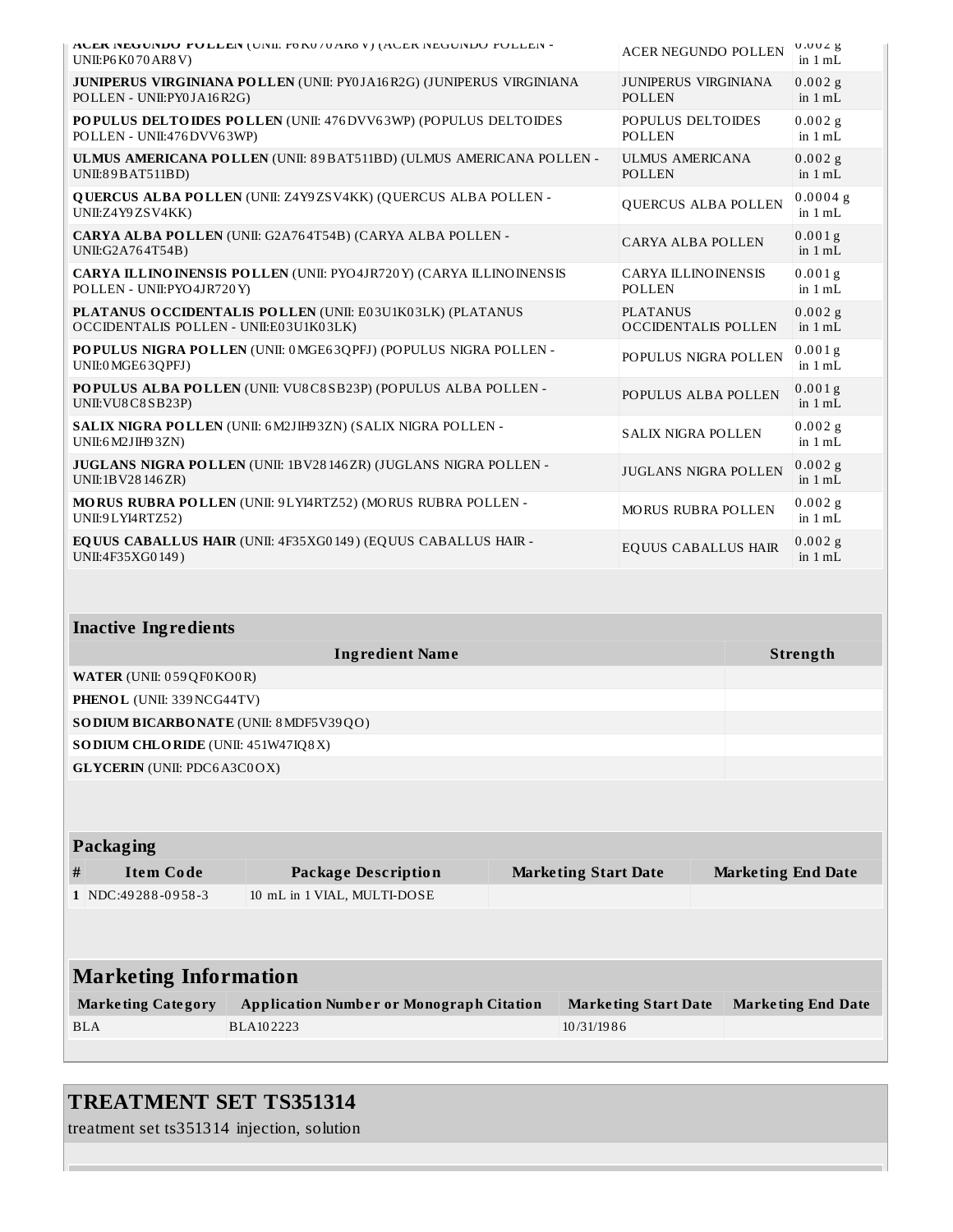| <b>Product Information</b>     |                             |                    |                |
|--------------------------------|-----------------------------|--------------------|----------------|
| Product Type                   | NON-STANDARDIZED ALLERGENIC | Item Code (Source) | NDC:49288-0959 |
| <b>Route of Administration</b> | SUBCUTANEOUS, INTRADERMAL   |                    |                |

| <b>Active Ingredient/Active Moiety</b>                                                        |                               |                        |  |  |
|-----------------------------------------------------------------------------------------------|-------------------------------|------------------------|--|--|
| <b>Ingredient Name</b>                                                                        | <b>Basis of Strength</b>      | Strength               |  |  |
| PLANTAGO LANCEOLATA POLLEN (UNII: DO87T1U2CI) (PLANTAGO                                       | PLANTAGO LANCEOLATA           | $0.002$ g              |  |  |
| LANCEOLATA POLLEN - UNII:DO87T1U2CI)                                                          | <b>POLLEN</b>                 | in 1 mL                |  |  |
| CHENOPODIUM ALBUM POLLEN (UNII: 098LKX5NCN) (CHENOPODIUM ALBUM                                | CHENOPODIUM ALBUM             | $0.002$ g              |  |  |
| POLLEN - UNII:098LKX5NCN)                                                                     | <b>POLLEN</b>                 | in $1 mL$              |  |  |
| <b>URTICA DIO ICA POLLEN (UNII: DNB59 M1NVU) (URTICA DIO ICA POLLEN -</b><br>UNII:DNB59M1NVU) | URTICA DIOICA POLLEN          | $0.002$ g<br>in $1 mL$ |  |  |
| <b>AMARANTHUS RETROFLEXUS POLLEN (UNII: 73B14PX5FW) (AMARANTHUS</b>                           | <b>AMARANTHUS</b>             | $0.00008$ g            |  |  |
| RETROFLEXUS POLLEN - UNII:73B14PX5FW)                                                         | RETROFLEXUS POLLEN            | in $1 mL$              |  |  |
| AMBRO SIA ARTEMISIIFOLIA POLLEN (UNII: K20 Y81ACO3) (AMBROSIA                                 | <b>AMBROSIA</b>               | 4000 [AU]              |  |  |
| ARTEMISIIFOLIA POLLEN - UNII:K20Y81ACO3)                                                      | <b>ARTEMIS IIFOLIA POLLEN</b> | in $1 mL$              |  |  |
| RUMEX ACETOSELLA POLLEN (UNII: N52MIQ81ZW) (RUMEX ACETOSELLA                                  | RUMEX ACETOSELLA              | $0.000008$ g           |  |  |
| POLLEN - UNII:N52MIQ81ZW)                                                                     | <b>POLLEN</b>                 | in $1 mL$              |  |  |
| FRAXINUS AMERICANA POLLEN (UNII: G684LX721Q) (FRAXINUS AMERICANA                              | <b>FRAXINUS AMERICANA</b>     | 0.0004g                |  |  |
| POLLEN - UNII:G684LX721Q)                                                                     | POLLEN                        | in $1 mL$              |  |  |
| BETULA POPULIFOLIA POLLEN (UNII: 23H70 FYJ5U) (BETULA POPULIFOLIA                             | <b>BETULA POPULIFOLIA</b>     | $0.00008$ g            |  |  |
| POLLEN - UNII:23H70 FYJ5U)                                                                    | <b>POLLEN</b>                 | in $1 mL$              |  |  |
| ACER NEGUNDO POLLEN (UNII: P6K070AR8V) (ACER NEGUNDO POLLEN -<br>UNII:P6 K070 AR8 V)          | <b>ACER NEGUNDO POLLEN</b>    | $0.0004$ g<br>in 1 mL  |  |  |
| JUNIPERUS VIRGINIANA POLLEN (UNII: PY0JA16R2G) (JUNIPERUS VIRGINIANA                          | <b>JUNIPERUS VIRGINIANA</b>   | 0.002g                 |  |  |
| POLLEN - UNII:PY0JA16R2G)                                                                     | <b>POLLEN</b>                 | in 1 mL                |  |  |
| POPULUS DELTOIDES POLLEN (UNII: 476 DVV63WP) (POPULUS DELTOIDES                               | POPULUS DELTOIDES             | $0.0004$ g             |  |  |
| POLLEN - UNII:476 DVV63WP)                                                                    | <b>POLLEN</b>                 | in 1 mL                |  |  |
| ULMUS AMERICANA POLLEN (UNII: 89BAT511BD) (ULMUS AMERICANA POLLEN -                           | <b>ULMUS AMERICANA</b>        | $0.0004$ g             |  |  |
| UNII:89 BAT511BD)                                                                             | <b>POLLEN</b>                 | in $1 mL$              |  |  |
| <b>QUERCUS ALBA POLLEN (UNII: Z4Y9ZSV4KK) (QUERCUS ALBA POLLEN -</b><br>UNII:Z4Y9ZSV4KK)      | QUERCUS ALBA POLLEN           | $0.00008$ g<br>in 1 mL |  |  |
| CARYA ALBA POLLEN (UNII: G2A764T54B) (CARYA ALBA POLLEN -<br>UNII:G2A764T54B)                 | CARYA ALBA POLLEN             | $0.00004$ g<br>in 1 mL |  |  |
| CARYA ILLINO INENSIS POLLEN (UNII: PYO4JR720Y) (CARYA ILLINO INENSIS                          | <b>CARYA ILLINOINENSIS</b>    | $0.00004$ g            |  |  |
| POLLEN - UNII:PYO4JR720Y)                                                                     | <b>POLLEN</b>                 | in $1 mL$              |  |  |
| PLATANUS O CCIDENTALIS POLLEN (UNII: E03U1K03LK) (PLATANUS                                    | <b>PLATANUS</b>               | 0.002 g                |  |  |
| OCCIDENTALIS POLLEN - UNII:E03U1K03LK)                                                        | <b>OCCIDENTALIS POLLEN</b>    | in 1 mL                |  |  |
| JUGLANS NIGRA POLLEN (UNII: 1BV28146ZR) (JUGLANS NIGRA POLLEN -<br>UNII:1BV28146ZR)           | <b>JUGLANS NIGRA POLLEN</b>   | $0.002$ g<br>in $1 mL$ |  |  |
| MORUS RUBRA POLLEN (UNII: 9LYI4RTZ52) (MORUS RUBRA POLLEN -<br>UNII:9 LYI4RTZ52)              | <b>MORUS RUBRA POLLEN</b>     | $0.0004$ g<br>in 1 mL  |  |  |

| <b>Inactive Ingredients</b>               |          |
|-------------------------------------------|----------|
| <b>Ingredient Name</b>                    | Strength |
| <b>WATER</b> (UNII: 059QF0KO0R)           |          |
| <b>PHENOL</b> (UNII: 339 NCG44TV)         |          |
| SO DIUM BICARBONATE (UNII: 8 MDF5V39QO)   |          |
| <b>SODIUM CHLORIDE</b> (UNII: 451W47IQ8X) |          |
| <b>GLYCERIN</b> (UNII: PDC6A3C0OX)        |          |
|                                           |          |
|                                           |          |
|                                           |          |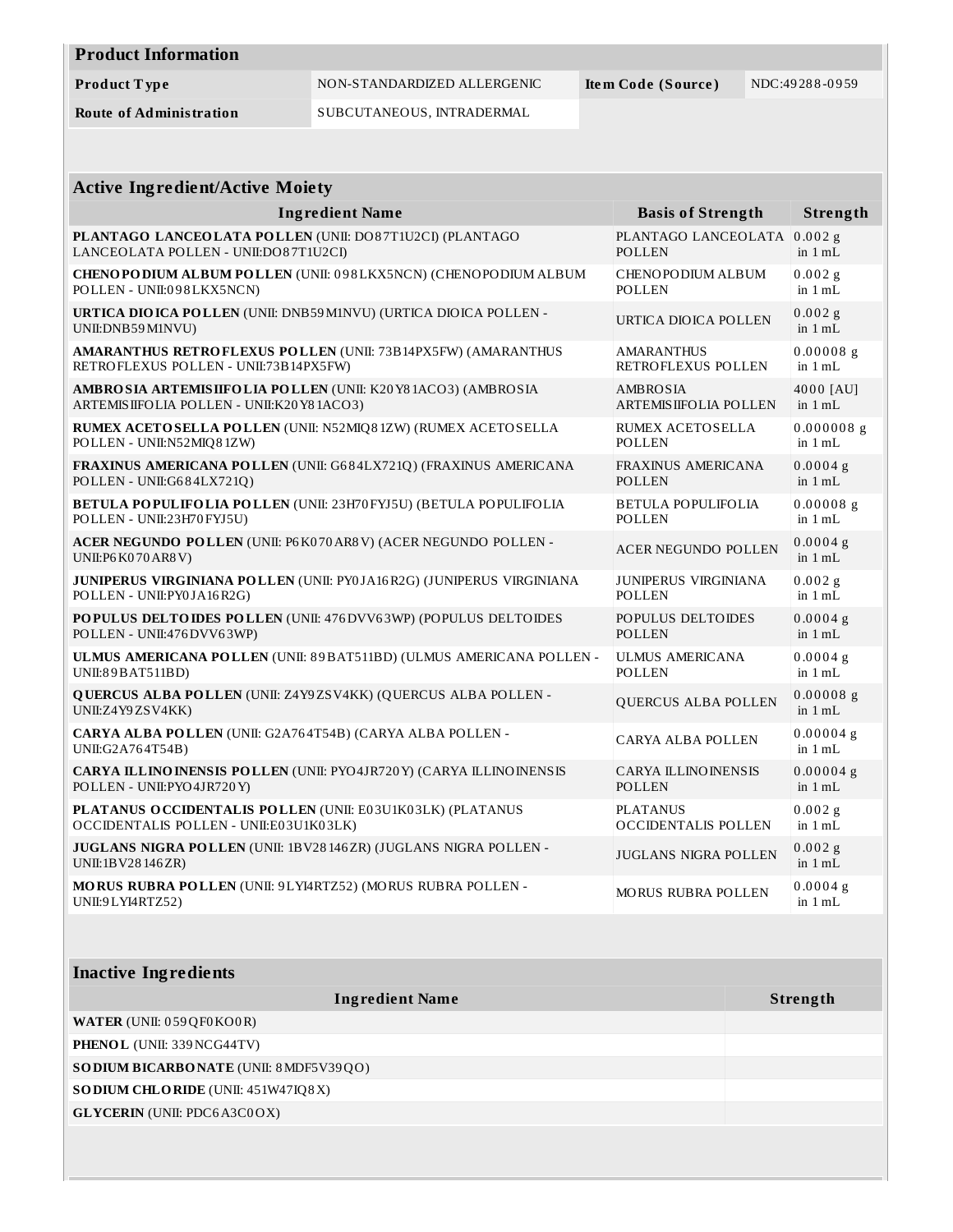| <b>Packaging</b>             |                           |                                                 |  |                             |                           |
|------------------------------|---------------------------|-------------------------------------------------|--|-----------------------------|---------------------------|
| #                            | <b>Item Code</b>          | <b>Package Description</b>                      |  | <b>Marketing Start Date</b> | <b>Marketing End Date</b> |
|                              | 1 NDC:49288-0959-3        | 10 mL in 1 VIAL, MULTI-DOSE                     |  |                             |                           |
|                              |                           |                                                 |  |                             |                           |
|                              |                           |                                                 |  |                             |                           |
| <b>Marketing Information</b> |                           |                                                 |  |                             |                           |
|                              | <b>Marketing Category</b> | <b>Application Number or Monograph Citation</b> |  | <b>Marketing Start Date</b> | <b>Marketing End Date</b> |
|                              | <b>BLA</b>                | BLA102223                                       |  | 10/31/1986                  |                           |
|                              |                           |                                                 |  |                             |                           |

#### **TREATMENT SET TS351315** treatment set ts351315 injection, solution **Product Information Product T ype** NON-STANDARDIZED ALLERGENIC **Ite m Code (Source )** NDC:49 28 8 -0 9 6 0 **Route of Administration** INTRADERMAL, SUBCUTANEOUS **Active Ingredient/Active Moiety Ingredient Name Basis of Strength Strength CYNODON DACTYLON POLLEN** (UNII: 175F46 1W10 ) (CYNODON DACTYLON POLLEN - UNII:175F46 1W10 ) CYNODON DACTYLON POLLEN 40 0 [BAU] in 1 mL **FESTUCA PRATENSIS POLLEN** (UNII: A0WFQ8 P6N1) (FESTUCA PRATENSIS POLLEN - UNII:A0WFQ8 P6N1) FESTUCA PRATENSIS POLLEN 40 0 0 [BAU] in 1 mL **SORGHUM HALEPENSE POLLEN** (UNII: 577VA5B4HP) (SORGHUM HALEPENSE POLLEN - UNII:577VA5B4HP) SORGHUM HALEPENSE POLLEN  $0.005 g$ in 1 mL **AVENA SATIVA POLLEN** (UNII: A7IKY24TR7) (AVENA SATIVA POLLEN - UNII:A7IKY24TR7) AVENA SATIVA POLLEN  $0.002g$ in 1 mL **PHLEUM PRATENSE POLLEN** (UNII: 6 5M8 8RW2EG) (PHLEUM PRATENSE POLLEN - UNII:6 5M8 8RW2EG) PHLEUM PRATENSE POLLEN 160 [BAU] in 1 mL **PASCOPYRUM SMITHII POLLEN** (UNII: 6AU0ZD8T1O) (PASCOPYRUM SMITHII POLLEN - UNII:6AU0ZD8T1O) PASCOPYRUM SMITHII POLLEN  $0.002$  g in 1 mL **FELIS CATUS HAIR** (UNII: 156 4HD0N9 6 ) (FELIS CATUS HAIR - UNII:156 4HD0N9 6 ) FELIS CATUS HAIR 16 [BAU] in 1 mL **DERMATOPHAGOIDES PTERONYSSINUS** (UNII: 57L1Z5378K) (DERMATOPHAGOIDES PTERONYSSINUS - UNII:57L1Z5378K) DERMATOPHAGOIDES **PTERONYSSINUS** 1000 [AU] in 1 mL **ALTERNARIA ALTERNATA** (UNII: 52B29REC7H) (ALTERNARIA ALTERNATA - UNII:52B29REC7H) ALTERNARIA ALTERNATA  $0.005 g$ in 1 mL  $0.005 g$

**ASPERGILLUS FUMIGATUS** (UNII: X8 8DF51T48 ) (ASPERGILLUS FUMIGATUS - UNII:X8 8DF51T48 ) ASPERGILLUS FUMIGATUS

| <b>Inactive Ingredients</b>                   |          |  |  |  |
|-----------------------------------------------|----------|--|--|--|
| <b>Ingredient Name</b>                        | Strength |  |  |  |
| <b>SODIUM CHLORIDE</b> (UNII: 451W47IQ8X)     |          |  |  |  |
| <b>SODIUM BICARBONATE</b> (UNII: 8 MDF5V39QO) |          |  |  |  |
| <b>WATER (UNII: 059 QF0 KO0 R)</b>            |          |  |  |  |
| <b>PHENOL</b> (UNII: 339 NCG44TV)             |          |  |  |  |
| <b>GLYCERIN</b> (UNII: PDC6A3C0OX)            |          |  |  |  |
|                                               |          |  |  |  |

in 1 mL